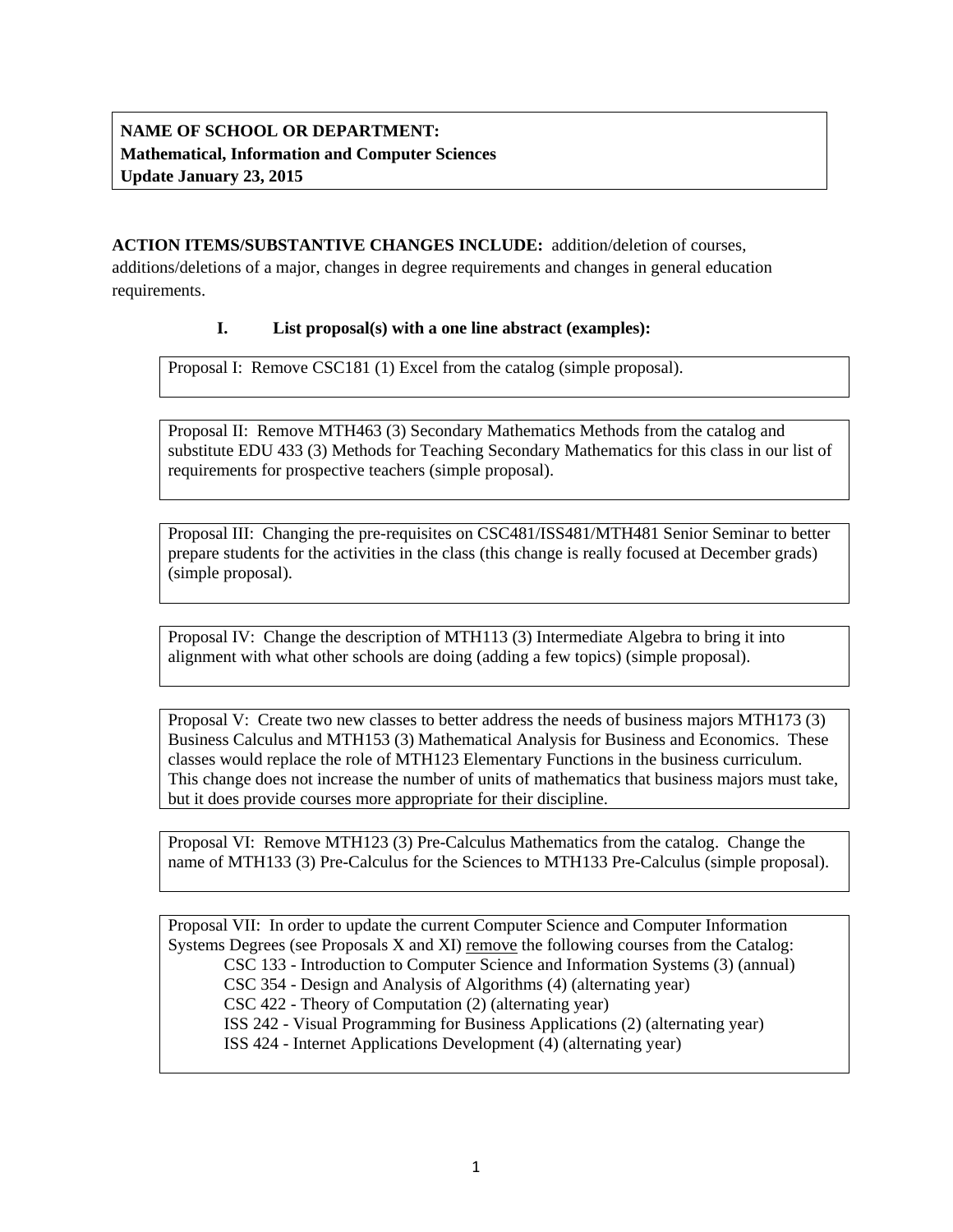Proposal VIII: In order to update the current Computer Science and Computer Information Systems Degrees (see Proposals X and XI) add the following courses to the Catalog:

CSC 252 – Data Structures in C++ (2) (annual, no impact because this is the first half of CSC254)

ISS 123– Introduction to Information Systems (3) (annual class)

ISS 342 – Project Management and Quality Assurance (2) (alternating year)

ISS 493 – Information Systems Project (3) (alternating year).

Proposal IX: In order to update the current Computer Science and Computer Information Systems Degrees (see Proposals X and XI) modify the following courses in the Catalog: CSC 153 (3) to become CSC 154 – Object Oriented Programming (4) (annual) CSC 254 Data Structures and Algorithm Analysis (4) (annual) CSC314 Operating Systems (4) annual CSC 324 Software Engineering (4) to be reduced by one unit to CSC 323 Software Engineering (3) (alternating year class) Change CSC 374 Computer Networking and Security (4) to align with Information Systems standards. This is a more hands on and practical approach. The course will be called ISS 373 Networking and Security (3) (alternating year). Change ISS 414 - Data Base Management Systems (4) to more specifically combine data base and information management with some web applications. It will now be called Data Base Systems and Web Integration (4).

Proposal X: Make small modifications to the following majors: Computer Science BS, Computer Science: Software Engineering BS, Computer Science BA. These are changes that bring our curriculum into alignment with the most recent set of Association of Computing Machinery curriculum standards. They also reflect any overlapping changes with the degree in Information Systems. The modified degrees are called Computer Science: Technical Applications BS, Computer Science: Software Engineering BS, Computer Science: Software Engineering BA.

Proposal XI: Modify the Computer Information Systems BS. The new degree will be called Information Systems BS. This will be a joint major with the Fermanian School of Business and thus needs to meet the standards to be ACBSP accredited along with all other FSB undergraduate degrees. It is also aligned with ACM standards for computing majors with an emphasis in information systems.

Proposal XII: Make minor modifications to the Mathematics BS and BA to reflect the changes in computer science classes and to correct a typographical error in the number of electives.

Proposal XIII: Make minor modifications to the computational science minors to reflect the changes in computer science classes.

**II. Rationale:** Each proposal needs thorough explanations as to why the change is being suggested. Please answer the following questions in your rationale as indicated. COMPLEX proposals would be considered as an addition (or deletion) of major, minors or extensive changes to a major or minor. SIMPLE proposals would be those dealing with either adding or dropping of one or two courses to a major or minor, or adding or deleting an elective, etc.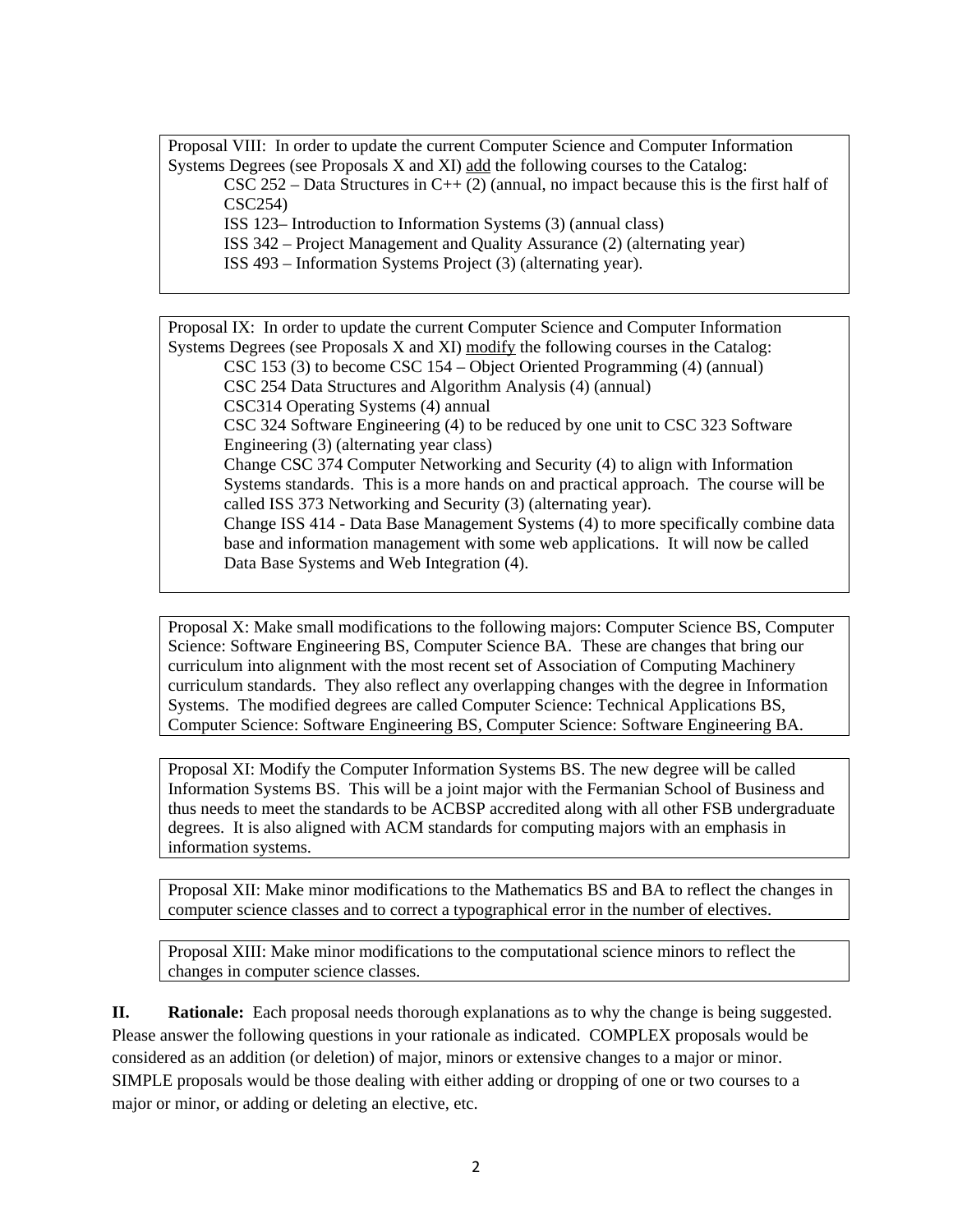#### **Proposal I: Remove CSC181 (1) Excel from the catalog (simple proposal)**

1. How has assessment data informed the proposed change and how recently has your department or school completed a program review? For example, have alumni, outside reviewers, etc., suggested improvements? (complex and simple proposals)

This class has been in the catalog but due to low enrollments, we have not taught it in the last year. The prioritization process asked that we remove the class permanently from our list of offerings.

2. What are comparable universities and colleges doing? (complex and simple proposals)

This was a unique one-unit class created to assist the School of Business in preparing students to take accounting. Since the School of Business is no longer requiring this of their students, we are eliminating it.

3. Is the change related to stipulations imposed by outside accrediting agencies (addressing standards, etc.) or licensure? Or, have these agencies been consulted to assure compliance with standards? (complex proposals) N/A

4. How does the proposed change relate to the mission of the university? (complex proposals) N/A

5. How does the change accommodate the department or school's learning outcomes for the major, minor, concentration, etc.? For instance, does the change help balance out the curriculum, or does it fill in a missing gap that would help strengthen the program? Does it add breadth or depth, etc.? (complex and simple proposals)

This does not impact department learning outcomes.

6. What impact will it have on the size of the major, minor, etc.? (complex proposals)

None.

7. Is there evidence that this change would enhance enrollment or generate new revenue? Please explain. (complex and simple proposals)

We are eliminating this class to produce savings.

8. How does the proposal(s) address the PLNU strategic plan? (complex proposals)

 $N/A$ 

9. State other rationale that you deem appropriate. (complex and simple proposals)

N/A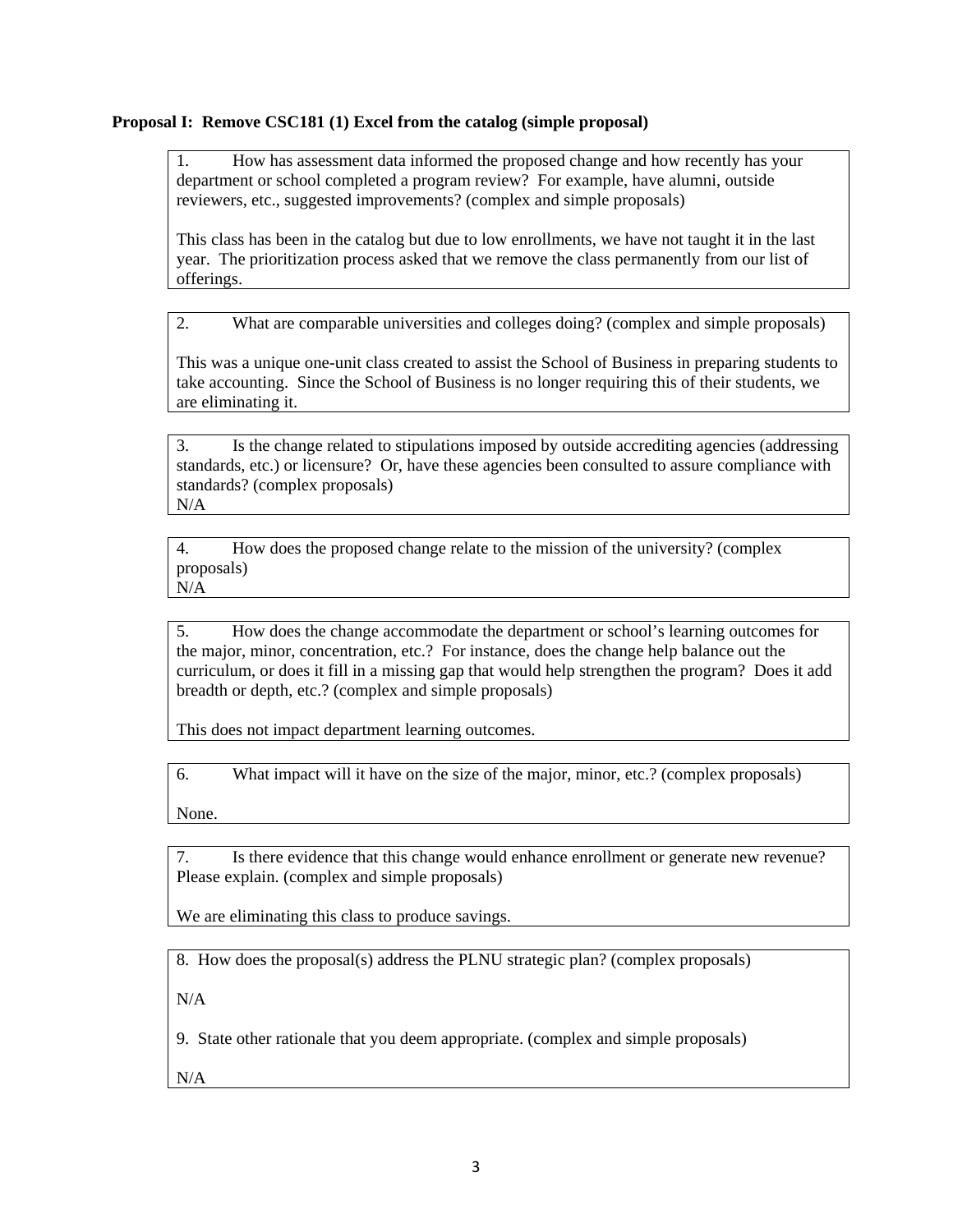**Proposal II: Remove MTH463 (3) Secondary Mathematics Methods from the catalog and substitute EDU433 (3) Methods for Teaching Secondary Mathematics for this class in our list of requirements for prospective teachers (simple proposal)** 

1. How has assessment data informed the proposed change and how recently has your department or school completed a program review? For example, have alumni, outside reviewers, etc., suggested improvements? (complex and simple proposals)

This class has been in the catalog but due to low enrollments, in the 2014-15 academic year we are not teaching the class and have had students enroll for EDU433 Methods for Teaching Secondary Mathematics. The prioritization process asked that we remove the class permanently from our list of offerings.

2. What are comparable universities and colleges doing? (complex and simple proposals)

Depending on the school, this class has been offered either in the Mathematics Department or the School of Education. So this change is consistent with national practices.

3. Is the change related to stipulations imposed by outside accrediting agencies (addressing standards, etc.) or licensure? Or, have these agencies been consulted to assure compliance with standards? (complex proposals) N/A

4. How does the proposed change relate to the mission of the university? (complex proposals) N/A

5. How does the change accommodate the department or school's learning outcomes for the major, minor, concentration, etc.? For instance, does the change help balance out the curriculum, or does it fill in a missing gap that would help strengthen the program? Does it add breadth or depth, etc.? (complex and simple proposals)

This does not impact department learning outcomes.

6. What impact will it have on the size of the major, minor, etc.? (complex proposals) None.

7. Is there evidence that this change would enhance enrollment or generate new revenue? Please explain. (complex and simple proposals)

We are eliminating this class to produce savings.

8. How does the proposal(s) address the PLNU strategic plan? (complex proposals)

 $N/A$ 

9. State other rationale that you deem appropriate. (complex and simple proposals)

N/A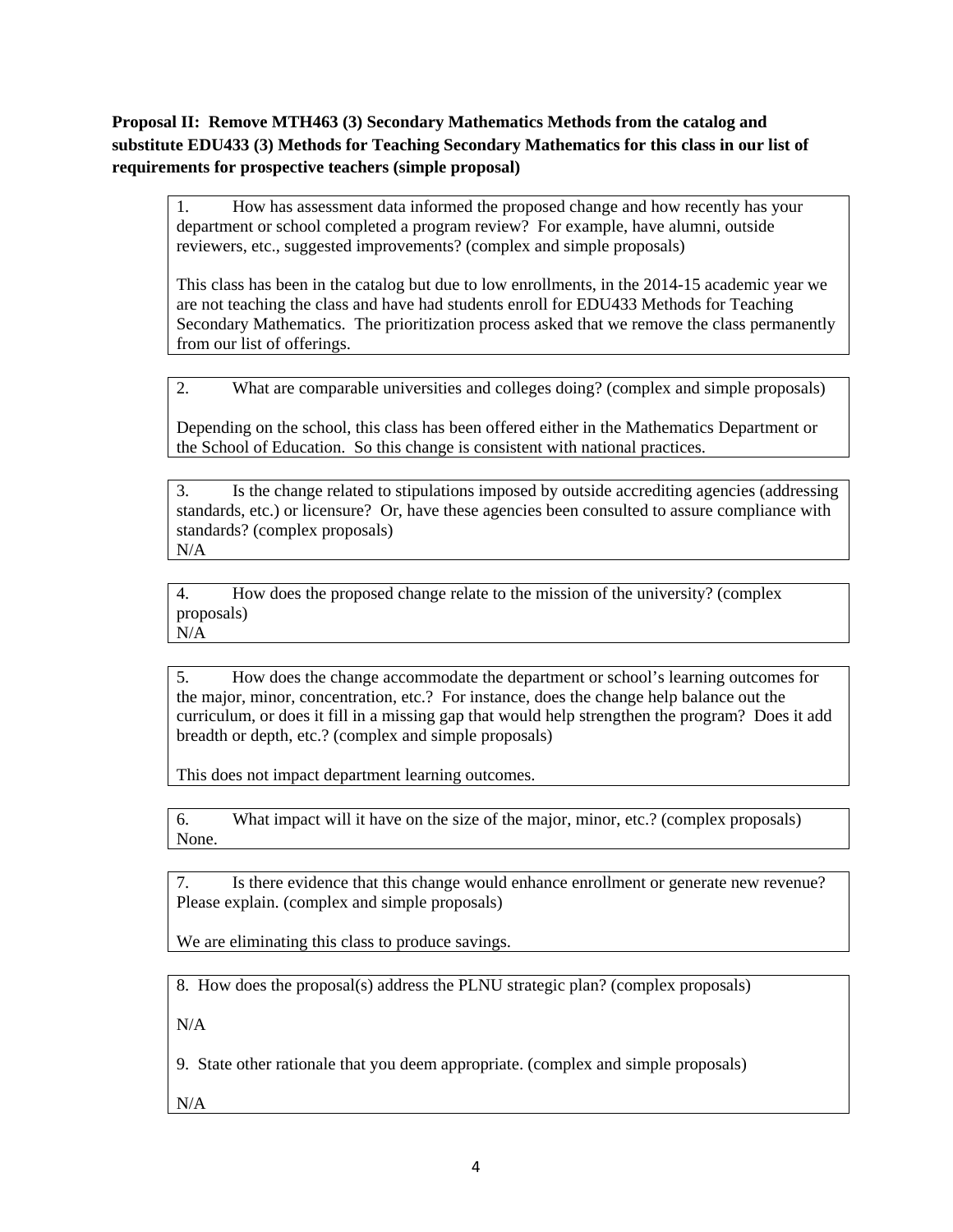**Proposal III: Changing the pre-requisites on CSC481/ISS481/MTH481 (1) Senior Seminar to better prepare students for the activities in the class (this change is really focused at December grads) (simple proposal).** 

1. How has assessment data informed the proposed change and how recently has your department or school completed a program review? For example, have alumni, outside reviewers, etc., suggested improvements? (complex and simple proposals)

Our senior seminar makes use of students' "integrative experience" which is one of: Service Learning (ISS496 and ISS497, CSC496 and CSC497, MTH496 and MTH497), Honors Research (HON498 and HON499), Independent Research (ISS498 and ISS499, CSC498 and CSC499, or MTH498 and MTH499) or Internship (ISS472). We are finding that our December grads, who must take Senior Seminar the spring before they graduate have not always begun their integrative experience which causes problems in the assessment process. This minor change in the class description will correct that problem.

2. What are comparable universities and colleges doing? (complex and simple proposals)

This is a simple pre-requisite change so we didn't do any comparable research.

3. Is the change related to stipulations imposed by outside accrediting agencies (addressing standards, etc.) or licensure? Or, have these agencies been consulted to assure compliance with standards? (complex proposals) N/A

4. How does the proposed change relate to the mission of the university? (complex proposals) N/A

5. How does the change accommodate the department or school's learning outcomes for the major, minor, concentration, etc.? For instance, does the change help balance out the curriculum, or does it fill in a missing gap that would help strengthen the program? Does it add breadth or depth, etc.? (complex and simple proposals)

This does not impact department learning outcomes.

6. What impact will it have on the size of the major, minor, etc.? (complex proposals) None.

7. Is there evidence that this change would enhance enrollment or generate new revenue? Please explain. (complex and simple proposals) No changes.

8. How does the proposal(s) address the PLNU strategic plan? (complex proposals) N/A

9. State other rationale that you deem appropriate. (complex and simple proposals) N/A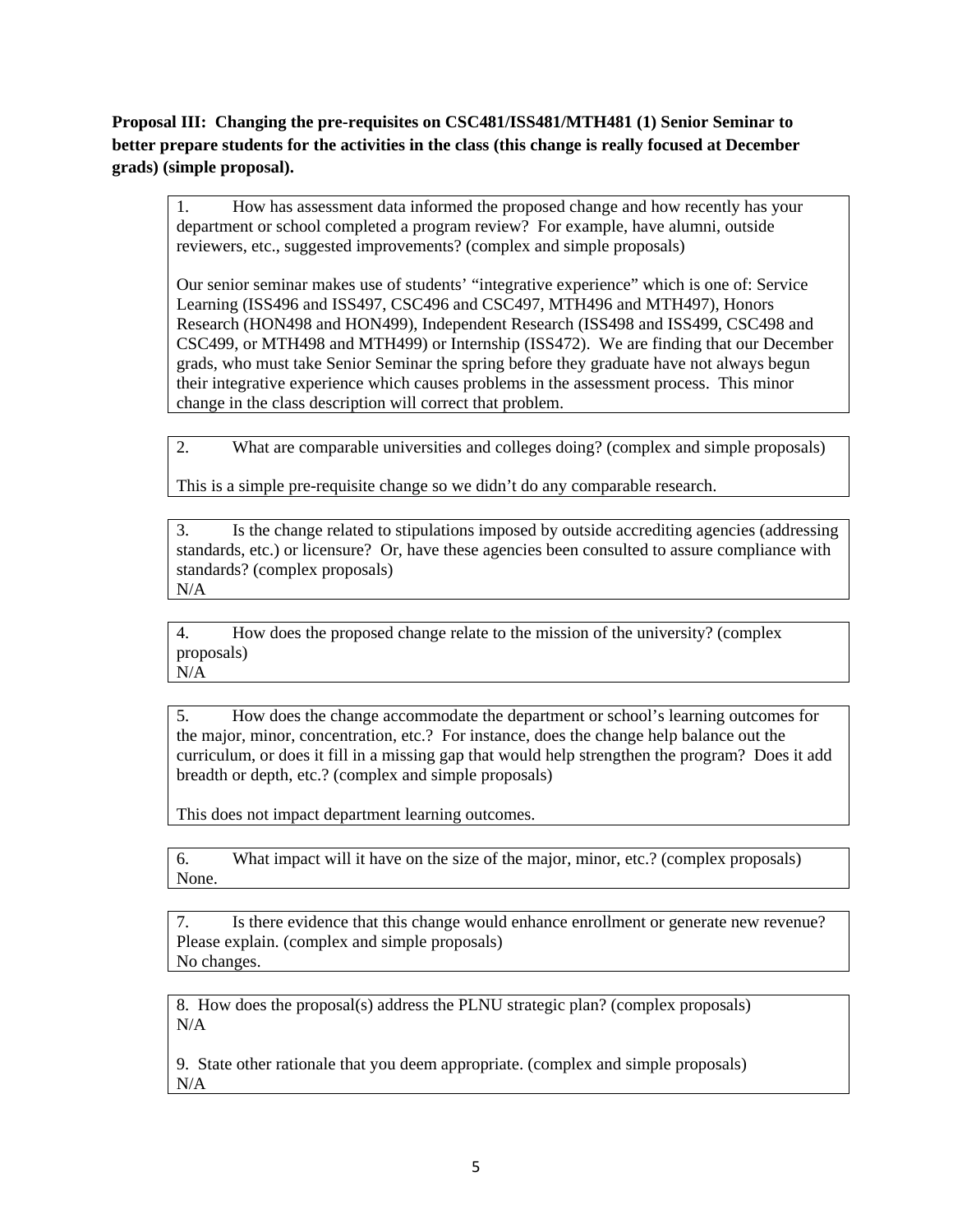## **Below is the updated catalog copy for CSC418, ISS418 and MTH418:**

| Catalog Copy (Present)                                                                                                                                                                                                                                                                                                                                                             | Catalog Copy (New)                                                                                                                                                                                                                                                                                                                                                                                                                                            |
|------------------------------------------------------------------------------------------------------------------------------------------------------------------------------------------------------------------------------------------------------------------------------------------------------------------------------------------------------------------------------------|---------------------------------------------------------------------------------------------------------------------------------------------------------------------------------------------------------------------------------------------------------------------------------------------------------------------------------------------------------------------------------------------------------------------------------------------------------------|
| ISS481 (1) Senior Seminar in Computer<br><b>Information Systems</b><br>This one-unit capstone course is a seminar in which<br>faculty members, some guests and the students give<br>lectures on topics of general interest in computer<br>information systems. Graded Credit/No Credit.<br><i>Prerequisite(s):</i> Senior standing (or Junior standing<br>if a December graduate). | ISS481 (1) Senior Seminar in Computer<br><b>Information Systems</b><br>This one-unit capstone course is a seminar in which<br>faculty members, some guests and the students give<br>lectures on topics of general interest in computer<br>information systems. Graded Credit/No Credit.<br>Prerequisite(s): One of CSC496, CSC498, ISS496,<br>ISS498, MTH496, MTH498, HON498 or ISS472<br>and Senior standing (or Junior standing if a<br>December graduate). |
| <b>CSC481 (1) Senior Seminar in Computer</b><br><b>Science</b><br>This one-unit capstone course is a seminar in which<br>faculty members, some guests and the students give<br>lectures on topics of general interest in computer<br>science. Graded Credit/No Credit.<br><i>Prerequisite(s):</i> Senior standing (or Junior standing<br>if a December graduate).                  | <b>CSC481 (1) Senior Seminar in Computer</b><br><b>Science</b><br>This one-unit capstone course is a seminar in which<br>faculty members, some guests and the students give<br>lectures on topics of general interest in computer<br>science. Graded Credit/No Credit.<br>Prerequisite(s): One of CSC496, CSC498, ISS496,<br>ISS498, MTH496, MTH498, HON498 or ISS472<br>and Senior standing (or Junior standing if a<br>December graduate).                  |
| <b>MTH481 (1) Senior Seminar in Mathematics</b><br>This one-unit capstone course is a seminar in which<br>faculty members, some guests and the students give<br>lectures on topics of general interest in<br>mathematics. Graded Credit/No Credit.<br>Prerequisite(s): Senior standing (or Junior standing<br>if a December graduate).                                             | <b>MTH481 (1) Senior Seminar in Mathematics</b><br>This one-unit capstone course is a seminar in which<br>faculty members, some guests and the students give<br>lectures on topics of general interest in<br>mathematics. Graded Credit/No Credit.<br>Prerequisite(s): One of CSC496, CSC498, ISS496,<br>ISS498, MTH496, MTH498, HON498 or ISS472<br>and Senior standing (or Junior standing if a<br>December graduate).                                      |

### **Proposal IV: Change the description of MTH113 (3) Intermediate Algebra to bring it into alignment with what other schools are doing (adding a few topics) (simple proposal)**

1. How has assessment data informed the proposed change and how recently has your department or school completed a program review? For example, have alumni, outside reviewers, etc., suggested improvements? (complex and simple proposals)

Our department is in the middle of a review process of our GE offerings and also looking at course transfer issues. What our research has highlighted is our MTH113 (3) Intermediate Algebra does not align with what other schools in our region are doing. The class is missing two core mathematical topics: (a) conic sections and (b) sequences and series. We believe that making this change will have two benefits:

Make transfer equivalences easier to identify.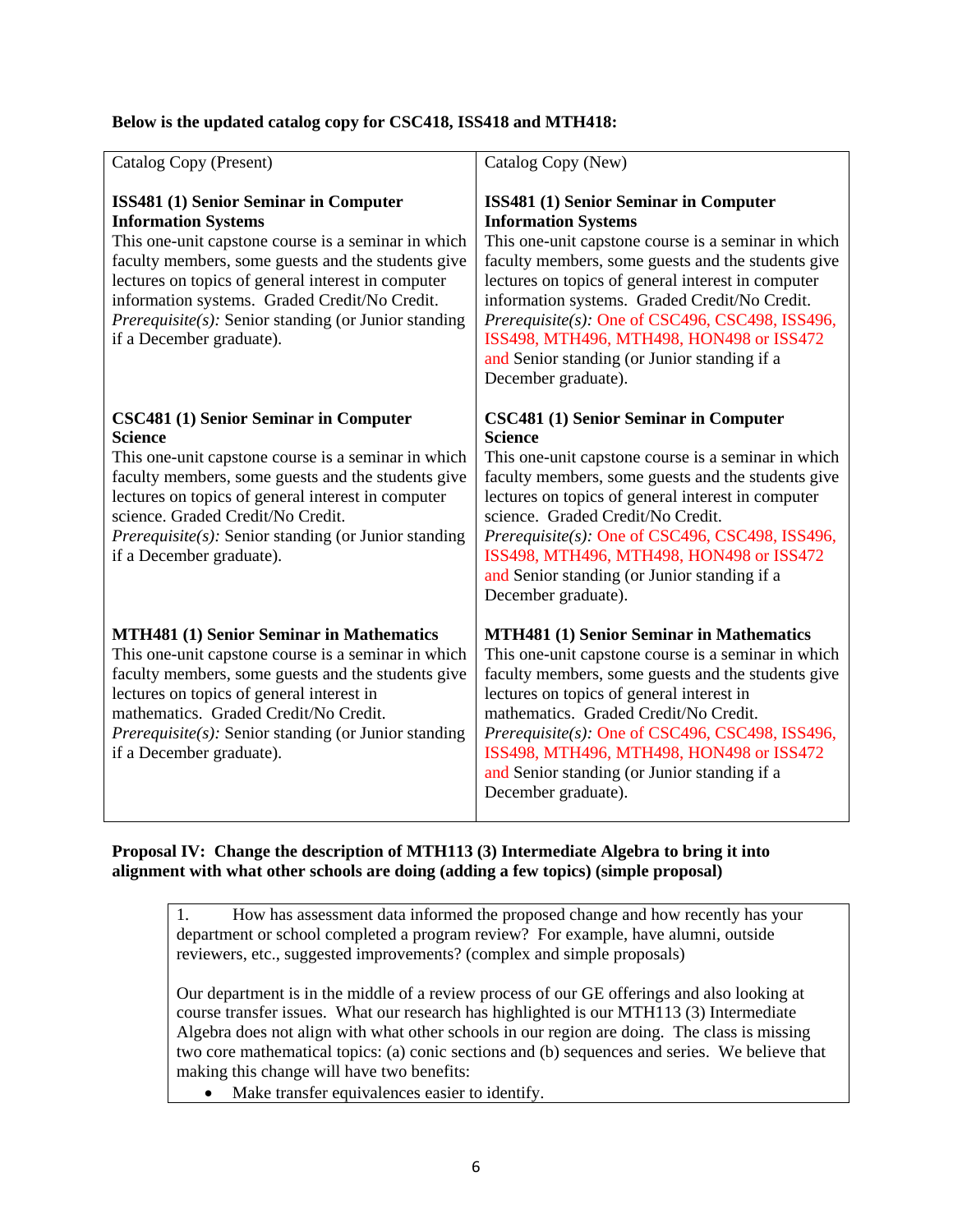• Provide a sufficient foundation for Business Calculus (see Proposal V) without the need for pre-calculus (this has to do with the limited range of topics covered in Business Calculus).

2. What are comparable universities and colleges doing? (complex and simple proposals)

This change brings us into alignment with what other schools are doing.

3. Is the change related to stipulations imposed by outside accrediting agencies (addressing standards, etc.) or licensure? Or, have these agencies been consulted to assure compliance with standards? (complex proposals) N/A

4. How does the proposed change relate to the mission of the university? (complex proposals) N/A

5. How does the change accommodate the department or school's learning outcomes for the major, minor, concentration, etc.? For instance, does the change help balance out the curriculum, or does it fill in a missing gap that would help strengthen the program? Does it add breadth or depth, etc.? (complex and simple proposals)

This does not impact department learning outcomes.

6. What impact will it have on the size of the major, minor, etc.? (complex proposals) None.

7. Is there evidence that this change would enhance enrollment or generate new revenue? Please explain. (complex and simple proposals)

We expect that due to the added topics a limited number of students will not waive MTH113. To cover this contingency, we plan on teaching one section of this each semester. This will be offset from savings coming from a reduced number of business students in MTH123, MTH303 (see proposal V for an overall computation of impact of the proposed changes to mathematics requirements for business students).

Note that currently the only students who must wave MTH113 are students who need precalculus (Business, Biology, Chemistry, Mathematics, Computer Science, Computer Information Systems, Physics and Physics/Engineering majors) or students who are preparing to be elementary school teachers (MTH113 is a pre-requisite for the two-semester sequence of mathematics for elementary teachers). Note the two topics that are being added to MTH113 are ones that prospective teachers are expected to know.

8. How does the proposal(s) address the PLNU strategic plan? (complex proposals)  $N/A$ 

9. State other rationale that you deem appropriate. (complex and simple proposals)

In additional to bringing PLNU into alignment with other schools in the region, it will also allow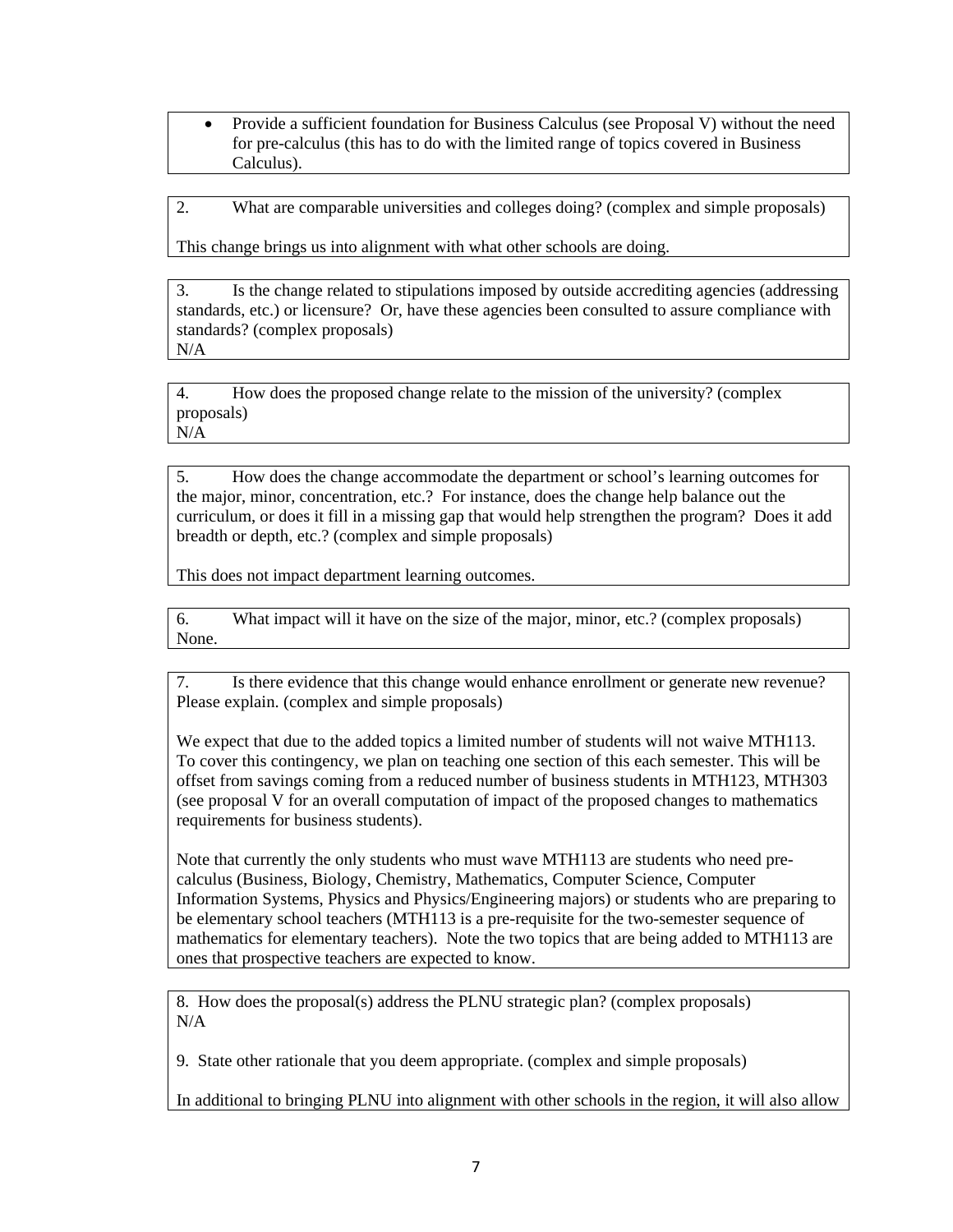students to move to Business Calculus without taking pre-calculus. This provides a set of mathematics classes better suited to students studying business and also supports the interdisciplinary Science/Technology/Business majors being proposed jointly between the departments in Rohr Science and the School of Business (see School of Business proposal).

## **Below is the updated catalog copy for MTH113:**

| Catalog Copy (Present)                                                                                                                                                                                                                                                                                                                                             | Catalog Copy (New)                                                                                                                                                                                                                                                                                                                                                                                         |
|--------------------------------------------------------------------------------------------------------------------------------------------------------------------------------------------------------------------------------------------------------------------------------------------------------------------------------------------------------------------|------------------------------------------------------------------------------------------------------------------------------------------------------------------------------------------------------------------------------------------------------------------------------------------------------------------------------------------------------------------------------------------------------------|
| MTH 113 (3) Intermediate Algebra<br>A review and extension of elementary algebra,<br>solutions of linear and quadratic equations,<br>radicals, inequalities, linear and quadratic<br>functions, polynomial functions, exponential and<br>logarithmic functions, and graphing. Offered every<br>fall semester. <i>Prerequisite(s)</i> : MTH 099 (or<br>equivalent). | MTH 113 (3) Intermediate Algebra<br>A review and extension of elementary algebra,<br>solutions of linear and quadratic equations,<br>radicals, inequalities, linear and quadratic<br>functions, polynomial functions, exponential and<br>logarithmic functions, conic sections, sequences<br>and series and graphing. Offered every fall<br>semester. <i>Prerequisite(s)</i> : MTH 099 (or<br>equivalent). |

**Proposal V: Create two new classes to better address the needs of business majors MTH173 (3) Business Calculus and MTH153 (3) Mathematical Analysis for Business and Economics. These classes would replace the role of MTH123 Elementary Functions in the business curriculum. This change does not increase the number of units of mathematics that business majors must take, but it does provide courses more appropriate for their discipline.** 

1. How has assessment data informed the proposed change and how recently has your department or school completed a program review? For example, have alumni, outside reviewers, etc., suggested improvements? (complex and simple proposals)

Our department is in the middle of a review process of our GE offerings and also looking at course transfer issues. As part of prioritization our department was asked to look at implementing some changes in GE. Adding a business calculus was one of the components of the plan that MICS submitted as part of the prioritization process. MICS has had a long-term concern about the suitability of teaching pre-calculus to business students (MTH123 or MTH133) which is required by the School of Business. After conversation with the School of Business and looking at best practices in business education we are proposing two options for students in the school of business:

- (A) MTH173 (3) Business Calculus with a pre-requisite of MTH113 (see proposal IV). This is the class that the School of Business will be recommending for all students and strongly recommending for Accounting, Economics and Finance majors and those intending to earn an MBA. This calculus class will have MTH113 (see Proposal IV) as a prerequisite. Our intent is to ask the GE committee to add this course to the list of GE mathematics options. If we obtain GE approval for this calculus course, this will replace both MTH123 (3) and MTH303 (3) for business majors who choose this option.
- (B) MTH153 (3) Mathematical Analysis for Business and Economics. This class would replace MTH123 (3) or MTH133 (3) for business majors and have MTH113 as a prerequisite (this is the same pre-requisite as MTH123 and MTH133). They would still need to take MTH303 to satisfy their general education requirements.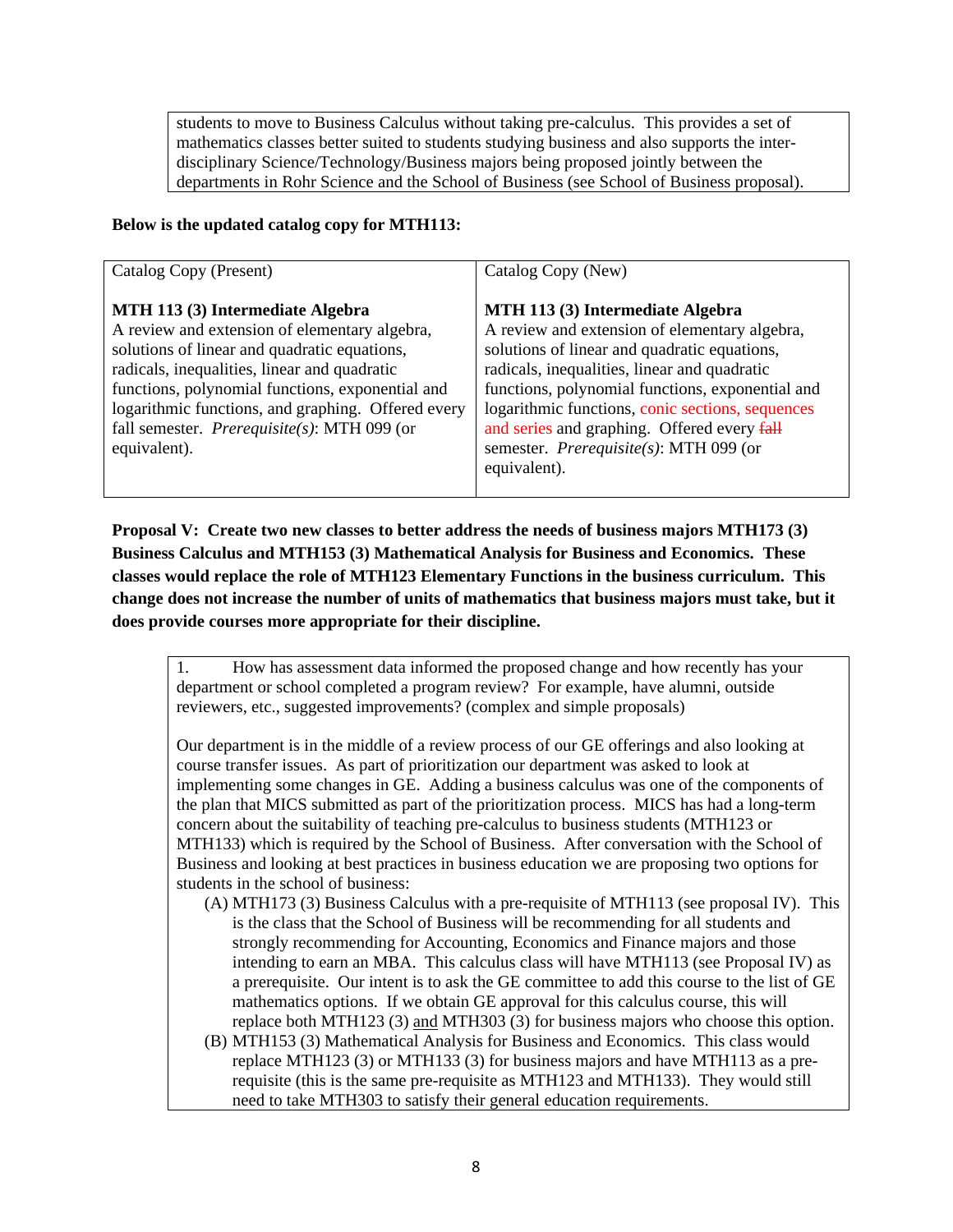Note that this course pattern and the GE options were designed in collaboration with the School of Business. It is also important to note that business calculus is not sufficient for any scientific major and that is standard national practice.

2. What are comparable universities and colleges doing? (complex and simple proposals)

This change brings us into alignment with what other schools are doing for business students. Many, but not all, require a business calculus class for their business majors.

3. Is the change related to stipulations imposed by outside accrediting agencies (addressing standards, etc.) or licensure? Or, have these agencies been consulted to assure compliance with standards? (complex proposals)

Not the result of requirements from accrediting agencies. However it has been verified that this change would keep the School of Business majors within ACBSP accreditation.

4. How does the proposed change relate to the mission of the university? (complex proposals) N/A

5. How does the change accommodate the department or school's learning outcomes for the major, minor, concentration, etc.? For instance, does the change help balance out the curriculum, or does it fill in a missing gap that would help strengthen the program? Does it add breadth or depth, etc.? (complex and simple proposals)

This does not impact department learning outcomes.

6. What impact will it have on the size of the major, minor, etc.? (complex proposals)

No impact in MICS. Option (B) is a substitution for School of Business majors. If GE approval is obtained Option (A) will allow business students to satisfy both a major and GE requirement with the same course.

7. Is there evidence that this change would enhance enrollment or generate new revenue? Please explain. (complex and simple proposals)

We expect this to be course section neutral and it may provide a small savings. The analysis is given below.

8. How does the proposal(s) address the PLNU strategic plan? (complex proposals) N/A

9. State other rationale that you deem appropriate. (complex and simple proposals)

This change will provide more focused and discipline specific mathematical preparation for our business students. Both MICS and the School of Business believe that this coursework will better serve their students and more adequately prepare them to pursue MBA.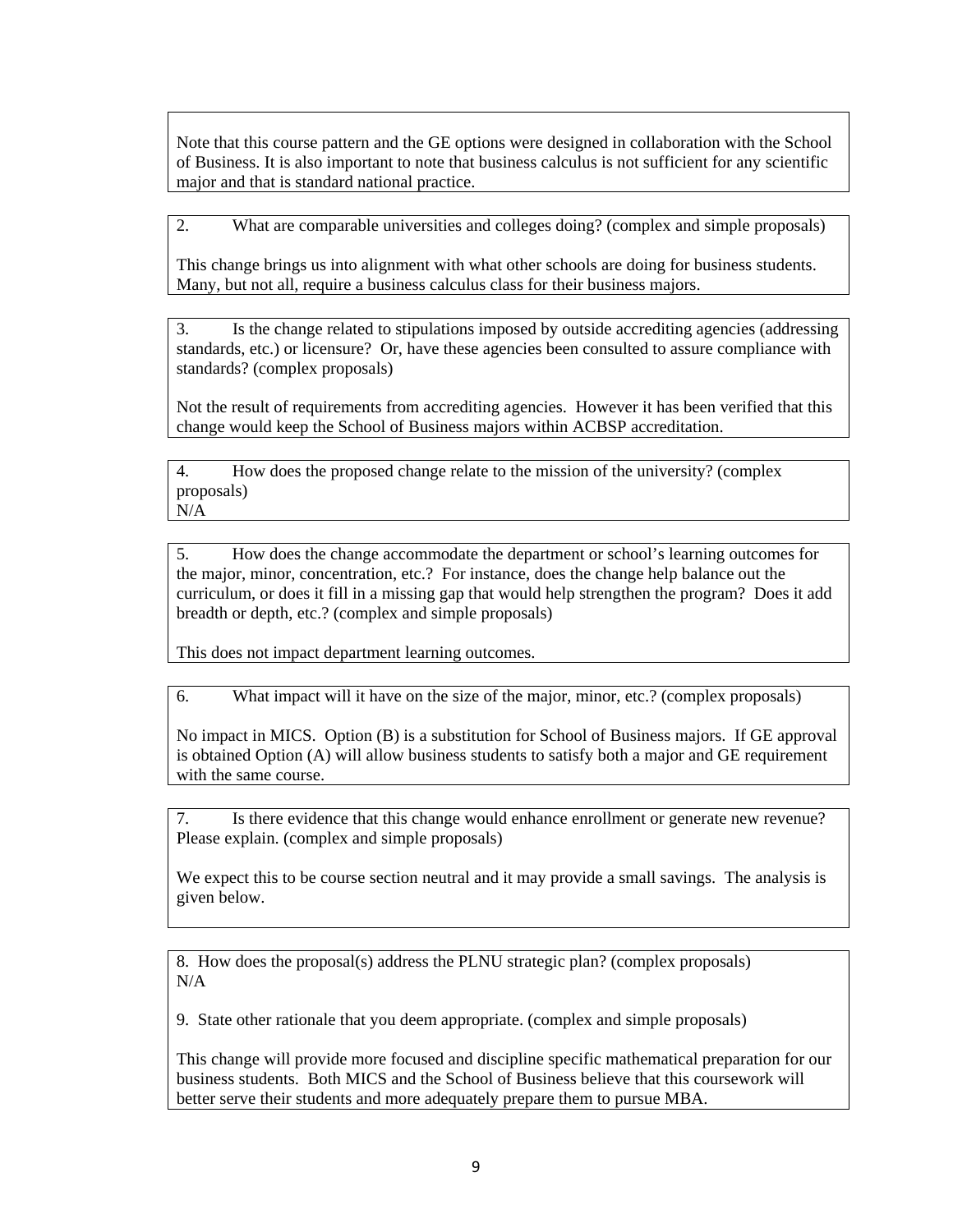#### **Catalog Copy for MTH173 (3) Business Calculus**

| Catalog Copy (Present) | Catalog Copy (New)                                     |
|------------------------|--------------------------------------------------------|
|                        |                                                        |
|                        | MTH173 (3) Business Calculus (GE)                      |
|                        | A calculus course intended for those studying          |
|                        | business, economics, or other related business         |
|                        | majors. This is course covers differential and         |
|                        | integral calculus of elementary functions with an      |
|                        | emphasis on business applications. This is a brief     |
|                        | calculus course and not appropriate for students       |
|                        | majoring in science, computer science or               |
|                        | mathematics. <i>Prerequisite</i> MTH113 or equivalent. |

## **Tentative Syllabus/Course Learning Outcomes for MTH173 (3) Business Calculus (GE):**

If you are proposing new courses, please include a tentative syllabus with course learning outcomes. This should not include textbooks, calendar, etc., but merely an idea of what the course content will include as well as what you hope the student will accomplish by the end of the course. **State at least four course learning outcomes (CLO's).** 

**Syllabus:** Here is a bulleted set of topics that will be covered in the course:

- Differentiation of elementary functions
- Integration of elementary functions
- Specific applications:
	- o Marginal functions (cost, demand)
	- o Optimization
	- o Price, demand and revenue
	- o Elasticity of demand
	- o Consumer and producer surplus
	- o Joint revenue, cost and profit

**Outcomes:** Here are the course learning outcomes:

*GE Outcomes:* 

- Students will be able to formulate a mathematical model from a verbal description of a problem.
- Students will be able it solve non-routine problems using logic and quantitative techniques.
- Students will be able to construct solutions to problems using computational techniques *Additional Course Outcomes:* 
	- Students will differentiate elementary functions
	- Students will integrate elementary functions
	- Students will be able to apply differentiation and integration to solve business problems.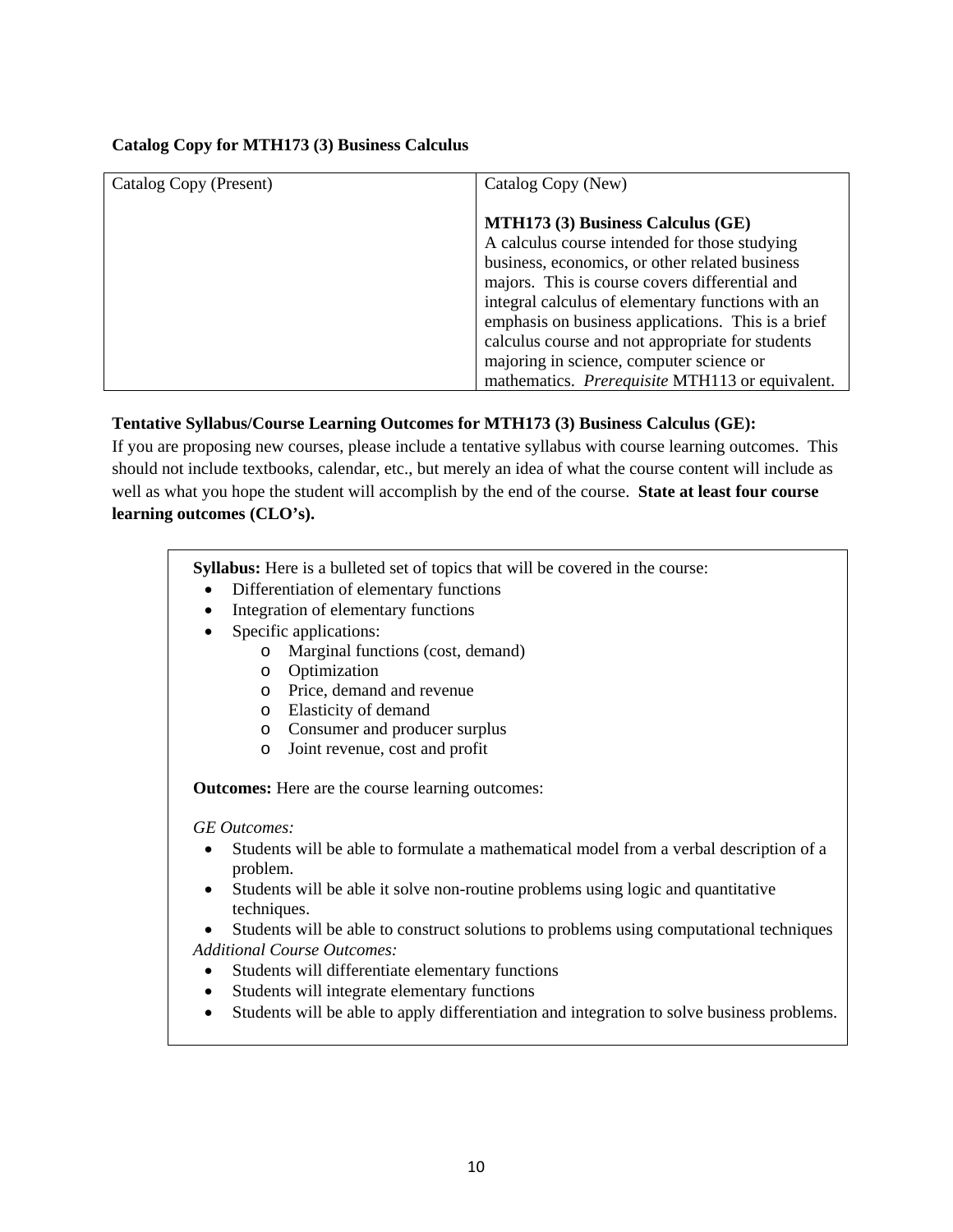| Catalog Copy (Present) | Catalog Copy (New)                                  |
|------------------------|-----------------------------------------------------|
|                        |                                                     |
|                        | <b>MTH153 (3) Mathematical Analysis for</b>         |
|                        | <b>Business and Economics</b>                       |
|                        | This course focuses on learning and using basic     |
|                        | mathematical tools that are fundamental to business |
|                        | applications. Applications of these tools include:  |
|                        | supply and demand, optimization, cost-benefit       |
|                        | analysis, equilibrium (systems of equations),       |
|                        | interest, and loan amortization. Prerequisite       |
|                        | MTH113 or equivalent.                               |

## **Catalog Copy for MTH153 (3) Mathematical Analysis for Business and Economics**

#### **Tentative Syllabus/Course Learning Outcomes for MTH153 (3) Mathematical Analysis for Business and Economics:**

If you are proposing new courses, please include a tentative syllabus with course learning outcomes. This should not include textbooks, calendar, etc., but merely an idea of what the course content will include as well as what you hope the student will accomplish by the end of the course. **State at least four course learning outcomes (CLO's).** 

**Syllabus:** Here is a bulleted set of topics that will be covered in the course:

- Review of algebraic functions
- Review of inequalities and solutions to equations
- Applications of algebra to the following business topics:
	- o Cost-Benefit Analysis
	- o Supply & Demand
	- o Consumption Function
	- o Optimization
	- o Consumer & Producer Behavior
	- o Marginal Conditions
	- o Equilibrium
	- o Interest
	- o Loan Amortization

**Outcomes:** Here are the course learning outcomes:

- Students will be able to use algebra to solve supply and demand problems.
- Students will be able to use algebra to solve optimization problems.
- Students will be able to describe consumer and producer behavior mathematically.
- Students will be able to use mathematics to solve problems related to finance (interest, loans, and amortization).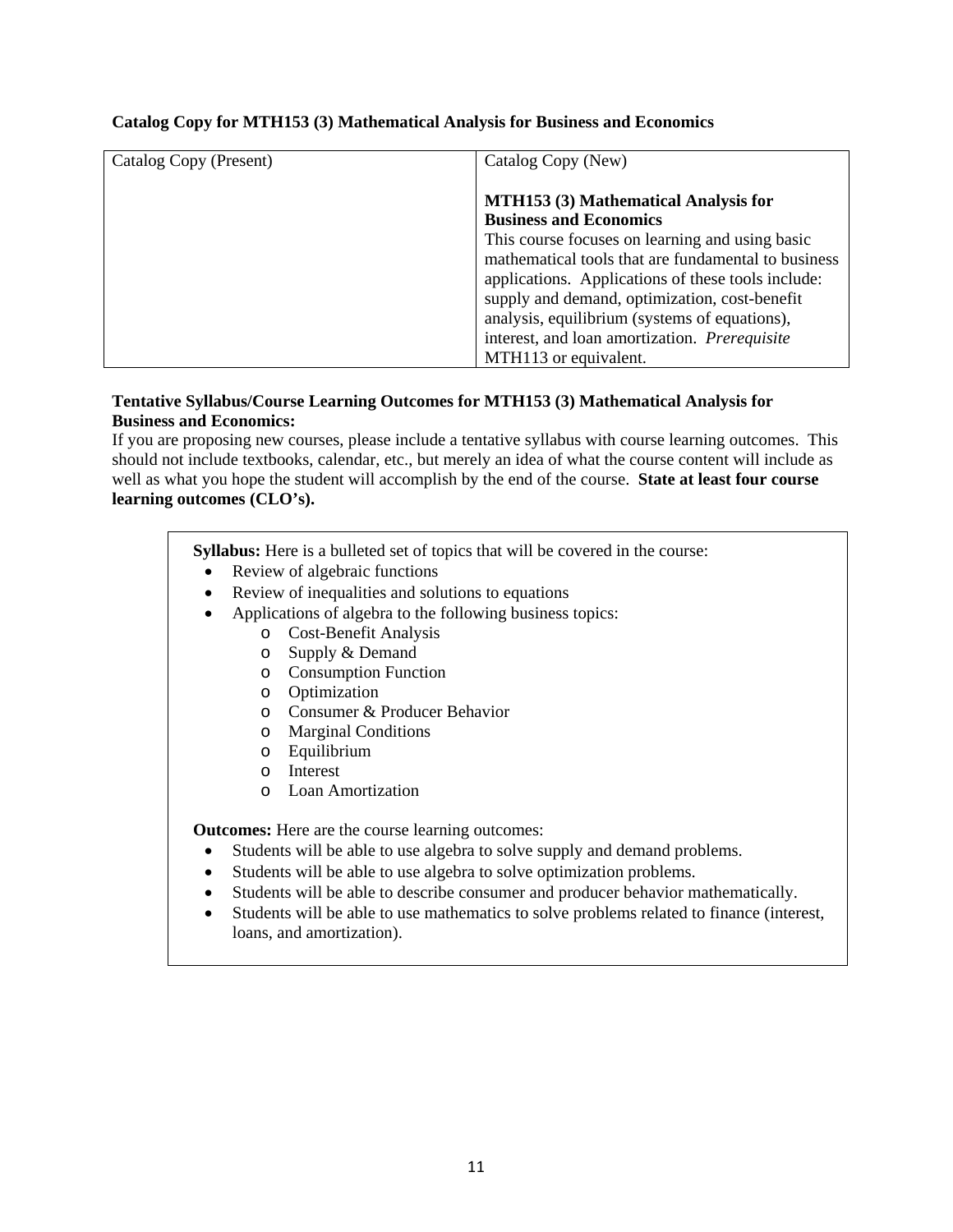## **Proposal VI: Remove MTH123 (3) Pre-Calculus Mathematics from the catalog. Change the name of MTH133 (3) Pre-Calculus for the Sciences to MTH133 Pre-Calculus (simple proposal).**

1. How has assessment data informed the proposed change and how recently has your department or school completed a program review? For example, have alumni, outside reviewers, etc., suggested improvements? (complex and simple proposals)

MTH123 Pre-Calculus Mathematics is the version of pre-calculus has been taught for business majors. This course is being replaced by MTH153 (3) or MTH173 (3) in the FSB curriculum and is no longer necessary. Students in other majors needing pre-calculus will take MTH133 (3) Pre-Calculus Mathematics for the Sciences, now to be called MTH133 (3) Pre-Calculus.

2. What are comparable universities and colleges doing? (complex and simple proposals)

This brings us into alignment with common practice.

3. Is the change related to stipulations imposed by outside accrediting agencies (addressing standards, etc.) or licensure? Or, have these agencies been consulted to assure compliance with standards? (complex proposals) N/A

4. How does the proposed change relate to the mission of the university? (complex proposals) N/A

5. How does the change accommodate the department or school's learning outcomes for the major, minor, concentration, etc.? For instance, does the change help balance out the curriculum, or does it fill in a missing gap that would help strengthen the program? Does it add breadth or depth, etc.? (complex and simple proposals)

This does not impact department learning outcomes.

6. What impact will it have on the size of the major, minor, etc.? (complex proposals) None.

7. Is there evidence that this change would enhance enrollment or generate new revenue? Please explain. (complex and simple proposals)

This chance is revenue and cost neutral. It may produce some savings. See the excel analysis below for details.

8. How does the proposal(s) address the PLNU strategic plan? (complex proposals)  $N/A$ 

9. State other rationale that you deem appropriate. (complex and simple proposals) N/A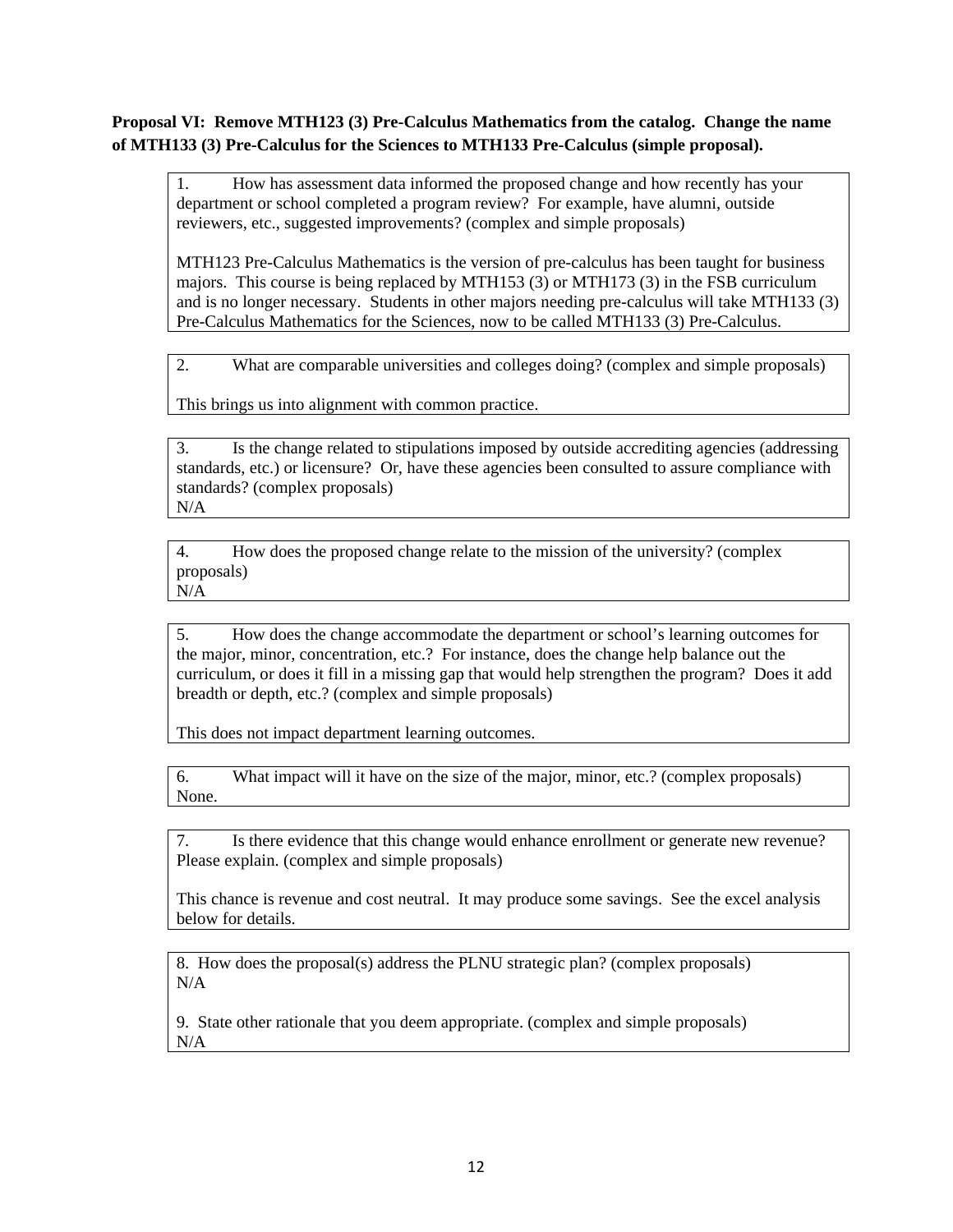## **Analysis of Impact on MICS Teaching Load:**

The table below provides an analysis of the impact of the changes in Proposals IV, V and VI on the number of sections of mathematics taught by MICS. Note that this change is unit neutral. If there is an increase in the number of students taking Business Calculus, we may be able to drop one additional section of MTH303.

| <b>Business Class Change Section Analysis</b>                                             |                                 |                      |                                        |                              |                         |                                                                                                           |
|-------------------------------------------------------------------------------------------|---------------------------------|----------------------|----------------------------------------|------------------------------|-------------------------|-----------------------------------------------------------------------------------------------------------|
|                                                                                           |                                 |                      |                                        |                              |                         |                                                                                                           |
| Current:                                                                                  |                                 |                      |                                        |                              |                         |                                                                                                           |
|                                                                                           | Number of<br>units for<br>class | Sections<br>per year | Number<br><b>Business</b><br>Students* | Total<br>Enrollment Students | Non-<br><b>Business</b> |                                                                                                           |
| MTH113                                                                                    | 3                               | 1                    | 9                                      | 21                           | 12                      |                                                                                                           |
| MTH123 (FR year)                                                                          | 3                               | 3                    | 83                                     | 102                          | 19                      |                                                                                                           |
| <b>MTH133</b>                                                                             | 3                               |                      | 3                                      | 25                           | 22                      |                                                                                                           |
|                                                                                           |                                 |                      |                                        |                              |                         | Note that in 2014-15 we tried going                                                                       |
| MTH303                                                                                    | 3                               | 10                   | 53                                     | 315                          |                         | 262 down from 11 annual sections to 10                                                                    |
|                                                                                           |                                 | 15                   |                                        |                              |                         |                                                                                                           |
|                                                                                           |                                 |                      |                                        |                              |                         | * Note that there were fewer business majors in MTH303 than is typical. This had to do with a drop in the |
| number of business majors in the recession. Those enrollments are climbing again.         |                                 |                      |                                        |                              |                         |                                                                                                           |
|                                                                                           |                                 |                      |                                        |                              |                         |                                                                                                           |
| Proposed: Assuming one half of business majors choose business calculus to replace MTH123 |                                 |                      |                                        |                              |                         |                                                                                                           |
|                                                                                           |                                 |                      |                                        |                              |                         |                                                                                                           |
| MTH113 (F/S)                                                                              | 3                               | 2                    | 50                                     |                              |                         | Added topics on MTH113 means more<br>students will need it, so we will teach<br>one section per semester. |
| MTH123                                                                                    | 3                               | 0                    | 0                                      |                              |                         |                                                                                                           |
| MTH133 (F/S)                                                                              | 3                               | 2                    | 41                                     |                              |                         | 1 section per semester                                                                                    |
| MTH153 (F/S)                                                                              | 3                               | 2                    | 41                                     |                              |                         | 1 section per semester                                                                                    |
| MTH173 (F/S)                                                                              | 3                               | $\overline{2}$       | 42                                     |                              |                         | 1 section per semester                                                                                    |
| MTH303                                                                                    | 3                               | 7                    | 220                                    |                              |                         |                                                                                                           |
|                                                                                           |                                 | 15                   |                                        |                              |                         |                                                                                                           |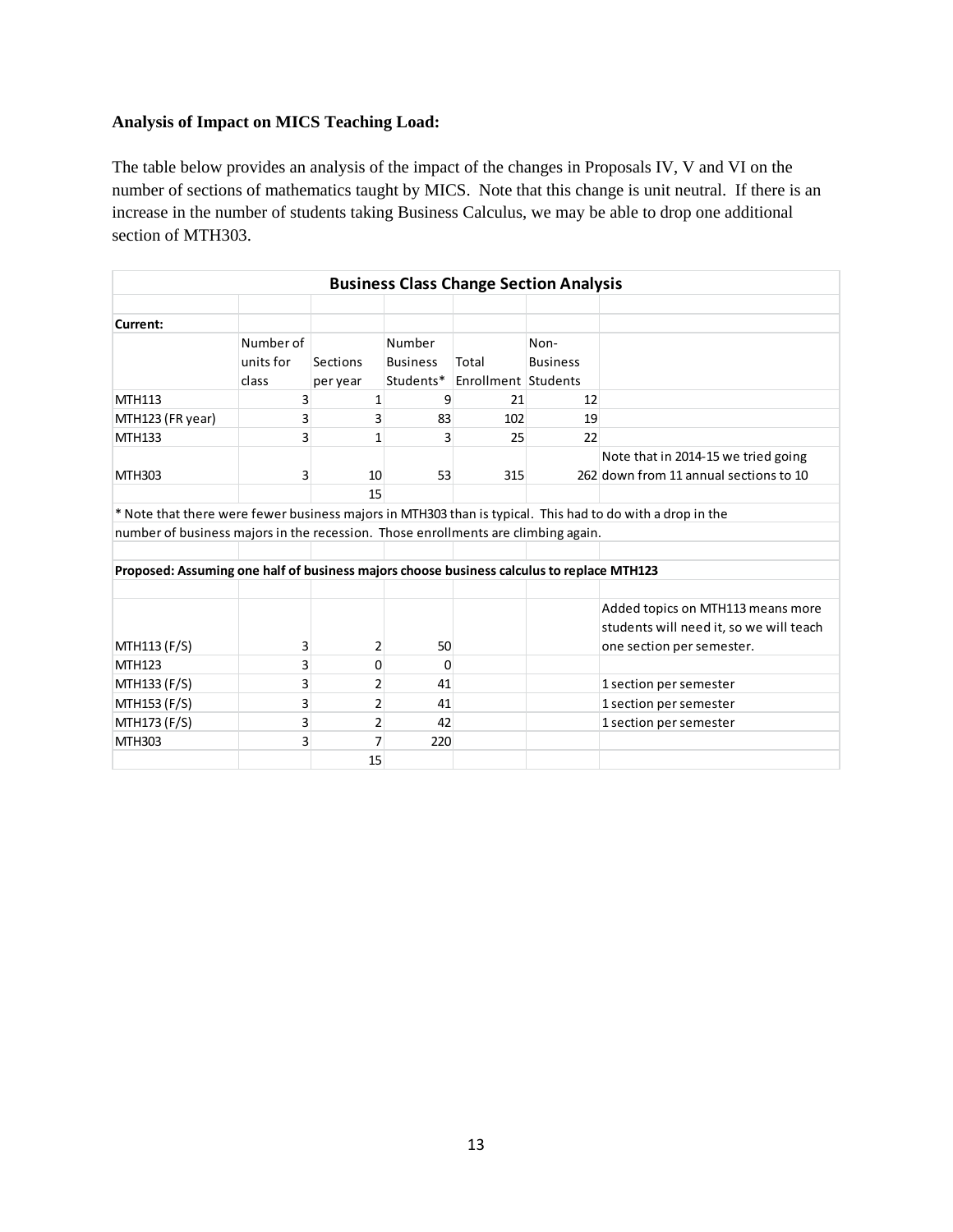**Proposal VII: In order to update the current Computer Science and Computer Information Systems Degrees (see Proposals X and XI) remove the following courses from the Catalog:** 

**CSC 133 - Introduction to Computer Science and Information Systems (3) (annual)** 

**CSC 354 - Design and Analysis of Algorithms (4) (alternating year)** 

**CSC 422 - Theory of Computation (2) (alternating year)** 

**ISS 242 - Visual Programming for Business Applications (2) (alternating year)** 

**ISS 424 - Internet Applications Development (4) (alternating year)** 

**Proposal VIII: In order to update the current Computer Science and Computer Information Systems Degrees (see Proposals X and XI) add the following courses to the Catalog:** 

**CSC 252 – Data Structures in C++ (2) (annual, no impact because this is the first half of CSC254)** 

**ISS 123– Introduction to Information Systems (3) (annual class)** 

**ISS 342 – Project Management and Quality Assurance (2) (alternating year)** 

**ISS 493 – Information Systems Project (3) (alternating year).** 

**Proposal IX: In order to update the current Computer Science and Computer Information Systems Degrees (see Proposals X and XI) modify the following courses in the Catalog:** 

**CSC 153 (3) to become CSC 154 – Object Oriented Programming (4) (annual)** 

**CSC 254 Data Structures and Algorithm Analysis (4) (annual)** 

**CSC314 Operating Systems (4) annual** 

**CSC 324 Software Engineering (4) to be reduced by one unit to CSC 323 Software Engineering (3) (alternating year class)**

**Change CSC 374 Computer Networking and Security (4) to align with Information Systems standards. This is a more hands on and practical approach. The course will be called ISS373 Networking and Security (3) (alternating year).** 

**Change ISS 414 - Data Base Management Systems (4) to more specifically combine data base and information management with some web applications. It will now be called Data Base Systems and Web Integration (4).** 

**Proposal X: Make small modifications to the following majors: Computer Science BS, Computer Science: Software Engineering BS, Computer Science BA. These are changes that bring our curriculum into alignment with the most recent set of Association of Computing Machinery curriculum standards. They also reflect any overlapping changes with the degree in Information Systems.** 

**Proposal XI: Modify the Computer Information Systems BS. The new degree will be called Information Systems BS. This will be a joint major with the Fermanian School of Business and thus needs to meet the standards to be ACBSP accredited along with all other FSB undergraduate degrees. It is also aligned with ACM standards for computing majors with an emphasis in information systems..** 

**Proposal XII: Make minor modifications to the Mathematics BS and BA to reflect the change in computer sciences classes and to fix a typographical error in the number of elective units for the major.** 

**Proposal XIII: Make minor modifications to the Computational Science Minors to reflect the changes in computer science classes.** 

1. How has assessment data informed the proposed change and how recently has your department or school completed a program review? For example, have alumni, outside reviewers, etc., suggested improvements? (complex and simple proposals)

MICS is scheduled to have its next round of program review begin in the fall of 2016. However two critical things have happened this fall, that have caused us to evaluate our computing related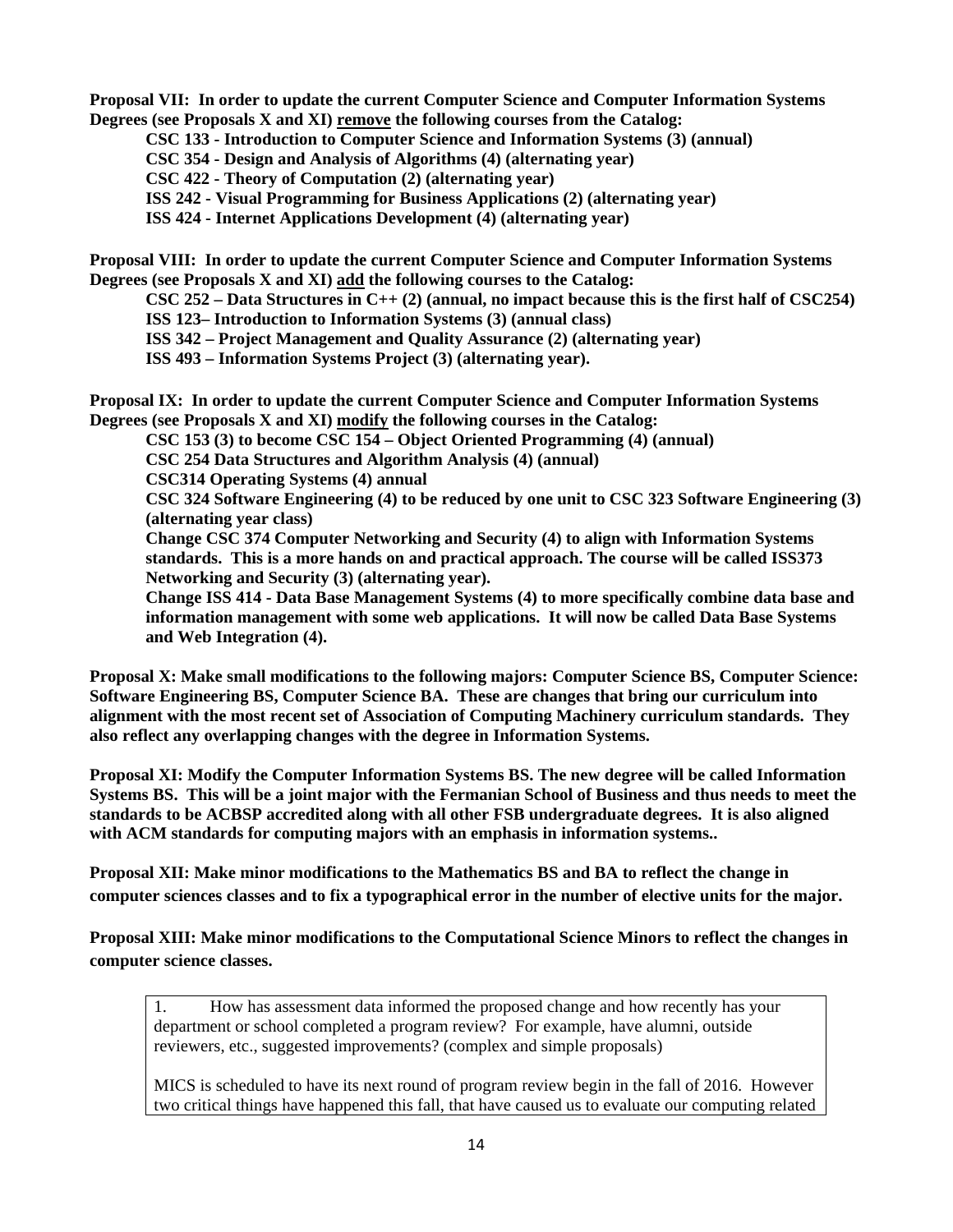#### curriculum:

- The Fermanian School of Business has become interested in partnering with MICS in the development of a joint major in Information Systems. The two departments had previously had a joint major in Management Information Systems, but roughly 10 years ago FSB determined that they were no longer interested in having such a joint major and MICS has been continuing to maintain the major on its own. That major is currently called Computer Information Systems. Because of the nature of the topic, it is fairly common for Information Systems to be a program shared between Computer Science and Business. Proposal XI seeks to modify the Computer Information Systems (CIS) major to conform with the necessary curricular standards for it to fall under the FSB ACBSP accreditation and also to meet Association of Computing Machinery Standards for IS.
- It appears that MICS may experience some transition in our Computer Science faculty and it seemed wise to review the curriculum in light of the most recent national standards from the Association of Computing Machinery (2013) and make the needed curriculum adjustments before contemplating a faculty search. See Proposal XI for the full curriculum.

While we have not done a full program review, these modifications to our programs keep us consistent with national standards. The Information Systems degree change is a response to an increasing desire for more formal business education on the part of our Computer Information Systems majors. In the last couple of years we have had 5-10 students that switch their major back and forth between Business and CIS because they can't find the right mix in either major, in some cases the students seem to be alternating departments each semester. In addition, San Diego is a technology hub and an increasing number of students majoring in Business would like more formal training in computer technology.

Proposal VII indicates the classes that we are removing from our list of course offerings, Proposal VIII indicates the classes that we are adding to our list of course offerings and Proposal IX indicates the courses that we are modifying in our course offerings. Here is a brief description of the reason for each change:

Eliminated classes:

CSC 133 - Introduction to Computer Science and Information Systems (3) (annual) – It is no longer common for an introduction to computer science class to be included in CS curricula. So this class is being eliminated and will be replaced with a class that focuses solely on the introduction to information systems (see ISS123 below).

CSC 354 - Design and Analysis of Algorithms (4) (alternating year) – topics from this class are being incorporated into CSC254 (4) and topics from CSC254 (4) and being shifted to CSC154 (4) and expanded version of CSC153 (3). See below.

CSC 422 - Theory of Computation (2) (alternating year) – this class is often required by students applying to doctoral programs in CS. We have so few students applying to PhD programs in CS that we have eliminated the course and will provide independent study opportunities to students who desire to apply for doctoral programs.

ISS 242 - Visual Programming for Business Applications (2) (alternating year) – this is a useful class for information systems students, but we needed to eliminate it to shape and IS degree within the boundaries of allowable total units.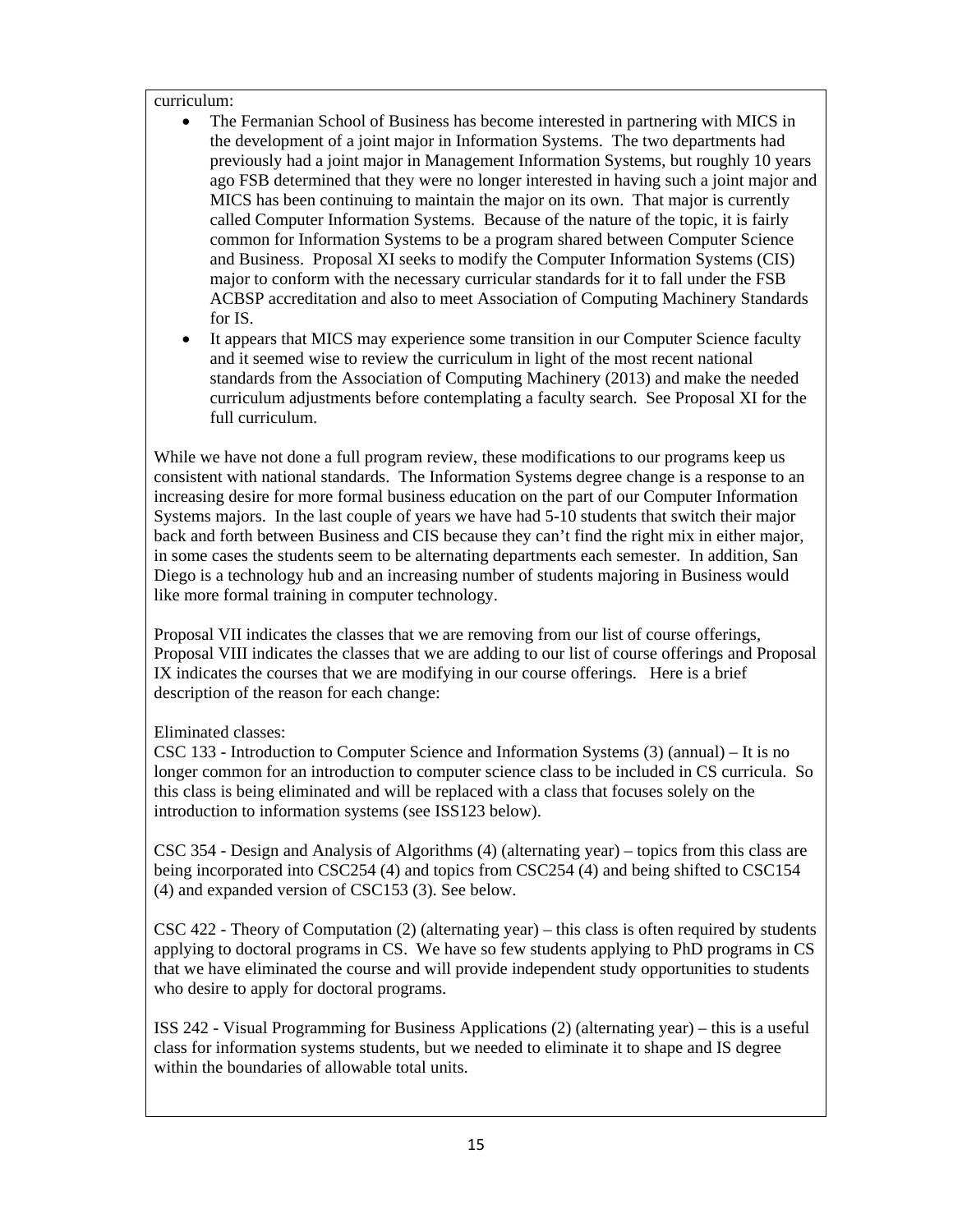ISS 424 - Internet Applications Development (4) (alternating year) – this class is being eliminated and ISS414 (see below) is being modified to incorporate topics on applications development with topics in databases. Informal data gathered from students indicated that there was a significant overlap in the material in ISS424 and ISS414 so we are combining these two classes into a single class.

Modified Classes:

CSC 153 (3) to become CSC 154 – Object Oriented Programming (4) (annual) – the topics in this class are being modified to incorporate more information from CSC254 (4). This is part of a domino effect (more information is going into CSC254 so some of the information from CSC254 needs to be added to CSC153).

CSC 254 Data Structures and Algorithm Analysis (4) (annual) – This class is being modified to include additional topics in algorithms analysis and design so that the algorithms analysis course (CSC354) can be removed from the curriculum.

CSC314 Operating Systems (4) annual – topics in this class have been sifted to accommodate changing CS standards and to include more material needed for information systems students.

CSC 324 Software Engineering (4) to be reduced by one unit to CSC 323 Software Engineering (3) (alternating year class) - CSC324 is being reduced by one unit (now it will be called CSC323 Software Engineering (3)) and some of the topics in the class are being moved to ISS342 Project Management and Quality Assurance (2). Expanded emphasis on project management and quality assurance are expectations of both CS and IS standards.

Change CSC 374 Computer Networking and Security (4) to align with Information Systems standards. This is a more hands on and practical approach. The course will be called ISS373 Networking and Security (3) (alternating year).

Change ISS 414 - Data Base Management Systems (4) to more specifically combine data base and information management with some web applications. It will now be called Data Base Systems and Web Integration (4). The material in this new class is a combination of the material in ISS414 Data Base Management Systems and ISS424 Internet Applications Development. Students have told us previously that there was significant overlap between the material in the two courses and this new course will provide integration of the two topics in a single course.

Creation of New Courses:

CSC 252 – Data Structures in C++ (2) (annual, no impact because this is the first half of CSC254) – this is a return to a format that we used previously. This quad class will provide mathematics and information systems students with skills in  $C_{++}$  without requiring them to study the advanced material in algorithm analysis and design that will now be in the second half of CSC254.

ISS 123– Introduction to Information Systems (3) (annual class) – as mentioned above, CS programs no longer have an "introduction" class but IS programs do. So this course is a replacement for CSC133 (3) Introduction to Computer Science and Information Systems. The new course is consistent with IS standards and the change will allow us to add additional topics on enterprise architecture and systems design that is not in CSC133.

ISS 342 – Project Management and Quality Assurance (2) (alternating year) – Current CS and IS standards require a class in project management. As mentioned above, we have removed one unit from Software Engineering (CSC324) to and have moved the management and quality assurance topics to this course.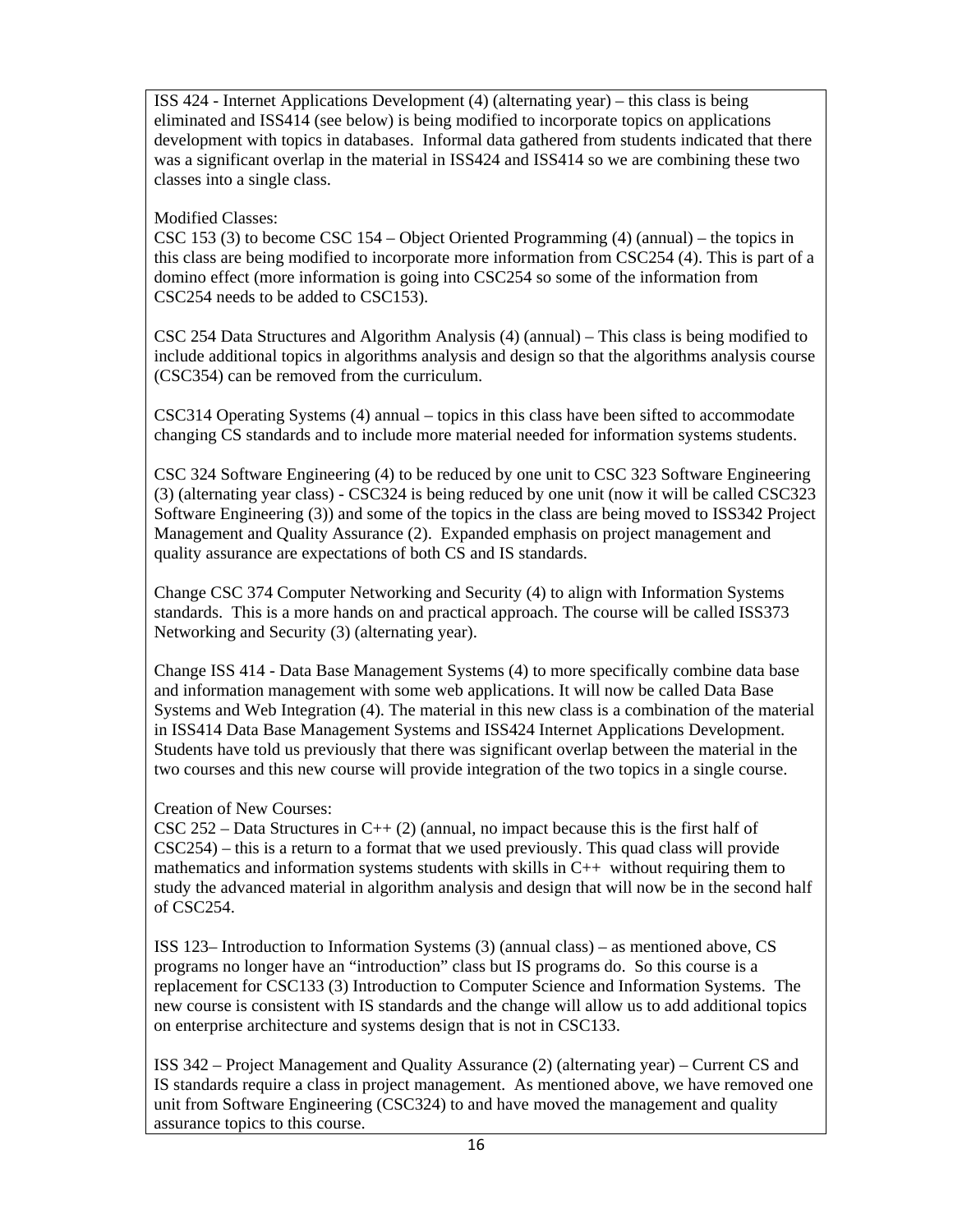ISS 493 – Information Systems Project (3) (alternating year) – By including a project, our program can include topic in the IS curriculum standards. The specifics are outlines in the "syllabus" for ISS493 listed below. Fundamentally this project is to ensure that the students have knowledge of enterprise architecture, system design and system integration.

Proposals X and XI indicate the details of the full curriculum in the form of a list that would appear in the catalog for each major once the class offerings have been changed. Note that the total changes proposed slightly reduce the number of units taught by the department. See the full analysis at the end of this proposal.

2. What are comparable universities and colleges doing? (complex and simple proposals)

The Association of Computing Machinery (ACM) provides the national educational standards for Computer Science and for Information Systems (from the CS point of view). ACBSP provides national standards for Business degrees. In aligning with these standards we are following what many other universities have done.

3. Is the change related to stipulations imposed by outside accrediting agencies (addressing standards, etc.) or licensure? Or, have these agencies been consulted to assure compliance with standards? (complex proposals)

ACM does not provide accreditation for programs so their standards are meant to be used as guidelines. ACBSP does provide accreditation, so the Information Systems degree must meet ACBSP standards. The Dean of the FSB has sought advice about accreditation issues. It should be noted, that as with all other PLNU business degrees, in order to meet ACBSP standards, non-GE portion of the course work exceeds 59 units (FBS degrees currently range from 61-67 non-GE units).

4. How does the proposed change relate to the mission of the university? (complex proposals)

The employer demand in San Diego for software engineers and others in the computing professions is very high. The changes in the Computer Science curriculum help us to stay current with the needs of industry. San Diego's business community is increasing based in technology. The change in the Computer Information Systems major provides students who desire to combine computer science and business with a robust major and makes a technology degree more accessible to students who would ordinarily major in business.

5. How does the change accommodate the department or school's learning outcomes for the major, minor, concentration, etc.? For instance, does the change help balance out the curriculum, or does it fill in a missing gap that would help strengthen the program? Does it add breadth or depth, etc.? (complex and simple proposals)

Computer Science: The curricular changes are modest and consistent with the MICS learning outcomes for the major.

Information Systems: The curricular changes are more significant, but they do not change the computing based learning outcomes for the major. They do expand the knowledge that students will gain in business and since the business basis for the degree is based on the FSB business degree core, it will meet FSB business learning outcomes. Note that in this joint degree we have included the course where MICS assessment occurs (ISS481Senor Seminar) and where FSB assessment occurs (MGT488 Strategic Management).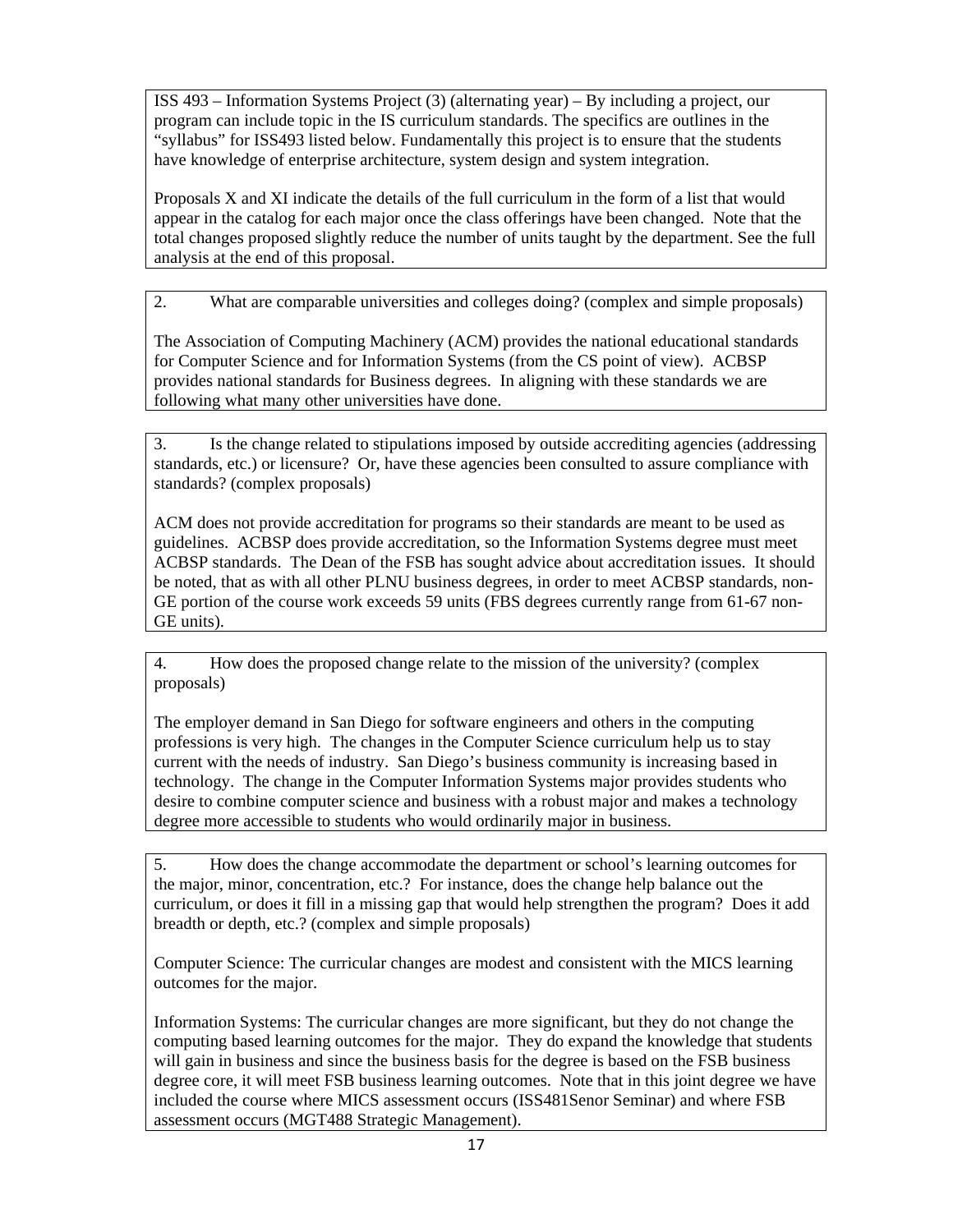6. What impact will it have on the size of the major, minor, etc.? (complex proposals)

Computer Science: The major will stay the same  $-59$  units excluding GE (see Proposal X) Information Systems: The major will increase to 62 units excluding GE. The larger size of the major is necessary to meet ACBSP accreditation and the ACM Information Systems standards (see Proposal XI). While this is over the 59 unit limit for typical BS majors, this is consistent with the size of the majors in the Fermanian School of Business (see appended spreadsheet). The closest comparison to this degree is the degree in Accounting in FSB. Accounting has 67 non-GE units of required coursework. This is due to the fact that the students are essentially earning a double degree – one in Accounting and one in Business. The Information Systems degree is built on the same model. The curriculum contains a slightly modified version of the business core (meeting the requirements of ACBSP accreditation) while also containing the technical material necessary for a degree computing. So similar to the accounting major, the students are earning the equivalent of a double degree in Business and in Computing. See the analysis below:

Accounting: Business Core that is not accounting: 39 (36 without GE) Accounting Courses: 31 Total: 70 units (**67 without GE**)

Information Systems: Business Core that is not IS: 37 (31 without GE – note business calculus required) MICS Courses: 31 Total: 68 units (**62 without GE**)

The increased size of the major does not increase the number of units taught in either the School of Business or the MICS department.

Note that the removal of some theoretical computer science topics may have a negative impact o our ETS scores.

7. Is there evidence that this change would enhance enrollment or generate new revenue? Please explain. (complex and simple proposals)

The changes in the curriculum may achieve a slight savings (in number of units taught annually) but it will not be significant.

Computer Science: We do not expect these changes to impact enrollment. Information Systems: This is a degree that is in demand and we believe that the partnership between MICS and FSB will make this particularly attractive to students applying to PLNU who want to work in technology but not as a software engineer.

8. How does the proposal(s) address the PLNU strategic plan? (complex proposals)

These changes help to keep our degrees "relevant" for students seeking employment in the San Diego area.

9. State other rationale that you deem appropriate. (complex and simple proposals)

N/A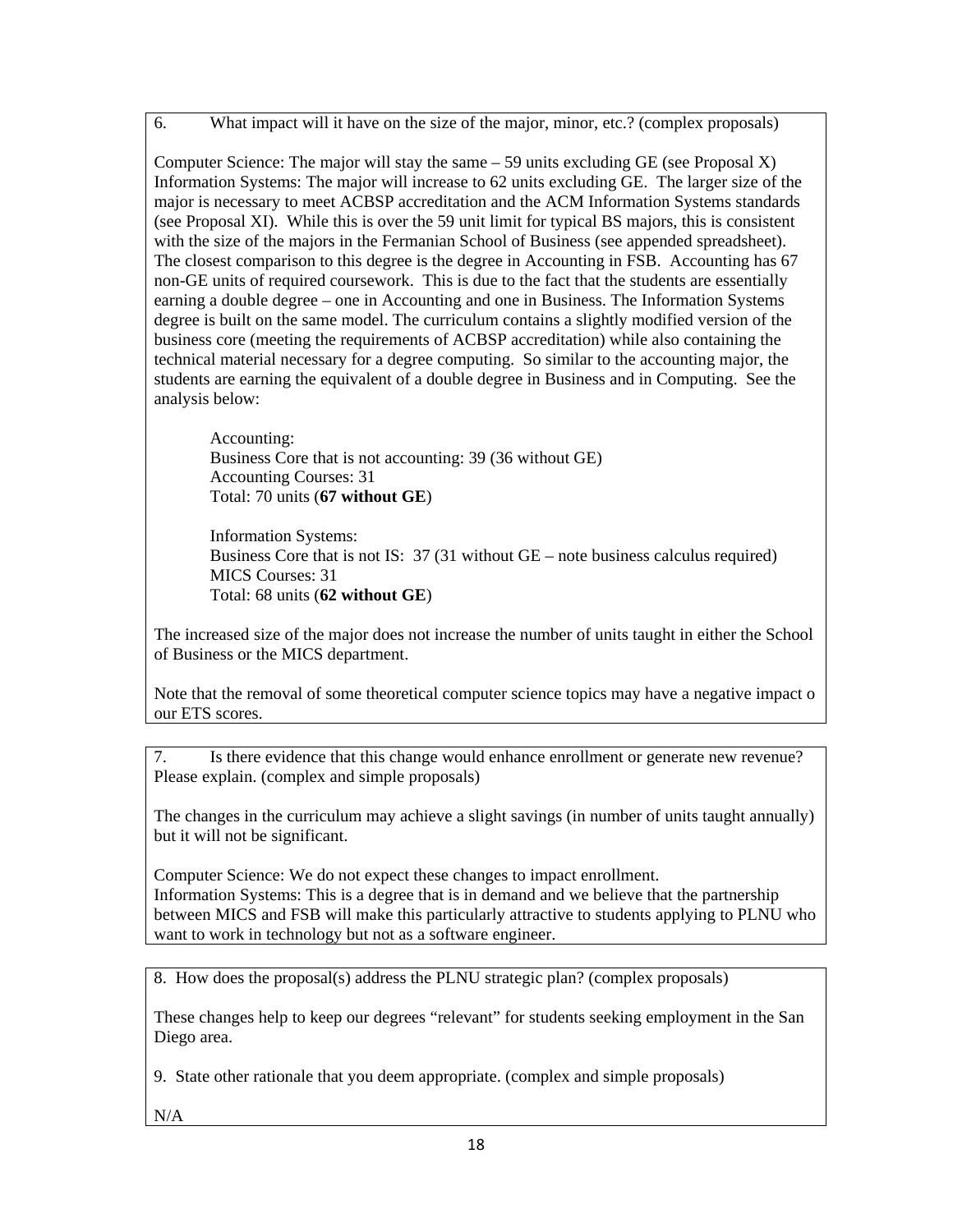## **Catalog Copy:**

**Proposal VIII: In order to update the current Computer Science and Computer Information Systems Degrees (see Proposals X and XI) add the following courses to the Catalog:** 

**CSC 252 – Data Structures in C++ (2) (annual, no impact because this is the first half of CSC254) ISS 123– Introduction to Information Systems (3) (annual class)** 

**ISS 342 – Project Management and Quality Assurance (2) (alternating year)** 

**ISS 493 – Information Systems Project (3) (alternating year).** 

| Catalog Copy (Present) | Catalog Copy (New)                                                                                                                                                                                                                                                                                                                                                                                                                                                                                                    |
|------------------------|-----------------------------------------------------------------------------------------------------------------------------------------------------------------------------------------------------------------------------------------------------------------------------------------------------------------------------------------------------------------------------------------------------------------------------------------------------------------------------------------------------------------------|
|                        | $\text{CSC } 252 - \text{Data Structures in } C_{++}(2) \text{ (annual)}$<br>Students transition to the $C++$ language and are<br>introduced to additional data structures, including<br>queues, stacks, trees, and graphs considering their<br>implementation with both arrays and linked lists.<br>Concepts are reinforced through weekly<br>programming assignments. Lecture three hours and<br>laboratory two hours each week (this is a quad<br>class). Prerequisite(s): CSC 153 with a grade of C-<br>or higher |
|                        | NOTE: CSC252 is the first quad of CSC254                                                                                                                                                                                                                                                                                                                                                                                                                                                                              |
|                        | <b>ISS 123-Introduction to Information Systems</b><br>(3) (annual class)<br>This course is designed to introduce students to<br>contemporary information systems and demonstrate<br>how these systems are used throughout<br>organizations. The focus of this course will be on<br>the key components of information systems:<br>people, software, hardware, data, and<br>communication technologies, and how these<br>components can be integrated and managed.<br>Co-requisite: CSC143                              |
|                        | <b>ISS 342 - Project Management and Quality</b><br><b>Assurance (2) (alternating year)</b><br>This course discusses the processes, methods,<br>techniques and tools that organizations use to<br>manage their information systems and software<br>development projects. The course covers a<br>systematic methodology for initiating, planning,<br>executing, controlling, and closing projects. It also<br>looks at techniques including unit testing for<br>quality assurance. Prerequisites: CSC153                |
|                        |                                                                                                                                                                                                                                                                                                                                                                                                                                                                                                                       |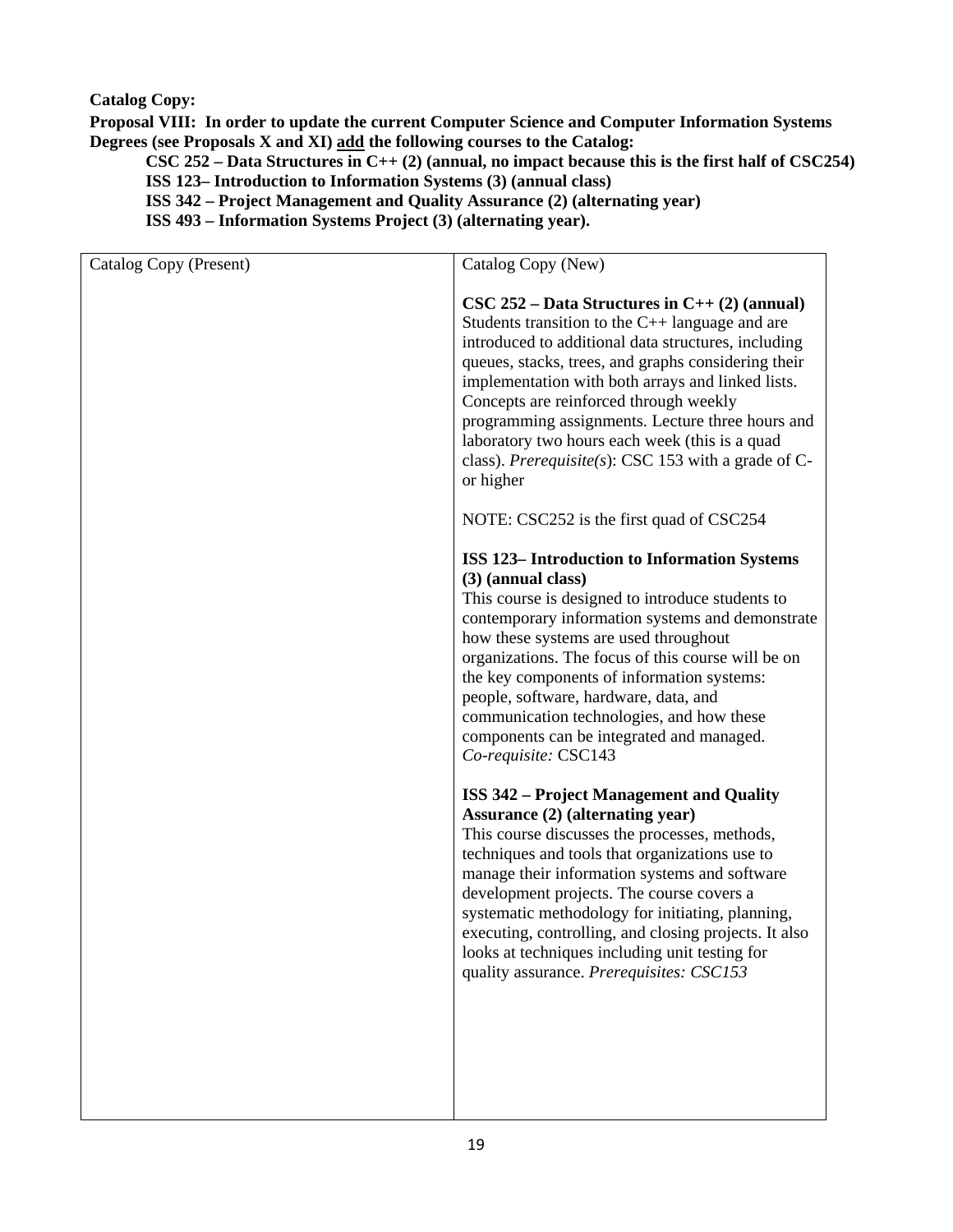| ISS 493 – Information Systems Project (3)         |
|---------------------------------------------------|
| (alternating year)                                |
| This course presents the student with a strong    |
| experience in network and systems design.         |
| Students will research the key components of      |
| enterprise system design. Students, working in    |
| teams, investigate, design, implement and present |
| to their classmates a significant information     |
| systems project. The project should solve a       |
| significant, complex and generalizable problem,   |
| dealing with constraints and trade-offs in the    |
| solution. Offered 2016-2017. Prerequisite(s): CSC |
| 324, ISS343 and Junior or Senior standing.        |
|                                                   |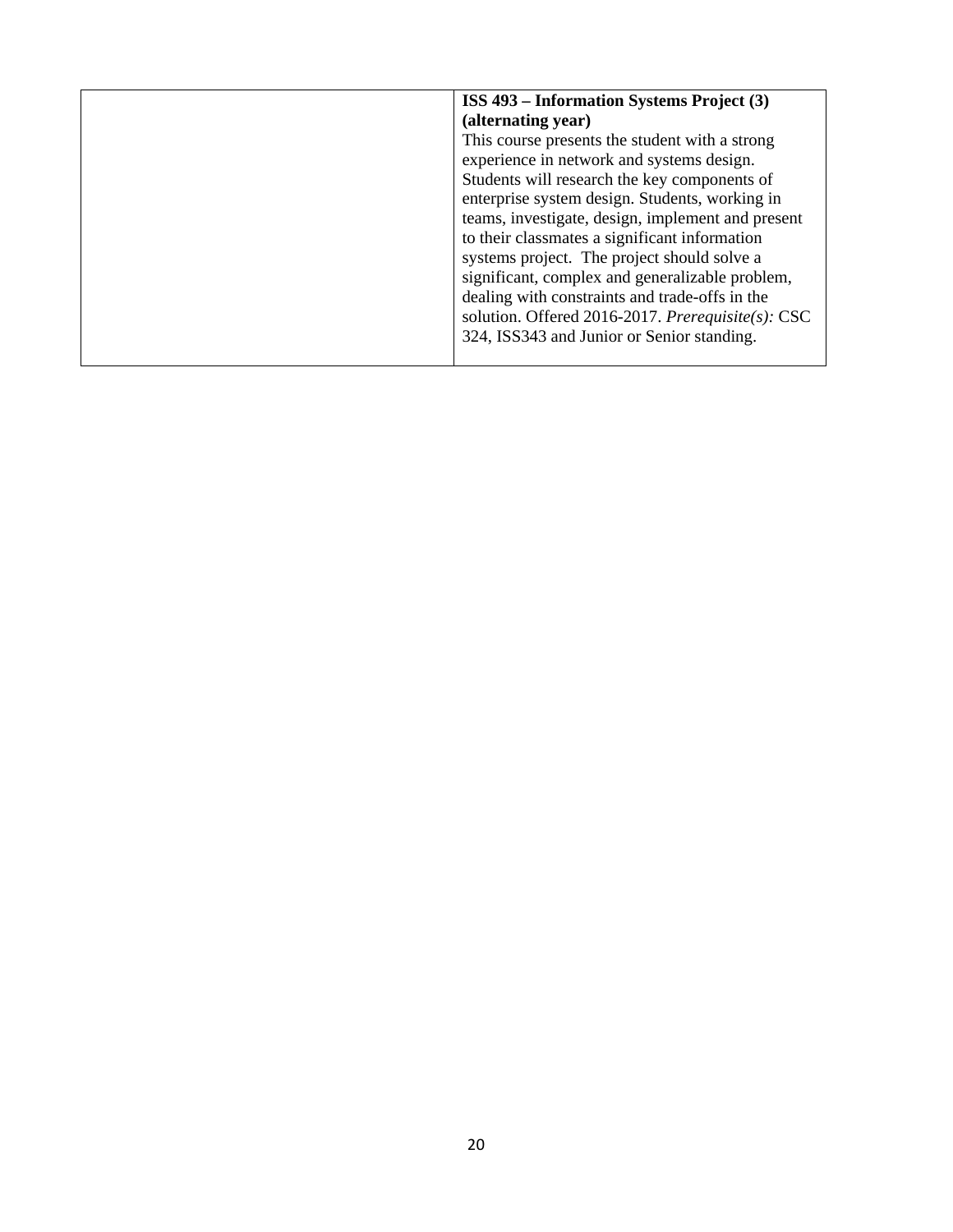### **Tentative Syllabus/Course Learning Outcomes:**

If you are proposing new courses, please include a tentative syllabus with course learning outcomes. This should not include textbooks, calendar, etc., but merely an idea of what the course content will include as well as what you hope the student will accomplish by the end of the course. **State at least four course learning outcomes (CLO's).** 

#### **CSC252 Data Structures in C++ (2)**

**Syllabus:** Here is a bulleted set of topics that will be covered in the course:

- Syntax differences between Java and C++
- Advanced Object Oriented Concepts (inheritance, and polymorphism) in  $C_{++}$
- Definition, implementation, and applications of the basic data structures and associated operators including static and dynamic arrays, stacks, queues, and vectors.
- Abstract Data Types (ADT) and their purpose
- Dynamic memory allocation
- Pointers and linked lists in  $C++$
- C++ standard I/O classes
- The use of Visual Studio.net

**Outcomes:** Here are the course learning outcomes:

- Students will be able to write correct and robust software.
- Students will use the theory of algorithms and computation to solve problems.
- Students will analyze the interaction between hardware and software.
- Students will be able to apply their technical knowledge to solve problems.
- Students will be able to speak about their work with precision, clarity and organization.
- Students will be able to write about their work with precision, clarity and organization.
- Students will collaborate effectively in teams.
- Students will be able to gather relevant information, examine information and form a conclusion based on that information.
- Students will be able to understand and create arguments supported by quantitative evidence, and they can clearly communicate those arguments in a variety of formats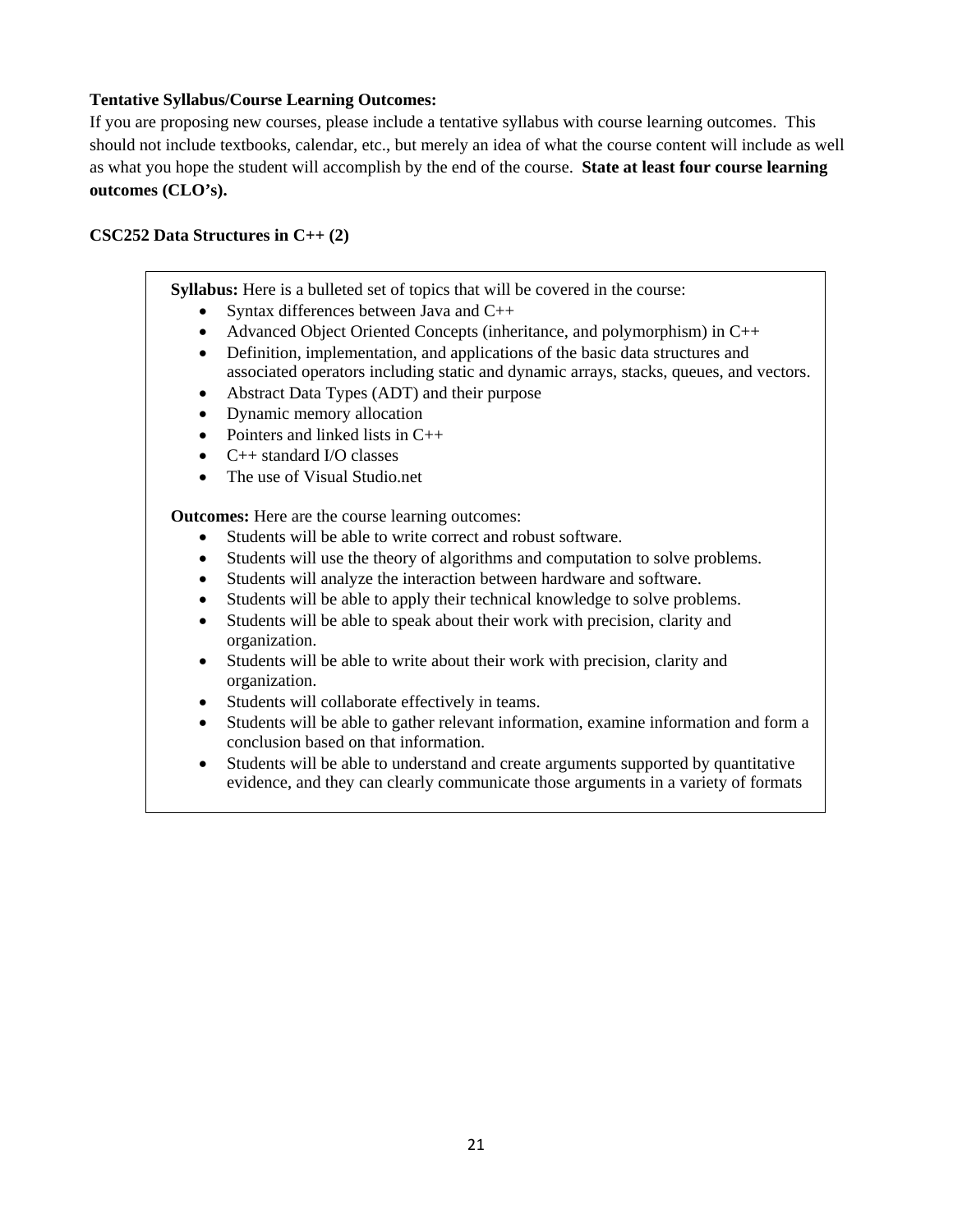#### **ISS 123– Introduction to Information Systems (3) (annual class)**

**Syllabus:** Here is a bulleted set of topics that will be covered in the course:

- Information systems components and infrastructure
- How information systems are used in organizations
- The use of tools for decision making (dashboards, visualization, etc.)
- Security of information systems
- Enterprise-wide information systems
- Design and acquisition of information systems
- Information systems ethics and crime

**Outcomes:** Here are the course learning outcomes:

*Department Outcomes:*

- Students will be able to apply their technical knowledge to solve problems.
- Students will use information management as a tool to support decision making in business environments.

## *Course Outcomes:*

Students will be able to:

- Describe how and why information systems are used today
- Explain the technology, people, and organizational components of information
- Describe how businesses are using information systems for competitive advantage
- Explain the major components of an information systems infrastructure, including enterprise systems
- Understand how various types of information systems provide the information needed to gain business intelligence to support the decision making for the different levels and functions of the organization.
- Evaluate the ethical concerns that information systems raise in society and the impact of information systems on crime, terrorism, and war.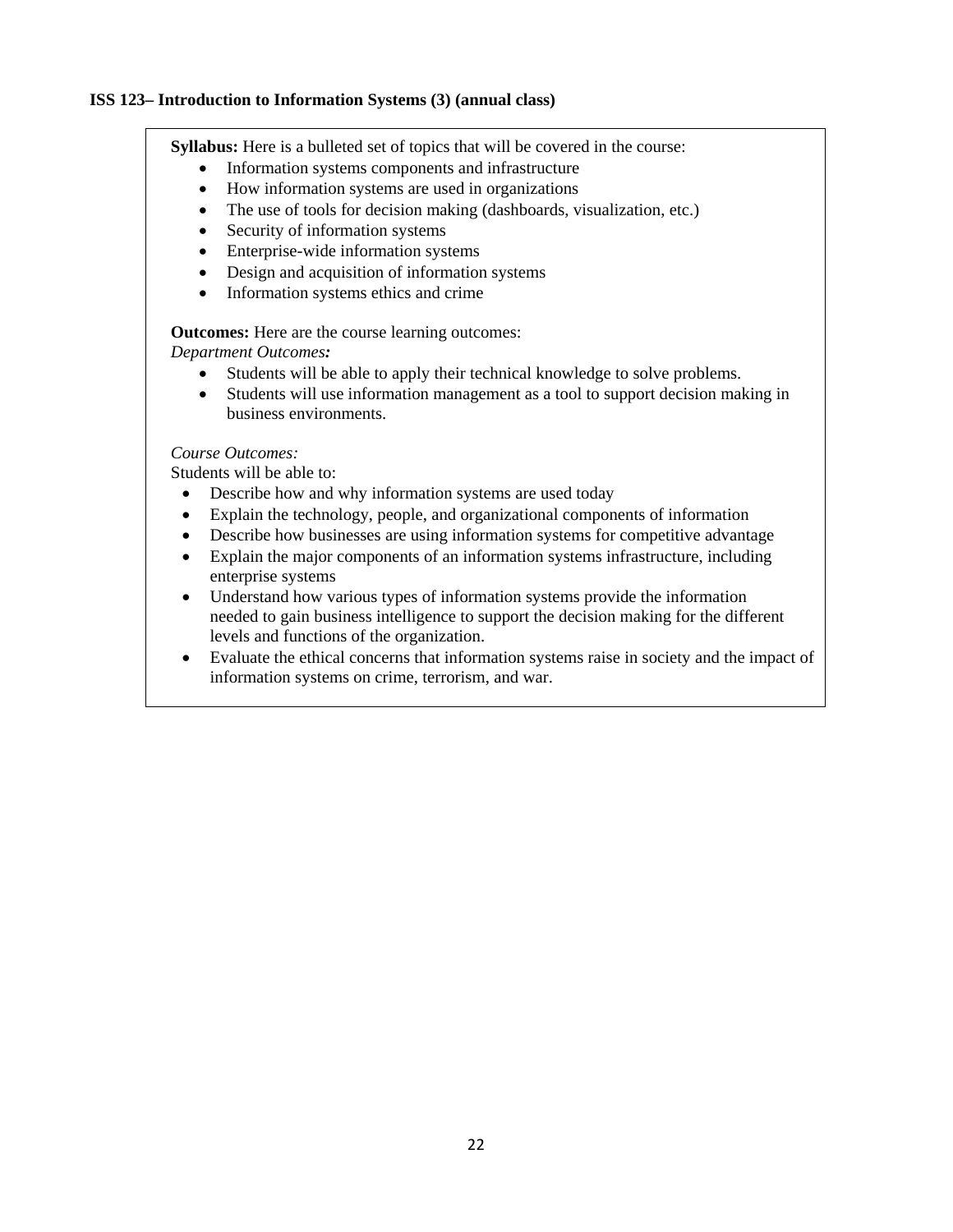## **ISS 342 – Project Management and Quality Assurance (2) (alternating year)**

**Syllabus:** Here is a bulleted set of topics that will be covered in the course:

- Introduction to Project Management
- The Project Management Lifecycle
- Managing Project Teams
- Managing Project Communication
- Project Initiation and Planning
- Managing Project Scope
- Managing Project Scheduling
- Managing Project Resources
- Managing Project Quality
- Project Execution, Control & Closure

**Outcomes:** Here are the course learning outcomes:

#### *Department Outcomes*:

Students will be able to:

- Apply their technical knowledge to solve problems.
- Use information management as a tool to support decision making in business environments
- Analyze the interaction between hardware and software.
- Speak about their work with precision, clarity and organization (Oral Communication).
- Write about their work with precision, clarity and organization (Written Communication).
- Collaborate effectively in teams.

#### *Course Outcomes*:

Students will be able to:

- Create a timeline for a project that includes the full project lifecycle.
- Design a system for tracking project progress of the project and to allocate resources.
- Use techniques and tests to assure the quality of the final product produced by the project.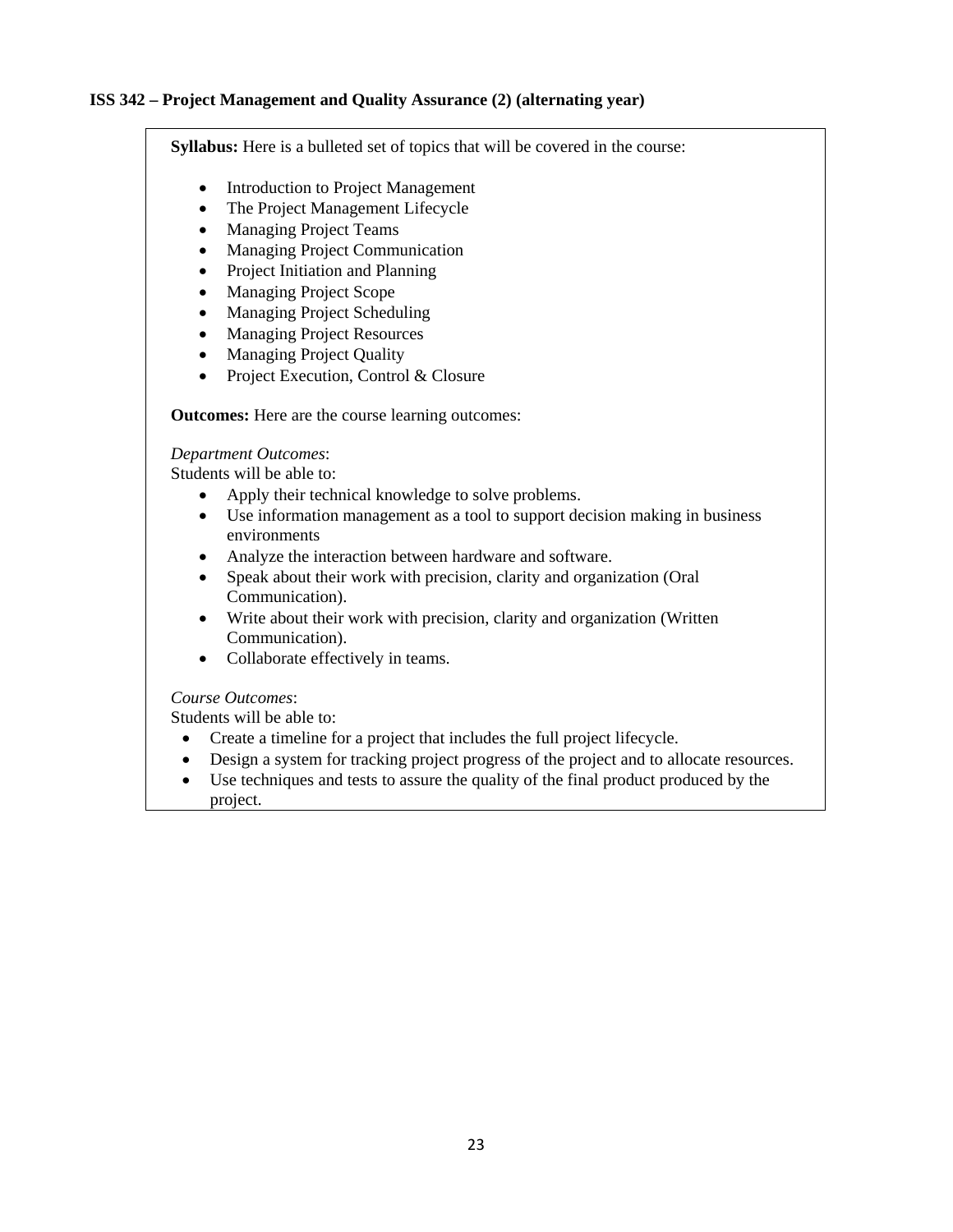#### **ISS 493 – Information Systems Project (3) (alternating)**

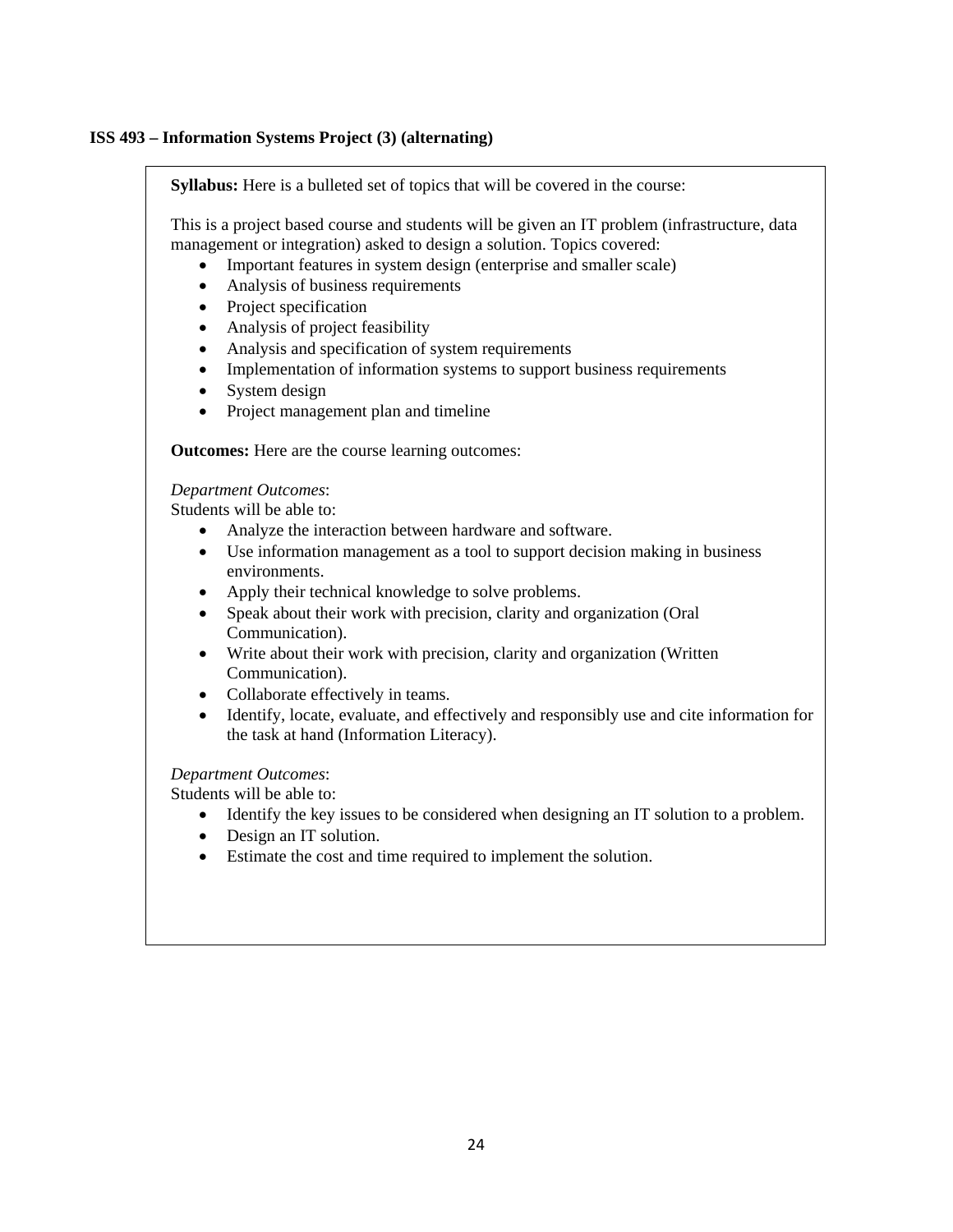## **Catalog Copy:**

**Proposal IX: In order to update the current Computer Science and Computer Information Systems Degrees (see Proposals X and XI) modify the following courses in the Catalog:** 

**CSC 153 (3) to become CSC 154 – Object Oriented Programming (4) (annual)** 

**CSC 254 Data Structures and Algorithm Analysis (4) (annual)** 

**CSC314 Operating Systems (4) annual** 

**CSC 324 Software Engineering (4) to be reduced by one unit to CSC 323 Software Engineering (3) (alternating year class).** 

**Change CSC 374 Computer Networking and Security (4) to align with Information Systems standards. This is a more hands on and practical approach. The course will be called ISS373 Networking and Security (3) (alternating year).** 

**Change ISS 414 - Data Base Management Systems (4) to more specifically combine data base and information management with some web applications. It will now be called Data Base Systems and Web Integration (4).** 

| Catalog Copy (Present)                                                                                                                                                                                                                                                                                                                                                                                                                                                                                                                                                                                                                                       | Catalog Copy (New)                                                                                                                                                                                                                                                                                                                                                                                                                                                                                                                                                                                                                                                                                                                                                                                                                                                                          |
|--------------------------------------------------------------------------------------------------------------------------------------------------------------------------------------------------------------------------------------------------------------------------------------------------------------------------------------------------------------------------------------------------------------------------------------------------------------------------------------------------------------------------------------------------------------------------------------------------------------------------------------------------------------|---------------------------------------------------------------------------------------------------------------------------------------------------------------------------------------------------------------------------------------------------------------------------------------------------------------------------------------------------------------------------------------------------------------------------------------------------------------------------------------------------------------------------------------------------------------------------------------------------------------------------------------------------------------------------------------------------------------------------------------------------------------------------------------------------------------------------------------------------------------------------------------------|
| <b>CSC 153 - Fundamentals of Computer Science</b><br>(3)<br>As a continuation of CSC 143, this course deals<br>with more advanced computing constructs and<br>ideas. Topics include multi-dimensional arrays,<br>inheritance, polymorphism, exception handling and<br>recursion. More advanced graphics and GUIs are<br>discussed and implemented as well. Problem<br>solving strategies are discussed, and in addition to<br>the weekly lab projects, the student will complete a<br>fairly sophisticated game-based project. Lecture<br>two hours and laboratory four hours each week.<br><i>Prerequisite(s):</i> CSC 143 with a grade of C- or<br>higher. | CSC 154 - Object-Oriented Programming (4)<br>As a continuation of CSC 143, this course<br>introduces more advanced computing constructs<br>and ideas reinforced in weekly labs. Topics include<br>object-oriented design, inheritance, polymorphism,<br>exception handling, simple ADTs, and recursion,<br>along with more intentional development and<br>debugging strategies. Students gain experience in<br>the design of graphical user interfaces and event<br>driven programming culminating with the creation<br>of a multi-week game-based project. Lecture three<br>hours and laboratory two hours each week.<br><i>Prerequisite(s):</i> CSC 143 with a grade of $C$ - or<br>higher.                                                                                                                                                                                               |
| CSC 254 - Data Structures and Algorithms (4)<br>Standard data structures, including queues, stacks,<br>trees, and graphs, as objects are defined and<br>illustrated with associated dynamic storage<br>management mechanisms; computational<br>complexity is explored through the design and<br>analysis of searching, sorting, and graph<br>algorithms. Lecture three hours and laboratory two<br>hours each week. Prerequisite(s): CSC 153 with a<br>grade of C- or higher.                                                                                                                                                                                | CSC 254 - Data Structures and Algorithms (4)<br>Standard data structures, including queues, stacks,<br>trees, and graphs, as objects are defined and<br>illustrated with associated dynamic storage<br>management mechanisms. Introduces formal<br>techniques to support the design and analysis of<br>algorithms, focusing on both the underlying<br>mathematical theory and practical considerations of<br>efficiency. Topics include measuring the<br>complexity of recursive and iterative algorithms,<br>algorithmic strategies, the concept of intractability<br>and the theory of NP. Emphasis is placed on non-<br>numerical algorithms such as sorting, searching,<br>graph and network algorithms both sequential and<br>parallel. Concepts are reinforced through weekly<br>programming assignments. Lecture three hours and<br>laboratory two hours each week. Prerequisite(s): |

CSC 154 with a grade of C- or higher.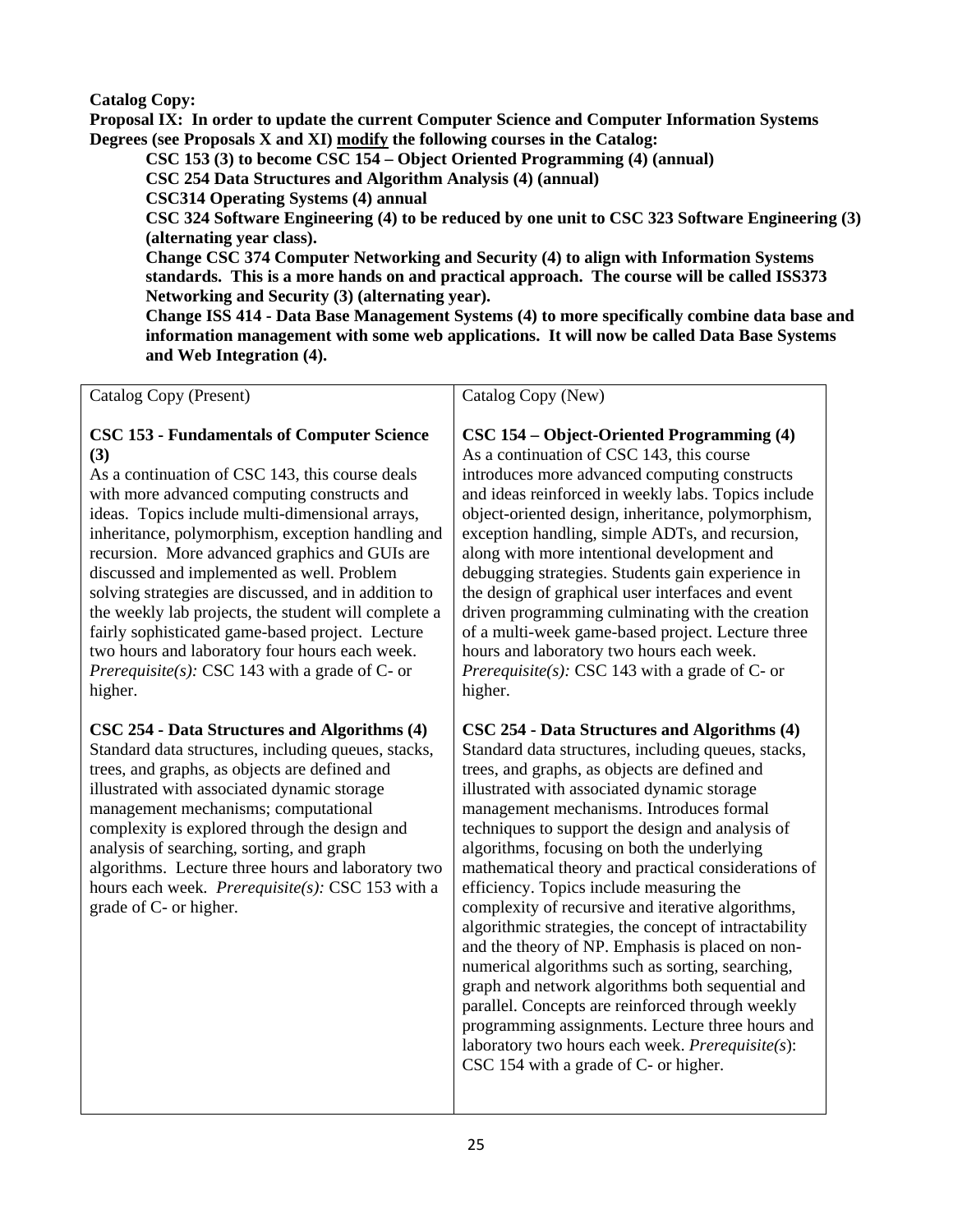## **CSC 314 Operating Systems (4)**

A course in systems software that is largely concerned with operating systems. Such topics as process management, device management, and memory management are discussed, as are relevant issues associated with security and protection. Computer hardware concepts related to operating systems are also covered in the context of both single and multi-core processors. Students will complete assignments using both the Windows and Linux platforms. *Prerequisite*: CSC254

# **CSC 324 - Software Engineering (4)**

This course offers an in-depth treatment of the software development process. Software analysis and design study emphasizes an object-oriented approach that is introduced and contrasted with traditional design methodologies. CASE tools are used during the design process. Lecture three hours and laboratory two hours each week. 2016- 2017. *Corequisite(s):* CSC 254.

## **CSC 374 - Computer Networking and Security (4)**

This course provides an introduction to modern computer network technologies. Students gain an understanding of networking fundamentals including layering and the OSI model, protocols, standards, and network services. LANS, MANS, WANS, Internet and wireless networks are covered. While theory is the focus of the class, some hands-on activities are included. Offered 2015-2016. *Prerequisite(s):* CSC 153 and Junior standing.

## **CSC314 Operating Systems (4)**

A systems course focusing on operating systems, topics include basic operating system design, process management, device management, memory management, and file systems. Students are introduced to the basics of software evolution, reliability, concurrency, security and protection in the context of single-core, multi-core, distributed, and virtual environments. Class members gain experience using both GUI and command-line interfaces. In the course of implementing a CPU scheduling simulation, students understand the importance of thorough system testing and attention to system specs as they try to make parts of their systems work with those designed by their teammates. *Prerequisite*: CSC254

# **CSC 323 - Software Engineering (3)**

This course offers an in-depth treatment of the software development process. Software analysis and design study emphasizes an object-oriented approach that is introduced and contrasted with traditional design methodologies. CASE tools are used during the design process. Lecture two hours and laboratory two hours each week. 2016-2017. *Corequisite(s):* CSC 254.

# **ISS 373 - Networking and Security (3)**

This course provides an introduction to modern computer network technologies. Students gain an understanding of networking fundamentals including layering and the OSI model, protocols, standards, and network services. LANS, MANS, WANS, Internet and wireless networks are covered. The class will also cover the basics of network security. The class includes While theory is the focus of the class, some hands-on activities are included. Offered 2015-2016. *Prerequisite(s):* CSC 154 and Junior standing.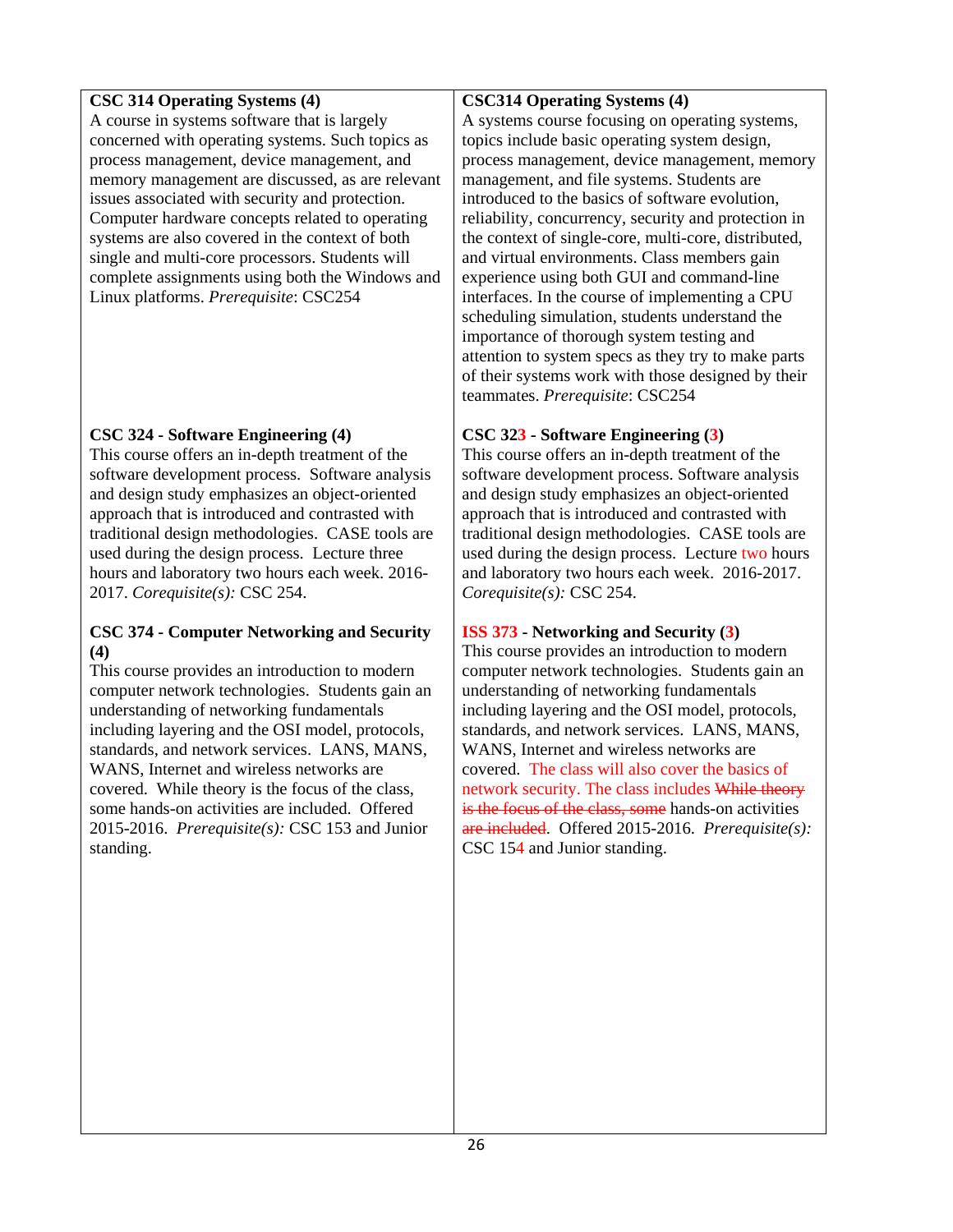| <b>ISS 414 - Data Base Management Systems (4)</b>    | <b>ISS 414 - Data Base Systems and Web</b>             |
|------------------------------------------------------|--------------------------------------------------------|
| An introduction to database management systems       | Integration (4)                                        |
| covering data models (including relational,          | An introduction to database management systems         |
| network, hierarchical, and object oriented),         | covering data models (including relational,            |
| relational databases, query languages, relational    | network, hierarchical, and object oriented),           |
| database design, transaction processing, distributed | relational databases, query languages, relational      |
| databases, and physical database design. Students    | database design, transaction processing, distributed   |
| will see examples from both business and science.    | databases, and physical database design. Students      |
| They will become familiar with analysis tools        | will see examples from both business and science.      |
| associated with scientific databases (including      | They will become familiar with analysis tools          |
| BLAST) and gain experience accessing databases       | associated with scientific databases (including        |
| using Python scripts and web-based gateways.         | <b>BLAST</b> ) and gain experience accessing databases |
| Offered 2015-2016. Alternating year class.           | using Python scripts and web-based gateways.           |
| Prerequisite(s): $CSC$ 153.                          | Students will also design web interfaces for data      |
|                                                      | bases. Offered 2015-2016. Alternating year class.      |
|                                                      | Prerequisite(s): $CSC$ 154.                            |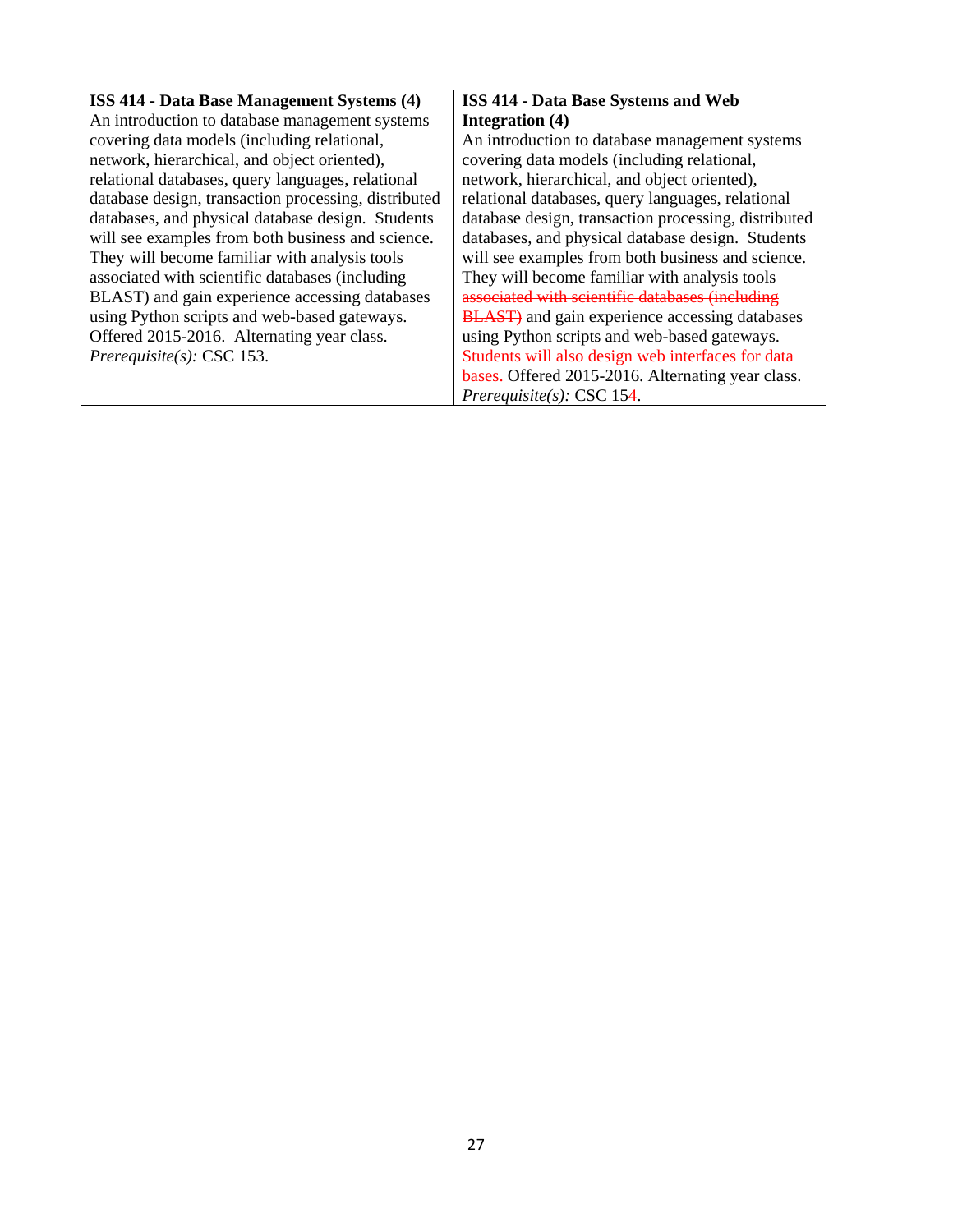**Proposal X: Make small modifications to the following majors: Computer Science: BS, Computer Science: Software Engineering BS, Computer Science BA. These are changes that bring our curriculum into alignment with the most recent set of Association of Computing Machinery curriculum standards. They also reflect any overlapping changes with the degree in Information Systems.** 

Program Name and introductory text if any:

All three of the following are shown below:

- Computer Science: Technical Applications BS
- Computer Science: Software Engineering BS
- Computer Science: Software Engineering BA

Program Learning Outcomes (majors only):

Note that these are the current program learning outcomes for Computer Science BS, Computer Science: Software Engineering BS and Computer Science BA and they will remain the same for the updated degrees:

Students who complete the program will be able to:

- 1. Write correct and robust software.
- 2. Use the theory of algorithms and computation to solve problems.
- 3. Analyze the interaction between hardware and software.
- 4. Apply their technical knowledge to solve problems.
- 5. Speak about their work with precision, clarity and organization (Oral Communication).
- 6. Write about their work with precision, clarity and organization (Written Communication).
- 7. Collaborate effectively in teams.
- 8. Students will be able to identify, locate, evaluate, and effectively and responsibly use and cite information for the task at hand (Information Literacy).
- 9. Students will be able to gather relevant information, examine information and form a conclusion based on that information (Critical Thinking).
- 10. Students will be able to understand and create arguments supported by quantitative evidence, and they can clearly communicate those arguments in a variety of formats (Quantitative Reasoning).
- 11. Graduates will be prepared for:
	- a. Careers that use computer science in business, industry, government and the non-profit sector; and
	- b. Graduate study in fields related to computer science.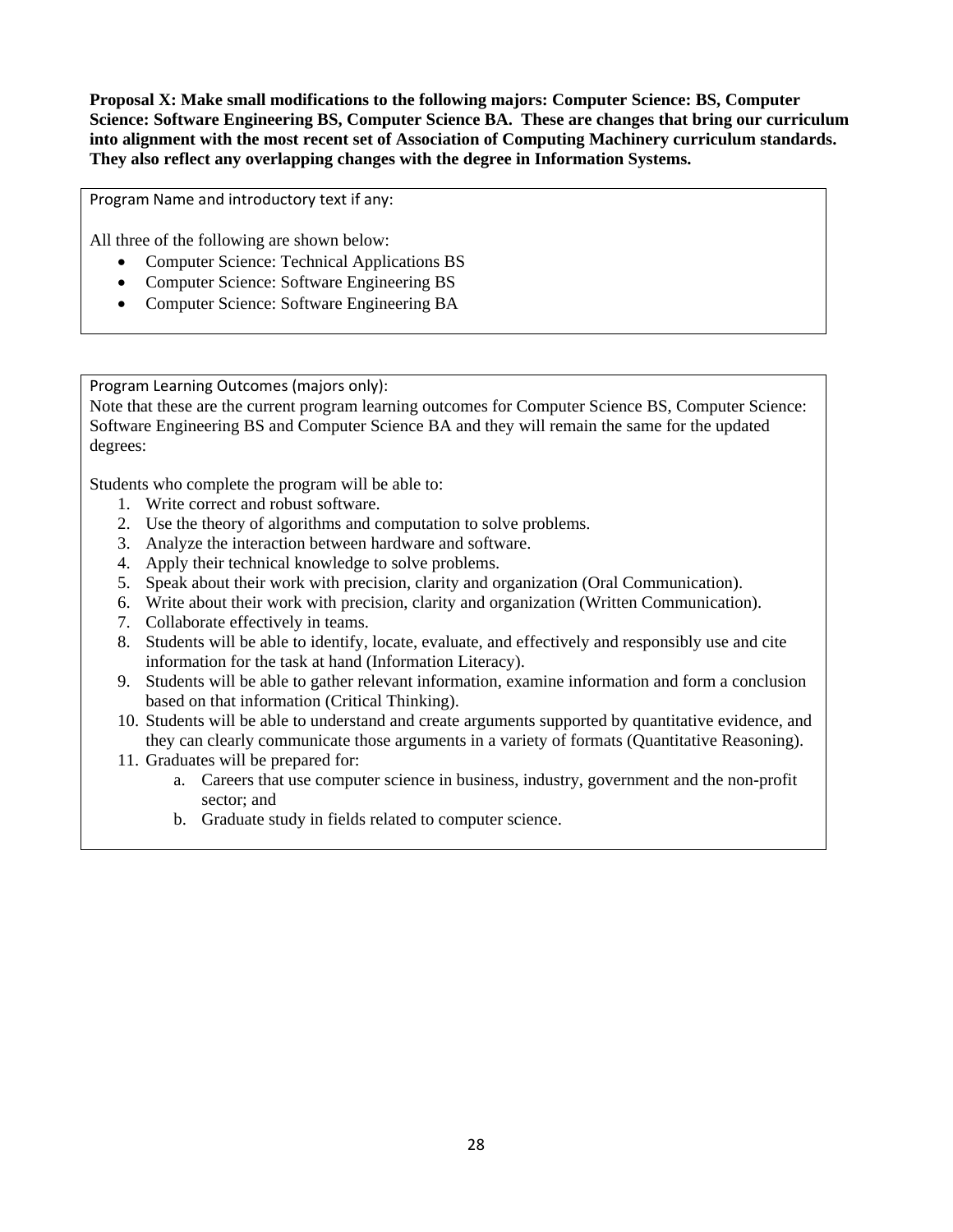| <b>Existing Computer Science BS</b>                                    | <b>Proposed Computer Science: Technical Applications BS</b>            |
|------------------------------------------------------------------------|------------------------------------------------------------------------|
| Lower-Division Requirements:                                           | Lower-Division Requirements:                                           |
| CSC 133 - Introduction to Computer Science and Information Systems (3) | CSC 133 - Introduction to Computer Science and Information Systems (3) |
| CSC 143 - Introduction to Computer Programming (3)                     | CSC 143 - Introduction to Computer Programming (3)                     |
| CSC 153 - Fundamentals of Computer Science (3)                         | CSC 154 - Object-Oriented Programming (4)                              |
| CSC 254 - Data Structures and Algorithms (4)                           | CSC 254 - Data Structures and Algorithms (4)                           |
| MTH 164 - Calculus I (GE) (4)                                          | MTH 164 - Calculus I (GE) (4)                                          |
| MTH 174 - Calculus II (4)                                              | MTH 174 - Calculus II (4)                                              |
|                                                                        | MTH233 – Linear Algebra (3)                                            |
| Total: 21 Units                                                        | MTH 203 – Introduction to Statistics $(3)^*$                           |
|                                                                        | PHL $211$ – Ethics (GE) (3)                                            |
|                                                                        | Total Lower Division Units: 28 (22 units other than GE)                |
|                                                                        | * MTH382 – Mathematical Statistics (2) may substitute for this class.  |
| <b>Upper-Division Requirements:</b>                                    |                                                                        |
| CSC 314 - Operating Systems (4)                                        | <b>Upper-Division Requirements:</b>                                    |
| CSC 324 - Software Engineering (4)                                     | CSC 314 - Operating Systems (4)                                        |
| CSC 354 - Design and Analysis of Algorithms (4)                        | CSC 323 - Software Engineering (3)                                     |
| CSC 374 - Computer Networking and Security (4)                         | CSC 354 - Design and Analysis of Algorithms (4)                        |
| CSC 394 - Programming Languages (4)                                    | ISS 373 – Computer Networking and Security (3)                         |
| CSC 412 - Topics in Computer Science (2)                               | CSC 394 - Programming Languages (4)                                    |
| CSC 422 - Theory of Computation (2)                                    | CSC 412 - Topics in Computer Science (2)                               |
| CSC 454 - Computer Architecture and Assembly Language (4)              | CSC 422 - Theory of Computation (2)                                    |
| CSC 481 - Senior Seminar in Computer Science (1)                       | CSC 454 - Computer Architecture and Assembly Language (4)              |
| CSC 493 - Software Project (3)                                         | CSC 481 - Senior Seminar in Computer Science (1)                       |
|                                                                        | CSC 493 - Software Project (3)                                         |
|                                                                        | ISS 414 - Data Base Systems and Web Integration (4)                    |
| MTH 343 - Discrete Mathematics (3)                                     | MTH 343 - Discrete Mathematics (3)                                     |
|                                                                        |                                                                        |
|                                                                        |                                                                        |
|                                                                        |                                                                        |
|                                                                        |                                                                        |
|                                                                        |                                                                        |
|                                                                        |                                                                        |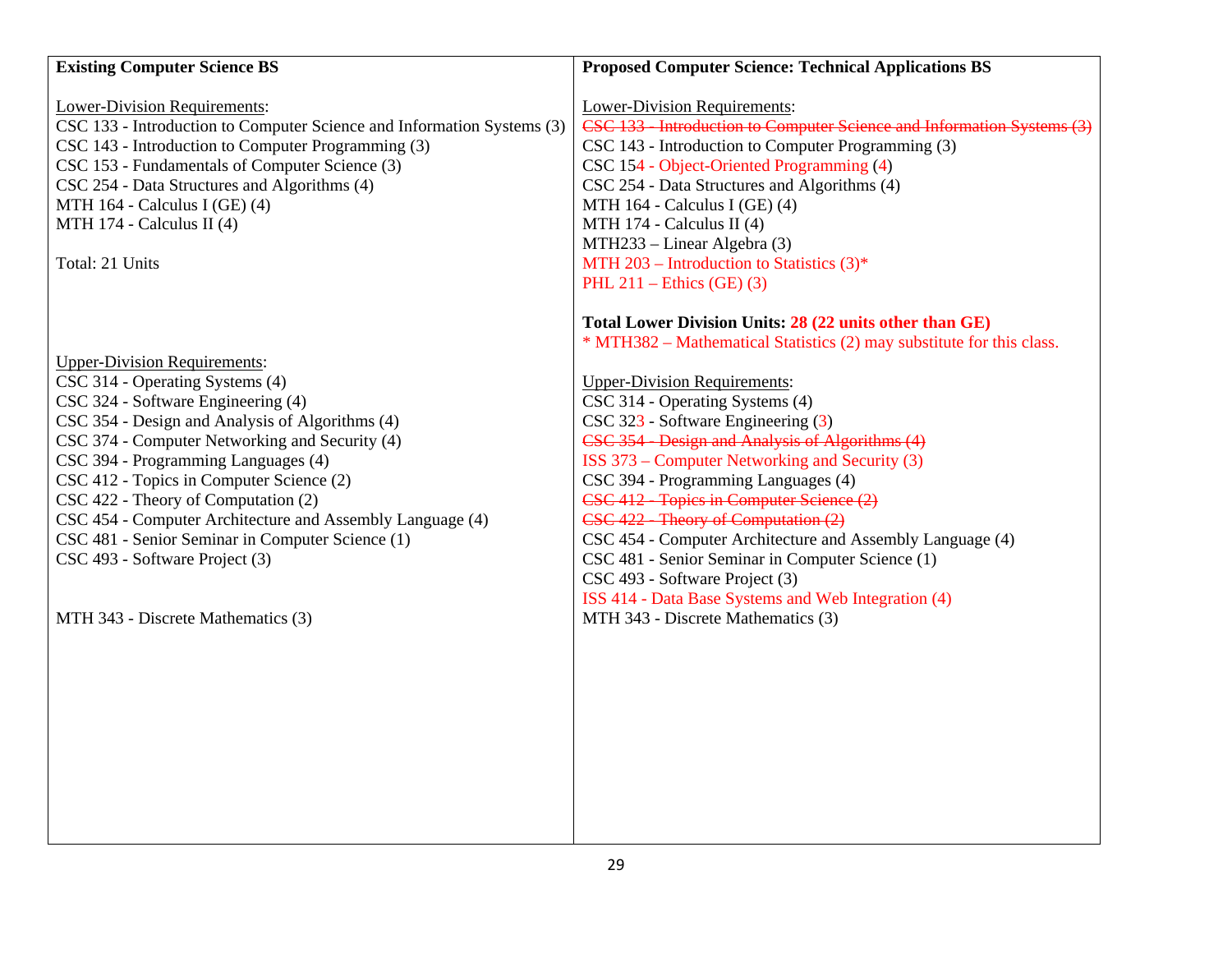| Choose one sequence from:<br>CSC 496 - Service Learning in Computer Science I (2) AND<br>CSC 497 - Service Learning in Computer Science II (1)                                                                                                                                                                                                                                                                                                                                                                                                                                                                                                                                                                                                                                                                                                                                                                                                                                                                                               | Choose one sequence from:<br>CSC 496 - Service Learning in Computer Science I (2) AND<br>CSC 497 - Service Learning in Computer Science II (1)                                                                                                                                                                                                                                                                                                                                                                                                                                                                                                                                                                                                                                                                                                                                                                                                                                                                                                                                                                                                                                                  |
|----------------------------------------------------------------------------------------------------------------------------------------------------------------------------------------------------------------------------------------------------------------------------------------------------------------------------------------------------------------------------------------------------------------------------------------------------------------------------------------------------------------------------------------------------------------------------------------------------------------------------------------------------------------------------------------------------------------------------------------------------------------------------------------------------------------------------------------------------------------------------------------------------------------------------------------------------------------------------------------------------------------------------------------------|-------------------------------------------------------------------------------------------------------------------------------------------------------------------------------------------------------------------------------------------------------------------------------------------------------------------------------------------------------------------------------------------------------------------------------------------------------------------------------------------------------------------------------------------------------------------------------------------------------------------------------------------------------------------------------------------------------------------------------------------------------------------------------------------------------------------------------------------------------------------------------------------------------------------------------------------------------------------------------------------------------------------------------------------------------------------------------------------------------------------------------------------------------------------------------------------------|
| CSC 498 - Independent Research in Computer Science I (2) AND<br>CSC 499 - Independent Research in Computer Science II (1)                                                                                                                                                                                                                                                                                                                                                                                                                                                                                                                                                                                                                                                                                                                                                                                                                                                                                                                    | CSC 498 - Independent Research in Computer Science I (2) AND<br>CSC 499 - Independent Research in Computer Science II (1)                                                                                                                                                                                                                                                                                                                                                                                                                                                                                                                                                                                                                                                                                                                                                                                                                                                                                                                                                                                                                                                                       |
| ISS 472 - Internship in Computer Information Systems (3)                                                                                                                                                                                                                                                                                                                                                                                                                                                                                                                                                                                                                                                                                                                                                                                                                                                                                                                                                                                     | ISS 472 - Internship in Computer Information Systems (2)                                                                                                                                                                                                                                                                                                                                                                                                                                                                                                                                                                                                                                                                                                                                                                                                                                                                                                                                                                                                                                                                                                                                        |
| HON 498 - Honors Project I (2) AND<br>HON 499 - Honors Project II (1)                                                                                                                                                                                                                                                                                                                                                                                                                                                                                                                                                                                                                                                                                                                                                                                                                                                                                                                                                                        | HON 498 - Honors Project I (2) AND<br>HON 499 - Honors Project II (1)<br><b>Total Upper Division Units: 31-32</b>                                                                                                                                                                                                                                                                                                                                                                                                                                                                                                                                                                                                                                                                                                                                                                                                                                                                                                                                                                                                                                                                               |
| 4-5 additional units chosen from:<br>CSC 302 - Unix and Python Scripting for Computational Science (2)<br>CSC 311 - R for Computational Science (1)<br>CSC 412 - Topics in Computer Science (2)<br>CSC 491 - Independent Studies in Computer Science (1-4)<br>CSC 496 - Service Learning in Computer Science I (2)<br>CSC 497 - Service Learning in Computer Science II (1)<br>CSC 498 - Independent Research in Computer Science I (2)<br>CSC 499 - Independent Research in Computer Science II (1)<br>ISS 242 - Visual Programming for Business Applications (2)<br>ISS 414 - Data Base Management Systems (4)<br>ISS 424 - Internet Applications Development (4)<br>ISS 472 - Internship in Computer Information Systems (2)<br>MTH 203 - Introduction to Statistics (3) *<br>MTH 233 - Linear Algebra (3)<br>MTH 274 - Calculus III (4)<br>MTH 373 - Mathematical Modeling (3)<br>MTH 382 - Mathematical Statistics (2) *<br>MTH 392 - Mathematical Probability (2)<br>HON 498 - Honors Project I (2)<br>HON 499 - Honors Project II (1) | 5-6 additional units chosen from:<br>CSC 302 - Unix and Python Scripting for Computational Science (2)<br>CSC 311 - R for Computational Science (1)<br>CSC 412 - Topics in Computer Science (2)<br>CSC 491 - Independent Studies in Computer Science (1-4)<br>CSC 496 - Service Learning in Computer Science I (2)<br>CSC 497 - Service Learning in Computer Science II (1)<br>CSC 498 - Independent Research in Computer Science I (2)<br>CSC 499 - Independent Research in Computer Science II (1)<br><b>ISS 242 Visual Programming for Business Applications (2)</b><br><b>ISS 414 - Data Base Management Systems (4)</b><br><b>ISS 424 - Internet Applications Development (4)</b><br>ISS 342 – Project Management and Quality Assurance (2)<br>ISS 472 - Internship in Computer Information Systems (2)<br>MTH 203 - Introduction to Statistics (3) *<br>MTH 233 - Linear Algebra (3)<br>MTH 274 - Calculus III (4)<br>MTH 373 - Mathematical Modeling (3)<br>MTH 382 Mathematical Statistics (2) *<br>MTH 392 - Mathematical Probability (2)<br>HON 498 - Honors Project I (2)<br>HON 499 - Honors Project II (1)<br>Total Elective Units: 5-6 (6 if ISS472 selected above in choose one) |
| 59 Units Without GE                                                                                                                                                                                                                                                                                                                                                                                                                                                                                                                                                                                                                                                                                                                                                                                                                                                                                                                                                                                                                          | 59 Units Without GE                                                                                                                                                                                                                                                                                                                                                                                                                                                                                                                                                                                                                                                                                                                                                                                                                                                                                                                                                                                                                                                                                                                                                                             |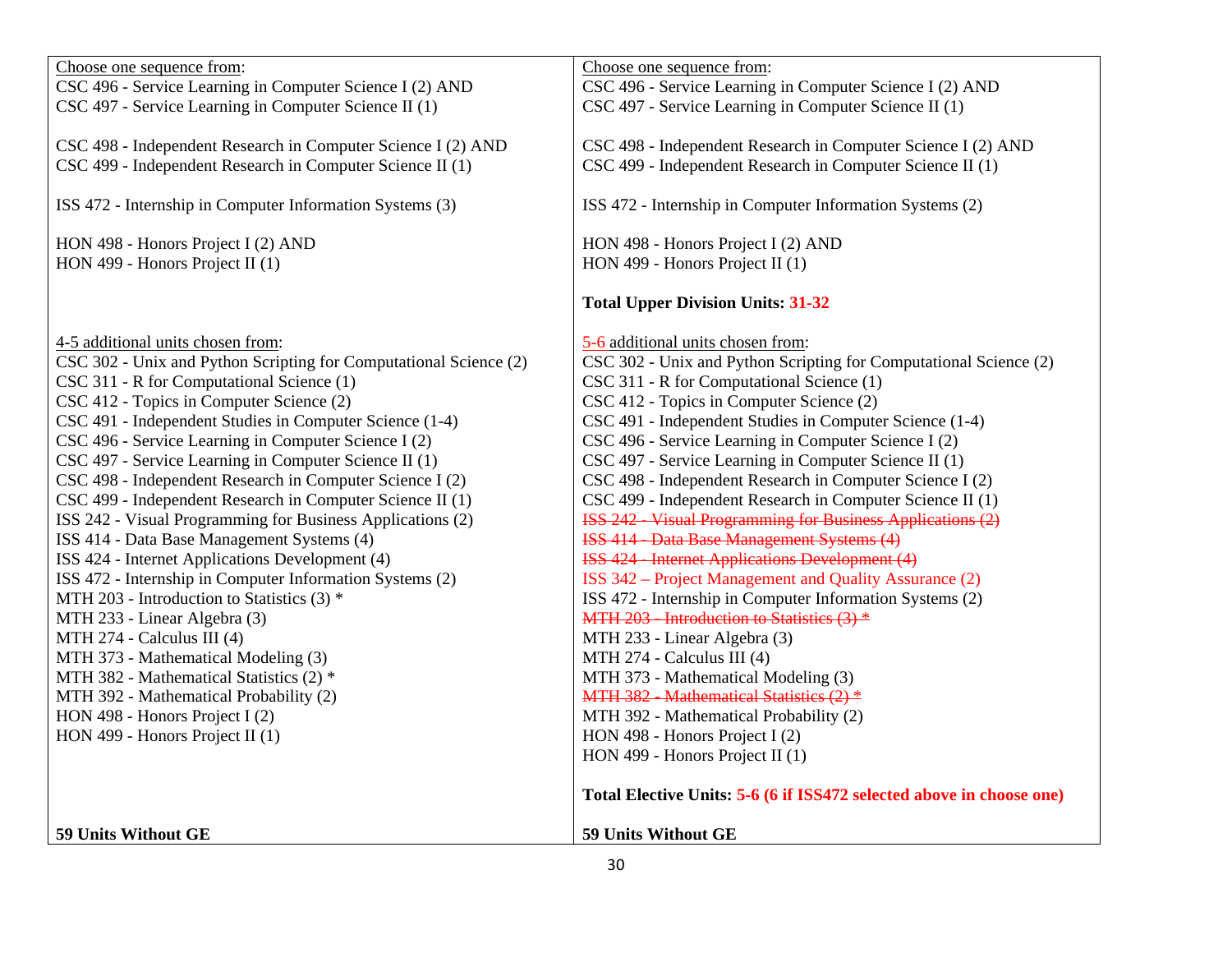| <b>Existing Computer Science: Software Engineering BS</b>              | <b>Proposed Computer Science: Software Engineering BS</b>             |
|------------------------------------------------------------------------|-----------------------------------------------------------------------|
| <b>Lower Division Requirements:</b>                                    | <b>Lower-Division Requirements:</b>                                   |
| CSC 133 - Introduction to Computer Science and Information Systems (3) | CSC 133 Introduction to Computer Science and Information Systems (3)  |
| CSC 143 - Introduction to Computer Programming (3)                     | CSC 143 - Introduction to Computer Programming (3)                    |
| CSC 153 - Fundamentals of Computer Science (3)                         | CSC 154 - Object-Oriented Programming (4)                             |
| CSC 254 - Data Structures and Algorithms (4)                           | CSC 254 - Data Structures and Algorithms (4)                          |
| MTH 164 - Calculus I (GE) (4)                                          | MTH 164 - Calculus I (GE) (4)                                         |
| MTH 174 - Calculus II (4)                                              | MTH 174 - Calculus II (4)                                             |
|                                                                        | MTH 203 – Introduction to Statistics $(3)^*$                          |
| Total: 21 units                                                        | PHL $211$ – Ethics (GE) (3)                                           |
|                                                                        | Total Lower Division Units: 25 (19 units other than GE)               |
|                                                                        | * MTH382 – Mathematical Statistics (2) may substitute for this class. |
| <b>Upper Division Requirements:</b>                                    | <b>Upper-Division Requirements:</b>                                   |
| CSC 314 - Operating Systems (4)                                        | CSC 314 - Operating Systems (4)                                       |
| CSC 324 - Software Engineering (4)                                     | CSC 323 - Software Engineering (3)                                    |
| CSC 354 - Design and Analysis of Algorithms (4)                        | CSC 354 - Design and Analysis of Algorithms (4)                       |
| CSC 374 - Computer Networking and Security (4)                         | CSC 374 - Computer Networking and Security (4)                        |
| CSC 394 - Programming Languages (4)                                    | CSC 394 - Programming Languages (4)                                   |
| CSC 412 - Topics in Computer Science (2)                               | CSC 412 - Topics in Computer Science (2)                              |
| CSC 422 - Theory of Computation (2)                                    | CSC 422 - Theory of Computation (2)                                   |
| CSC 454 - Computer Architecture and Assembly Language (4)              | CSC 454 - Computer Architecture and Assembly Language (4)             |
| CSC 481 - Senior Seminar in Computer Science (1)                       | CSC 481 - Senior Seminar in Computer Science (1)                      |
| CSC 493 - Software Project (3)                                         | CSC 493 - Software Project (3)                                        |
|                                                                        | ISS 342 – Project Management and Quality Assurance (2)                |
|                                                                        | ISS 414 - Data Base Systems and Web Integration (4)                   |
| MTH 343 - Discrete Mathematics (3)                                     | MTH 343 - Discrete Mathematics (3)                                    |
|                                                                        | BUS 313 – Administrative Communication (3)                            |
|                                                                        |                                                                       |
|                                                                        |                                                                       |
|                                                                        |                                                                       |
|                                                                        |                                                                       |
|                                                                        |                                                                       |
|                                                                        |                                                                       |
|                                                                        |                                                                       |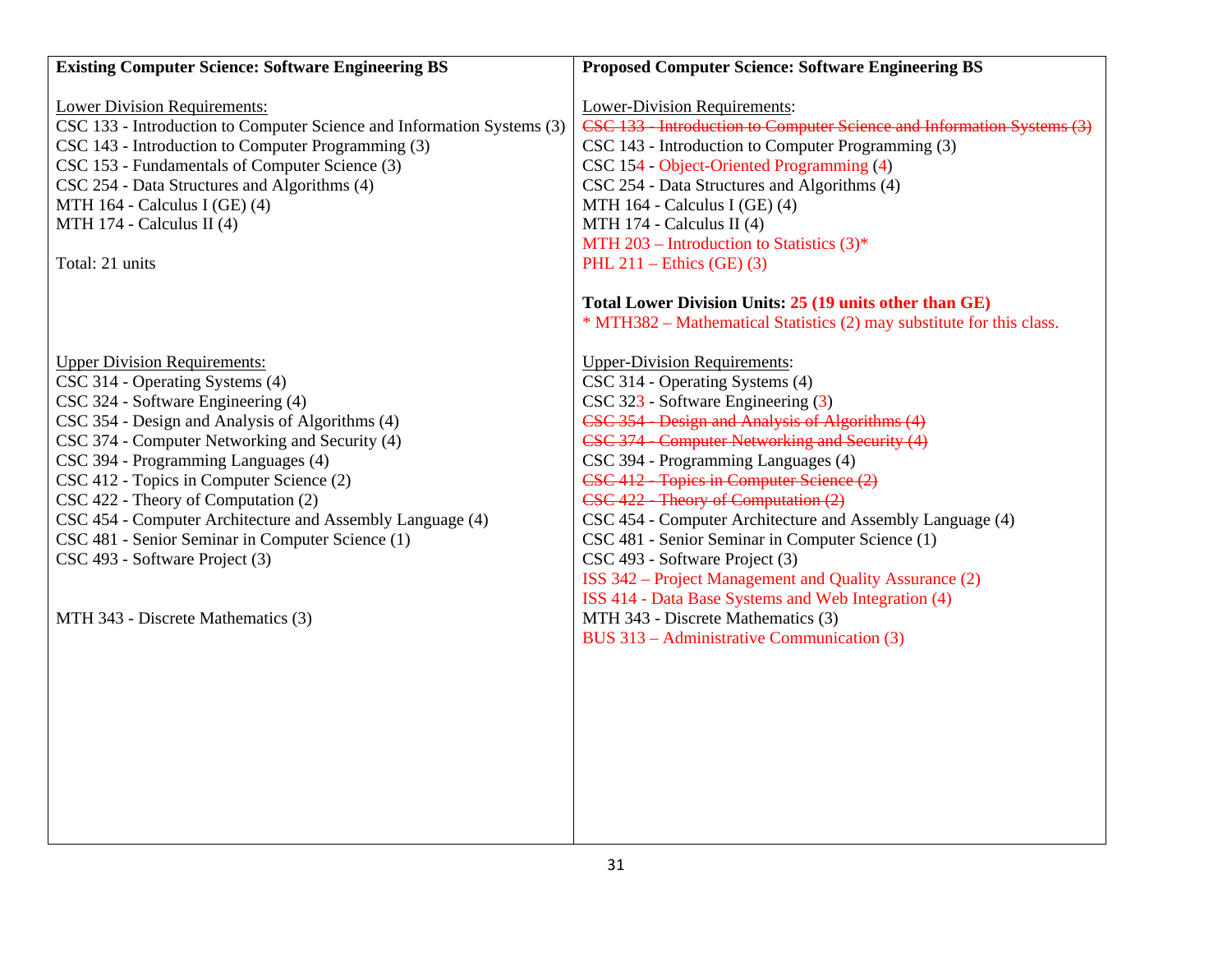| Choose one sequence from:                                                                                                 | Choose one sequence from:                                                                                                 |
|---------------------------------------------------------------------------------------------------------------------------|---------------------------------------------------------------------------------------------------------------------------|
| CSC 496 - Service Learning in Computer Science I (2) AND                                                                  | CSC 496 - Service Learning in Computer Science I (2) AND                                                                  |
| CSC 497 - Service Learning in Computer Science II (1)                                                                     | CSC 497 - Service Learning in Computer Science II (1)                                                                     |
| CSC 498 - Independent Research in Computer Science I (2) AND<br>CSC 499 - Independent Research in Computer Science II (1) | CSC 498 - Independent Research in Computer Science I (2) AND<br>CSC 499 - Independent Research in Computer Science II (1) |
| HON 498 - Honors Project I (2) AND                                                                                        | HON 498 - Honors Project I (2) AND                                                                                        |
| HON 499 - Honors Project II $(1)$                                                                                         | HON 499 - Honors Project II (1)                                                                                           |
|                                                                                                                           | <b>Total Upper Division Units: 34</b>                                                                                     |
| 4 additional units chosen from:                                                                                           | 6 additional units chosen from:                                                                                           |
|                                                                                                                           | CSC 302 – Unix and Python Scripting for Computational Science (2)                                                         |
|                                                                                                                           | CSC 311 - R for Computational Science (1)                                                                                 |
|                                                                                                                           | CSC 412 - Topics in Computer Science (2)                                                                                  |
| CSC 496 - Service Learning in Computer Science I (2)                                                                      | CSC 496 - Service Learning in Computer Science I (2)                                                                      |
| CSC 497 - Service Learning in Computer Science II (1)                                                                     | CSC 497 - Service Learning in Computer Science II (1)                                                                     |
| ISS 242 - Visual Programming for Business Applications (2)                                                                | ISS 373 – Computer Networking and Security (3)                                                                            |
| ISS 414 - Data Base Management Systems (4)                                                                                | <b>ISS 242 Visual Programming for Business Applications (2)</b>                                                           |
| ISS 472 - Internship in Computer Information Systems (2)                                                                  | <b>ISS 414 - Data Base Management Systems (4)</b>                                                                         |
|                                                                                                                           | ISS 472 - Internship in Computer Information Systems (2)                                                                  |
| 59 units without GE                                                                                                       | <b>Total Elective Units: 6</b>                                                                                            |
|                                                                                                                           | 59 units without GE                                                                                                       |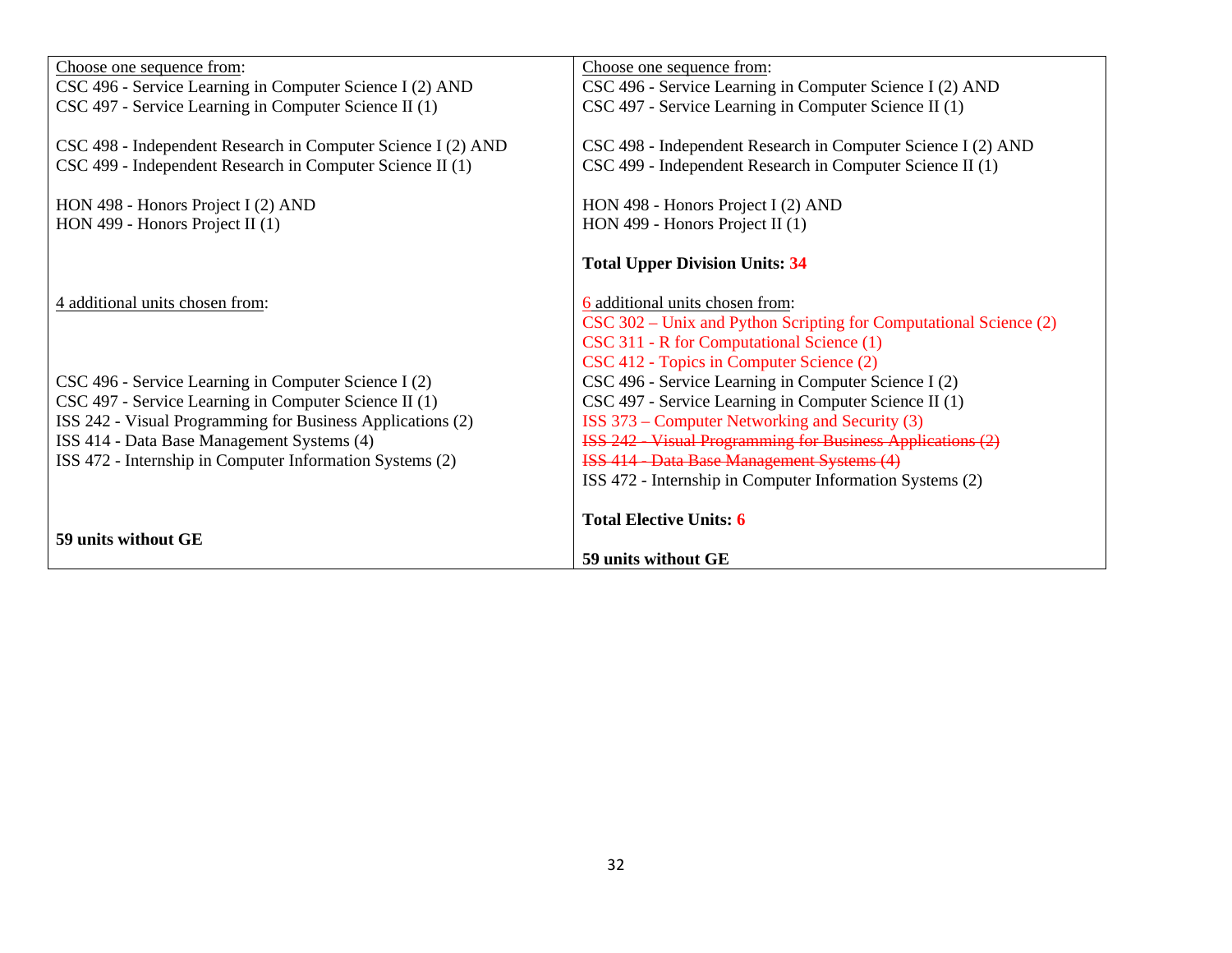| <b>Existing Computer Science BA</b>                                                                                                                                                                                                                                                                                                                           | <b>Proposed Computer Science: Software Engineering BA</b>                                                                                                                                                                                                                                                                                                                                                                                                                                                                    |
|---------------------------------------------------------------------------------------------------------------------------------------------------------------------------------------------------------------------------------------------------------------------------------------------------------------------------------------------------------------|------------------------------------------------------------------------------------------------------------------------------------------------------------------------------------------------------------------------------------------------------------------------------------------------------------------------------------------------------------------------------------------------------------------------------------------------------------------------------------------------------------------------------|
| <b>Lower-Division Requirements:</b><br>CSC 133 - Introduction to Computer Science and Information Systems (3)<br>CSC 143 - Introduction to Computer Programming (3)<br>CSC 153 - Fundamentals of Computer Science (3)<br>CSC 254 - Data Structures and Algorithms (4)<br>MTH 164 - Calculus I (GE) (4) $*$<br>Total: 17 Units                                 | <b>Lower-Division Requirements:</b><br>CSC 133 Introduction to Computer Science and Information Systems (3)<br>CSC 143 - Introduction to Computer Programming (3)<br>CSC 154 - Object-Oriented Programming (4)<br>CSC 254 - Data Structures and Algorithms (4)<br>MTH 164 - Calculus I (GE) $(4)^*$<br>MTH 203 – Introduction to Statistics $(3)$ **<br>PHL $211$ – Ethics (GE) (3)                                                                                                                                          |
| Note(s):<br>* MTH 144 may substitute for MTH 164                                                                                                                                                                                                                                                                                                              | <b>Total Lower Division Units: 21 (14 non-GE units)</b><br>* MTH144 may substitute for MTH164<br>** MTH382 – Mathematical Statistics (2) may substitute for this class.                                                                                                                                                                                                                                                                                                                                                      |
| <b>Upper-Division Requirements:</b><br>CSC 314 - Operating Systems (4)<br>CSC 324 - Software Engineering (4)<br>CSC 354 - Design and Analysis of Algorithms (4)<br>CSC 394 - Programming Languages (4)<br>CSC 454 - Computer Architecture and Assembly Language (4)<br>CSC 481 - Senior Seminar in Computer Science (1)<br>MTH 343 - Discrete Mathematics (3) | <b>Upper-Division Requirements:</b><br>CSC 314 - Operating Systems (4)<br>CSC 323 - Software Engineering (3)<br>CSC 354 - Design and Analysis of Algorithms (4)<br>CSC 394 - Programming Languages (4)<br>CSC 454 - Computer Architecture and Assembly Language (4)<br>CSC 481 - Senior Seminar in Computer Science (1)<br>ISS 342 – Project Management and Quality Assurance (2)<br>ISS 414 - Data Base Systems and Web Integration (4)<br>MTH 343 - Discrete Mathematics (3)<br>BUS 313 – Administrative Communication (3) |
| Choose one sequence from:<br>CSC 496 - Service Learning in Computer Science I (2) AND<br>CSC 497 - Service Learning in Computer Science II (1)                                                                                                                                                                                                                | Choose one sequence from:<br>CSC 496 - Service Learning in Computer Science I (2) AND<br>CSC 497 - Service Learning in Computer Science II (1)                                                                                                                                                                                                                                                                                                                                                                               |
| CSC 498 - Independent Research in Computer Science I (2) AND<br>CSC 499 - Independent Research in Computer Science II (1)                                                                                                                                                                                                                                     | CSC 498 - Independent Research in Computer Science I (2) AND<br>CSC 499 - Independent Research in Computer Science II (1)                                                                                                                                                                                                                                                                                                                                                                                                    |
| ISS 472 - Internship in Computer Information Systems (2)                                                                                                                                                                                                                                                                                                      | ISS 472 - Internship in Computer Information Systems (2)                                                                                                                                                                                                                                                                                                                                                                                                                                                                     |
| HON 498 - Honors Project I (2) AND<br>HON 499 - Honors Project II (1)                                                                                                                                                                                                                                                                                         | HON 498 - Honors Project I (2) AND<br>HON 499 - Honors Project II $(1)$                                                                                                                                                                                                                                                                                                                                                                                                                                                      |
|                                                                                                                                                                                                                                                                                                                                                               | <b>Total Upper Division Units: 30-31</b>                                                                                                                                                                                                                                                                                                                                                                                                                                                                                     |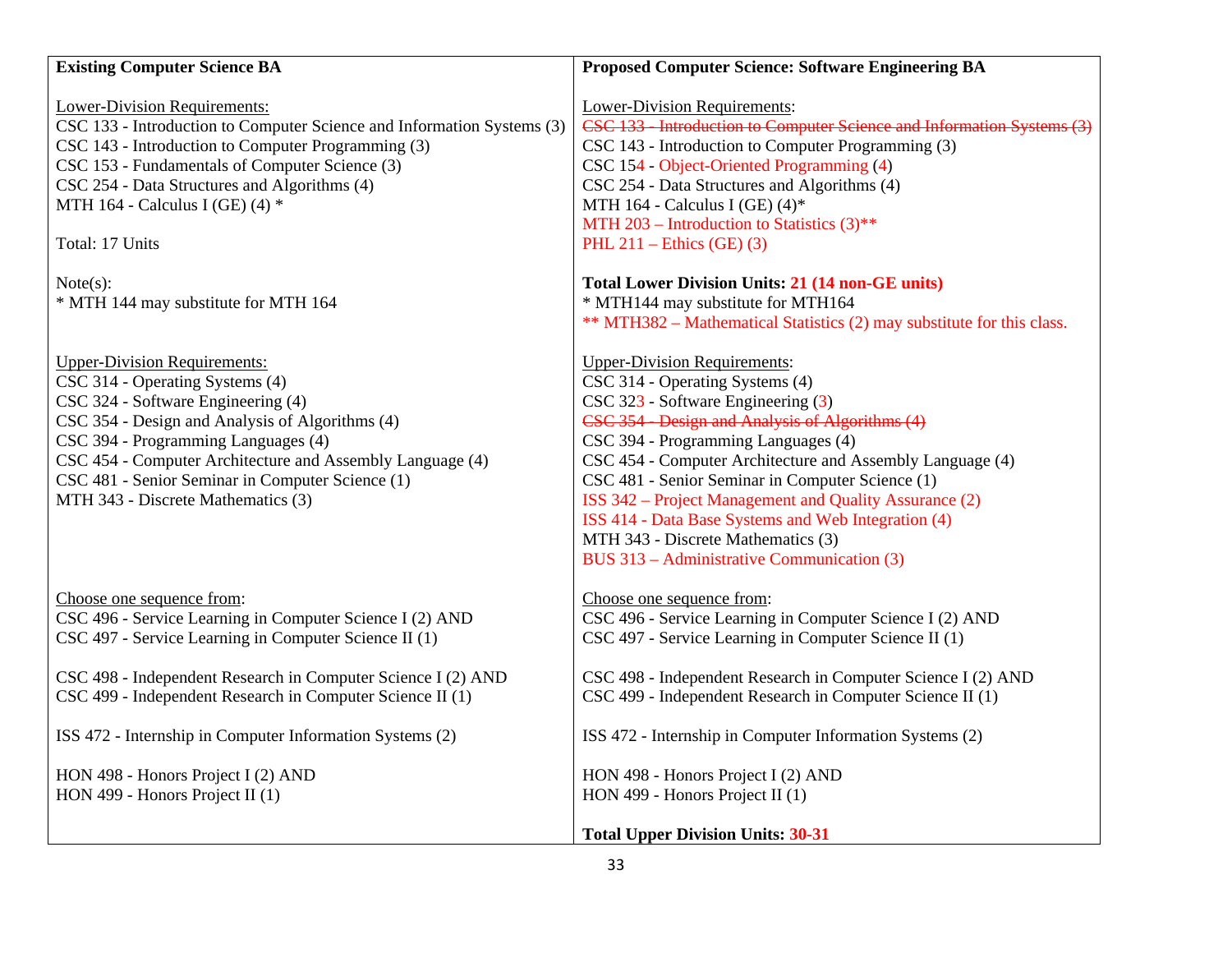| 3-4 additional units chosen from:                                 | 4-5 additional units chosen from:                                        |
|-------------------------------------------------------------------|--------------------------------------------------------------------------|
| CSC 302 - Unix and Python Scripting for Computational Science (2) | CSC 302 - Unix and Python Scripting for Computational Science (2)        |
| CSC 311 - R for Computational Science (1)                         | CSC 311 - R for Computational Science (1)                                |
| CSC 374 - Computer Networking and Security (4)                    | CSC 374 - Computer Networking and Security (4)                           |
| CSC 412 - Topics in Computer Science (2)                          | CSC 412 - Topics in Computer Science (2)                                 |
| CSC 422 - Theory of Computation (2)                               | CSC 422 - Theory of Computation (2)                                      |
| CSC 491 - Independent Studies in Computer Science (1-4)           | CSC 491 - Independent Studies in Computer Science (1-4)                  |
| CSC 493 - Software Project (3)                                    | CSC 493 - Software Project (3)                                           |
| CSC 496 - Service Learning in Computer Science I (2)              | CSC 496 - Service Learning in Computer Science I (2)                     |
| CSC 497 - Service Learning in Computer Science II (1)             | CSC 497 - Service Learning in Computer Science II (1)                    |
| CSC 498 - Independent Research in Computer Science I (2)          | CSC 498 - Independent Research in Computer Science I (2)                 |
| CSC 499 - Independent Research in Computer Science II (1)         | CSC 499 - Independent Research in Computer Science II (1)                |
| ISS 242 - Visual Programming for Business Applications (2)        | <b>ISS 242 - Visual Programming for Business Applications (2)</b>        |
| ISS 414 - Data Base Management Systems (4)                        | <b>ISS 414 - Data Base Management Systems (4)</b>                        |
| ISS 424 - Internet Applications Development (4)                   | <b>ISS 424 - Internet Applications Development (4)</b>                   |
| ISS 472 - Internship in Computer Information Systems (2)          | ISS 373 – Computer Networking and Security (3)                           |
| MTH 174 - Calculus II (4)                                         | ISS 472 - Internship in Computer Information Systems (2)                 |
| MTH 203 - Introduction to Statistics (3) *                        | MTH 174 - Calculus II (4)                                                |
| MTH 233 - Linear Algebra (3)                                      | MTH 203 - Introduction to Statistics (3) *                               |
| MTH 274 - Calculus III (4)                                        | MTH 233 - Linear Algebra (3)                                             |
| MTH 373 - Mathematical Modeling (3)                               | MTH 274 - Calculus III (4)                                               |
| MTH 382 - Mathematical Statistics (2) *                           | MTH 373 - Mathematical Modeling (3)                                      |
| MTH 392 - Mathematical Probability (2)                            | MTH 382 - Mathematical Statistics (2) *                                  |
| HON 498 - Honors Project I $(2)$                                  | MTH 392 - Mathematical Probability (2)                                   |
| HON 499 - Honors Project II $(1)$                                 | HON 498 - Honors Project I (2)                                           |
|                                                                   | HON 499 - Honors Project II $(1)$                                        |
|                                                                   |                                                                          |
|                                                                   | <b>Total Elective Units: 4-5</b>                                         |
| 49 units without GE                                               | 49 units without GE                                                      |
|                                                                   |                                                                          |
|                                                                   | Please note that while this list is long, it is reusing required courses |
|                                                                   | from other programs in the department.                                   |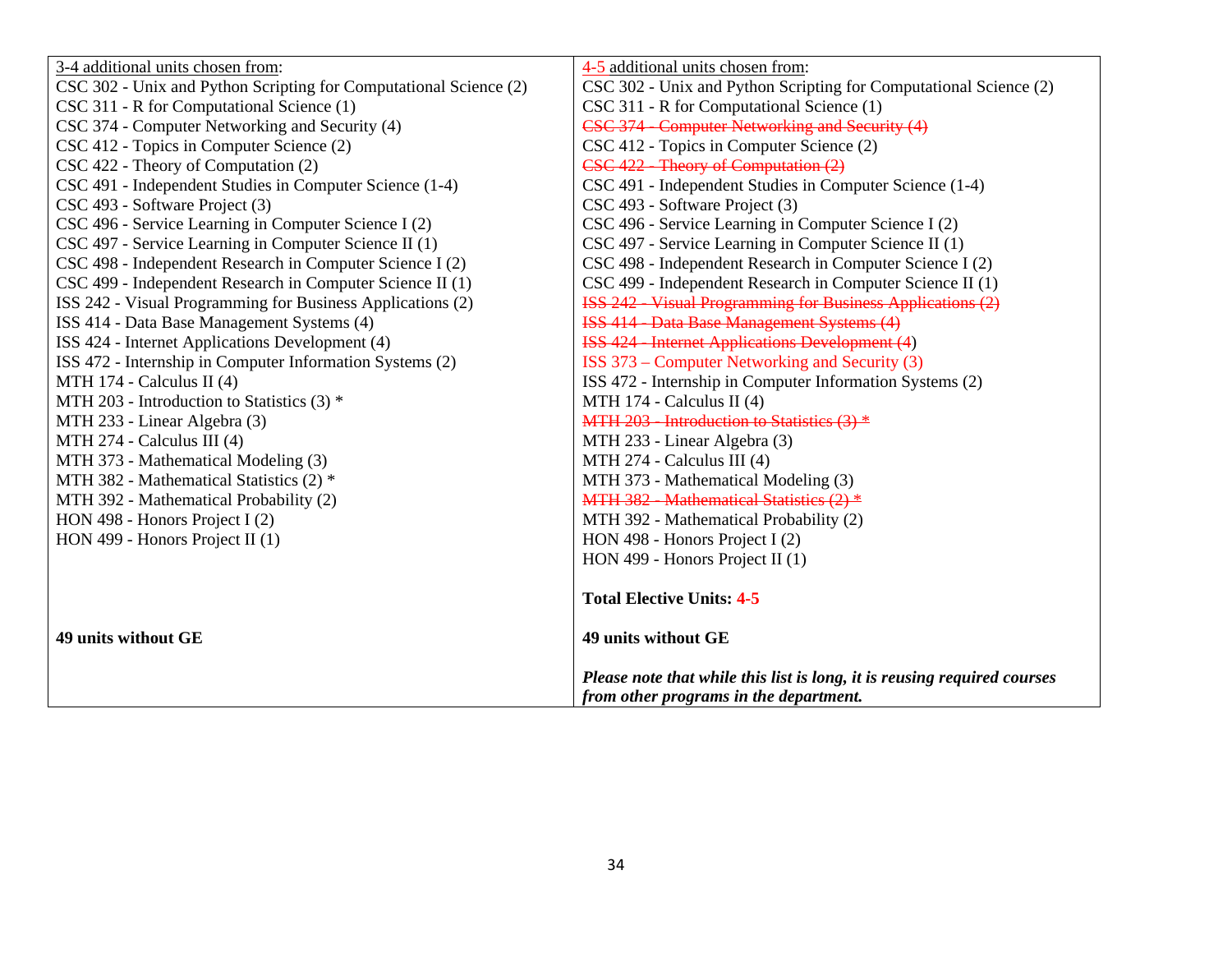**Proposal XI: Modify the Computer Information Systems BS. The new degree will be called Information Systems BS. This will be a joint major with the Fermanian School of Business and thus needs to meet the standards to be ACBSP accredited along with all other FSB undergraduate degrees. It is also aligned with ACM standards for computing majors with an emphasis in information systems.** 

Program Name and introductory text if any:

Information Systems

Program Learning Outcomes (majors only):

To maintain alignment with both MICS and FSB assessment programs and learning outcomes, this program currently makes use of existing learning outcomes from both departments. FSB is currently revising their learning outcomes and we will adjust the learning outcomes as appropriate before the catalog for 2015-16 is completed.

PLO's from MICS for computer science part of the degree:

Students who complete the program will be able to:

- 1. Write correct and robust software.
- 2. Analyze the interaction between hardware and software.
- 3. Use information management as a tool to support decision making in business environments.
- 4. Apply their technical knowledge to solve problems.
- 5. Speak about their work with precision, clarity and organization (Oral Communication).
- 6. Write about their work with precision, clarity and organization (Written Communication).
- 7. Collaborate effectively in teams.
- 8. Students will be able to identify, locate, evaluate, and effectively and responsibly use and cite information for the task at hand (Information Literacy).
- 9. Students will be able to gather relevant information, examine information and form a conclusion based on that information (Critical Thinking).
- 10. Students will be able to understand and create arguments supported by quantitative evidence, and they can clearly communicate those arguments in a variety of formats (Quantitative Reasoning).
- 11. Graduates will be prepared for:
	- a. Careers that use computer information systems in business, industry, government and the non-profit sector; and
	- b. Graduate study in fields related to computer information systems.

PLO's from FSB for business part of the degree

Students who complete the program will be able to:

- 1. Identify and understand definitions and terms in business.
- 2. Demonstrate an understanding of the framework of concepts within business.
- 3. Compare multiple perspectives in business.
- 4. Evaluate and appropriately apply the concepts of business.
- 5. Solve problems in business by using the knowledge they have.
- 6. Communicate, in various mediums, the essentials of business.
- 7. Develop a professional presentation in their work in business.
- 8. Articulate the integration of their faith into business.
- 9. Demonstrate ethical behavior in work and life interactions.
- 10. Demonstrate citizenship by consistently meeting obligations in business.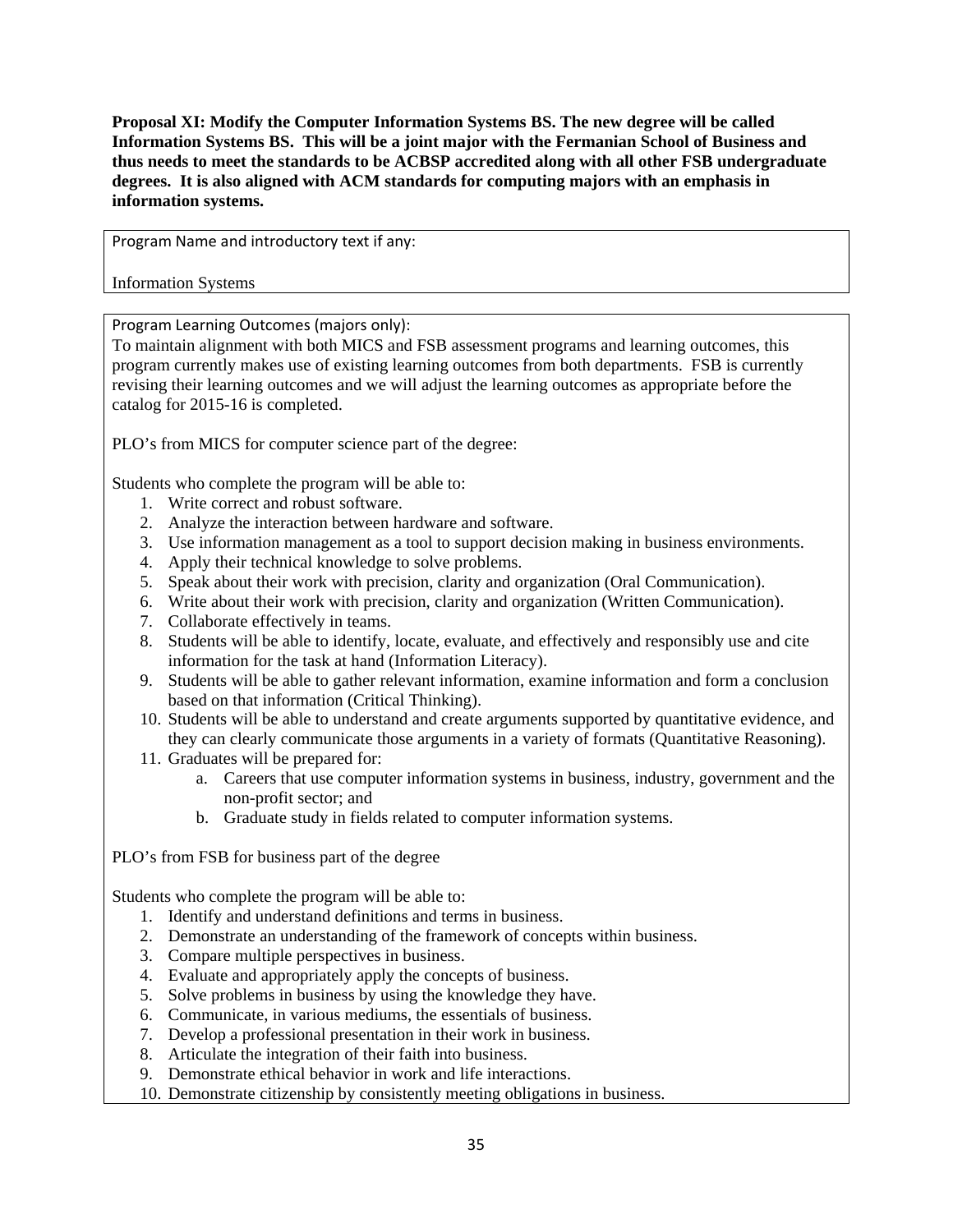| <b>Current Computer Information Systems Curriculum</b>                 | <b>Proposed Information Systems Curriculum</b>                            |
|------------------------------------------------------------------------|---------------------------------------------------------------------------|
|                                                                        |                                                                           |
| <b>Lower-Division Requirements:</b>                                    | <b>Lower-Division Requirements:</b>                                       |
| ISS 242 - Visual Programming for Business Applications (2)             | <b>ISS 242 - Visual Programming for Business Applications (2)</b>         |
| CSC 133 - Introduction to Computer Science and Information Systems (3) | CSC 133 Introduction to Computer Science and Information Systems (3)      |
| CSC 143 - Introduction to Computer Programming (3)                     | ISS 123–Introduction to Information Systems (3)                           |
| CSC 153 - Fundamentals of Computer Science (3)                         | CSC 143 - Introduction to Computer Programming (3)                        |
| CSC 254 - Data Structures and Algorithms (4)                           | CSC 154 - Object-Oriented Programming (4)                                 |
| MTH 164 - Calculus I (GE) (4) $*$                                      | CSC 254 - Data Structures and Algorithms (4)                              |
| MTH 203 - Introduction to Statistics (3)                               | $\text{CSC } 252 \text{ Data Structures in } C++(2)$                      |
| MGT 212 - Principles of Management (3)                                 | MTH $164$ - Calculus I (GE) (4) $*$                                       |
| ECO 102 - Principles of Microeconomics (GE) (3) (Microeconomics)       | MTH 173 Business Calculus (GE) (3) *                                      |
| Total: 29 Units                                                        | MTH 203 - Introduction to Statistics (3)                                  |
|                                                                        | MGT 212 - Principles of Management (3)                                    |
| Note(s):                                                               | ECO 102 - Principles of Microeconomics (GE) (3) (Microeconomics)          |
| * MTH 144 may substitute for MTH 164                                   | ECO 100 Survey of Economics (GE) (3)**                                    |
|                                                                        | ACC 201 - Principles of Financial Accounting (4)                          |
|                                                                        | ACC 202 - Principles of Managerial Accounting (3)                         |
|                                                                        | BUS 201 - Legal Environment of Business (3)                               |
|                                                                        | <b>Total Lower Division: 34 units (28 non-GE units)</b>                   |
|                                                                        | Note(s):* MTH 144 or MTH164 may substitute for MTH 173                    |
|                                                                        | ** ECO101 and ECO102 may substitute for ECO100                            |
|                                                                        |                                                                           |
|                                                                        | <b>Upper-Division Requirements:</b>                                       |
|                                                                        | ISS 324 - Software Engineering (4)                                        |
| <b>Upper-Division Requirements:</b>                                    | ISS 414 - Data Base Systems and Web Integration (4)                       |
| ISS 324 - Software Engineering (4)                                     | <b>ISS 424 - Internet Applications Development (4)</b>                    |
| ISS 414 - Data Base Management Systems (4)                             | ISS 481 - Senior Seminar in Computer Information Systems (1)              |
| ISS 424 - Internet Applications Development (4)                        | CSC 314 - Operating Systems (4)                                           |
| ISS 481 - Senior Seminar in Computer Information Systems (1)           | <b>CSC ISS 373 - Computer Networking and Security (3)</b>                 |
| CSC 314 - Operating Systems (4)                                        | ISS 493 – Information Systems Project (3)                                 |
| CSC 374 - Computer Networking and Security (4)                         | ISS342 Project Management and Quality Assurance (2)                       |
|                                                                        | ISS 472 - Internship in Computer Information Systems $(2)$ – now required |
|                                                                        | BUS 313 – Administrative Communication (3)                                |
|                                                                        | MKT 332 – Principles Marketing (3)                                        |
|                                                                        | FIN 335- Business Finance (3)                                             |
|                                                                        | BUS 480- International Business (3)                                       |
|                                                                        | MGT 488 - Strategic Management (3)                                        |
|                                                                        | <b>Total Upper Division Units: 34</b>                                     |
|                                                                        | Total Units: 68 units (62 non-GE units)                                   |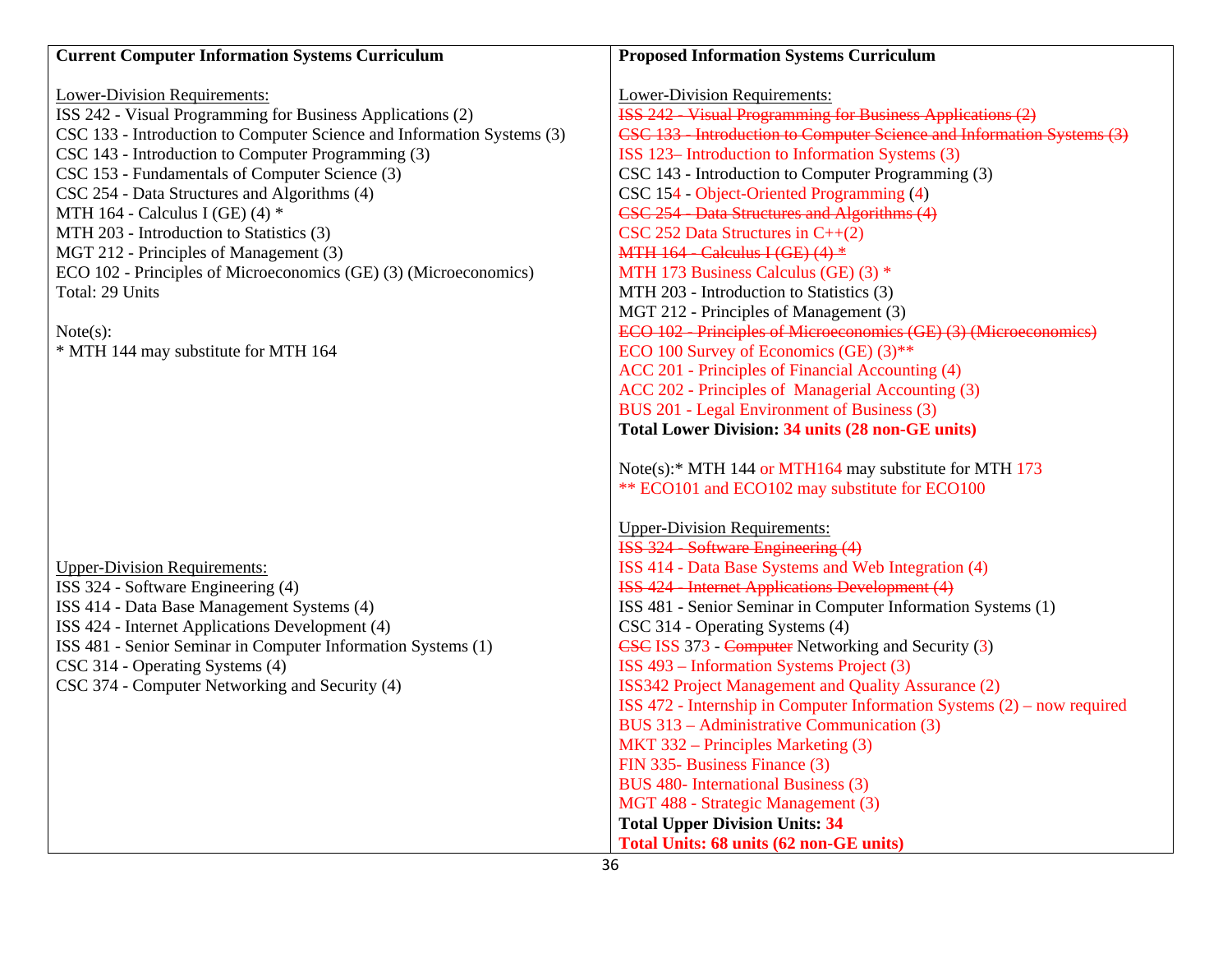| Choose one sequence from:                                                | Choose one sequence from:                                                   |
|--------------------------------------------------------------------------|-----------------------------------------------------------------------------|
| ISS 472 - Internship in Computer Information Systems (2)                 | <b>ISS 472 - Internship in Computer Information Systems (2)</b>             |
|                                                                          |                                                                             |
| ISS 496 - Service Learning in Computer Information Systems I (2) AND     | <b>ISS 496 - Service Learning in Computer Information Systems I (2) AND</b> |
| ISS 497 - Service Learning in Computer Information Systems II (1)        | ISS 497 - Service Learning in Computer Information Systems II (1)           |
|                                                                          |                                                                             |
| ISS 498 - Independent Research in Computer Information Systems I (2) AND | ISS 498 - Independent Research in Computer Information Systems I (2) AND    |
| ISS 499 - Independent Research in Computer Information Systems II (1)    | ISS 499 - Independent Research in Computer Information Systems II (1)       |
|                                                                          |                                                                             |
| HON 498 - Honors Project I (2) AND                                       | HON 498 - Honors Project I (2) AND                                          |
| HON 499 - Honors Project II $(1)$                                        | HON 499 - Honors Project II (1)                                             |
|                                                                          |                                                                             |
| 5-6 additional units chosen from:                                        | 5-6 additional units chosen from:                                           |
| ISS 472 - Internship in Computer Information Systems (2)                 | <b>ISS 472 - Internship in Computer Information Systems (2)</b>             |
| ISS 496 - Service Learning in Computer Information Systems I (2)         | <b>ISS 496 - Service Learning in Computer Information Systems I (2)</b>     |
| ISS 497 - Service Learning in Computer Information Systems II (1)        | ISS 497 - Service Learning in Computer Information Systems II (1)           |
| ISS 498 - Independent Research in Computer Information Systems I (2)     | ISS 498 - Independent Research in Computer Information Systems I (2)        |
| ISS 499 - Independent Research in Computer Information Systems II (1)    | ISS 499 - Independent Research in Computer Information Systems II (1)       |
| CSC 412 - Topics in Computer Science (2)                                 | CSC 412 - Topics in Computer Science (2)                                    |
| CSC 493 - Software Project (3)                                           | CSC 493 - Software Project (3)                                              |
| ACC 201 - Principles of Financial Accounting (4)                         | <b>ACC 201 - Principles of Financial Accounting (4)</b>                     |
| BUS 201 - Legal Environment of Business (3)                              | BUS 201 - Legal Environment of Business (3)                                 |
| BUS 313 - Administrative Communication (3)                               | BUS 313 - Administrative Communication (3)                                  |
|                                                                          |                                                                             |
| MKT 332 - Principles of Marketing (3)                                    | MKT 332 - Principles of Marketing (3)                                       |
| MGT 374 - Human Resource Management (3)                                  | MGT 374 - Human Resource Management (3)                                     |
| HON 498 - Honors Project I (2)                                           | HON 498 - Honors Project I (2)                                              |
| HON 499 - Honors Project II $(1)$                                        | HON 499 - Honors Project II (1)                                             |
|                                                                          |                                                                             |
|                                                                          |                                                                             |
|                                                                          | Recommended class: CSC324 Software Engineering (3)                          |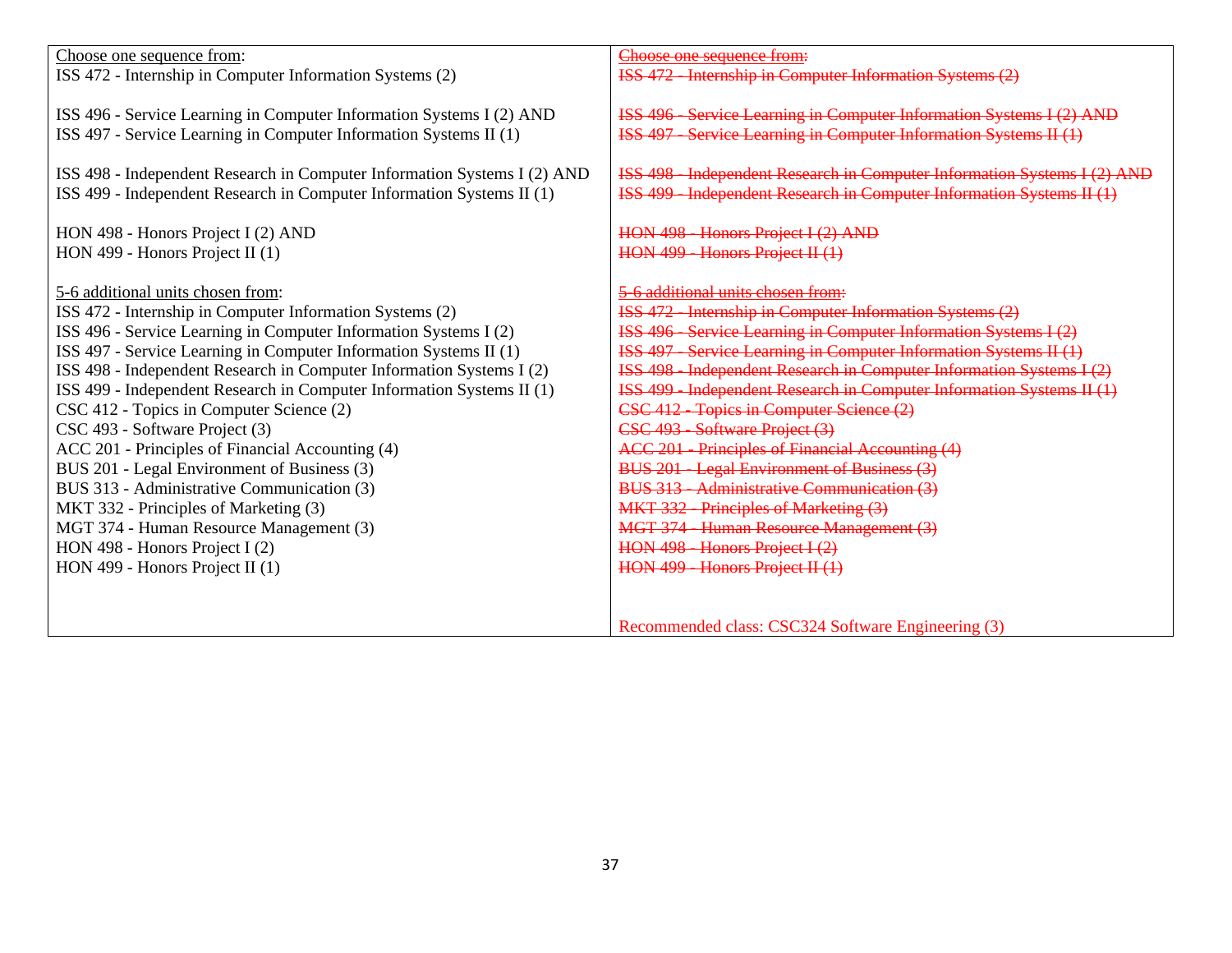**Proposal XII: Make minor modifications to the Mathematics BS and BA to reflect the change in computer science classes and to fix a typographical error in the number of elective units for the major.** 

See the next page for the side by side comparison.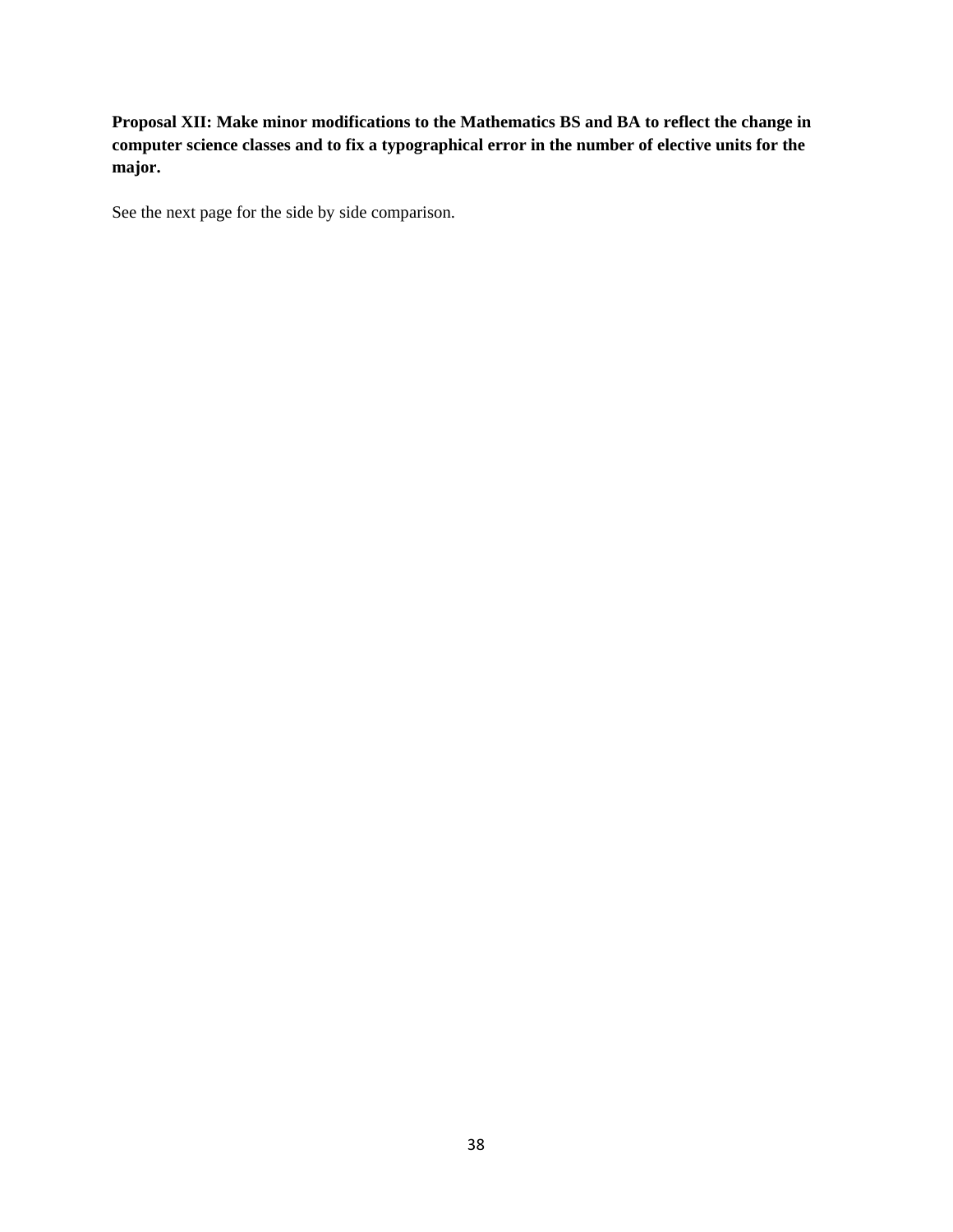| <b>Existing Mathematics BS</b>                          | <b>Proposed Changes Mathematics BS</b>                  |
|---------------------------------------------------------|---------------------------------------------------------|
|                                                         |                                                         |
| <b>Lower-Division Requirements</b>                      | <b>Lower-Division Requirements</b>                      |
| MTH 164 - Calculus I (GE) (4)                           | MTH 164 - Calculus I (GE) (4)                           |
| MTH 174 - Calculus II (4)                               | MTH 174 - Calculus II (4)                               |
| MTH 233 - Linear Algebra (3)                            | MTH 233 - Linear Algebra (3)                            |
| MTH 242 - Number Theory with Proofs (2)                 | MTH 242 - Number Theory with Proofs (2)                 |
| MTH 274 - Calculus III (4)                              | MTH 274 - Calculus III (4)                              |
| CSC 143 - Introduction to Computer Programming (3)      | CSC 143 - Introduction to Computer Programming (3)      |
| CSC 153 - Fundamentals of Computer Science (3)          | CSC 154 – Object Oriented Programming (4)               |
| CSC 254 - Data Structures and Algorithms (4)            | $\text{CSC } 252$ - Data Structures in C++ (2)          |
| PHY 241 - University Physics I (GE) (4)                 | PHY 241 - University Physics I (GE) (4)                 |
|                                                         |                                                         |
| Total: 31 Units (23 non-GE units)                       | Total: 30 Units (22 non-GE units)                       |
|                                                         |                                                         |
| <b>Upper-Division Requirements</b>                      | <b>Upper-Division Requirements</b>                      |
| MTH 333 - Differential Equations (3)                    | MTH 333 - Differential Equations (3)                    |
| MTH 352 - History of Mathematics (2)                    | MTH 352 - History of Mathematics (2)                    |
| MTH 382 - Mathematical Statistics (2)                   | MTH 382 - Mathematical Statistics (2)                   |
| MTH 424 - Real Analysis (4)                             | MTH 424 - Real Analysis (4)                             |
| MTH 444 - Abstract Algebra (4)                          | MTH 444 - Abstract Algebra (4)                          |
| MTH 481 - Senior Seminar in Mathematics (1)             | MTH 481 - Senior Seminar in Mathematics (1)             |
| MTH 492 - Special Topics in Mathematics (2)             | MTH 492 - Special Topics in Mathematics (2)             |
|                                                         |                                                         |
| Choose two courses from:                                | Choose two courses from:                                |
| MTH 343 - Discrete Mathematics (3)                      | MTH 343 - Discrete Mathematics (3)                      |
| MTH 373 - Mathematical Modeling (3)                     | MTH 373 - Mathematical Modeling (3)                     |
| MTH 413 - Complex Analysis (3)                          | MTH 413 - Complex Analysis (3)                          |
| Choose one sequence from:                               | Choose one sequence from:                               |
| MTH 496 - Service Learning in Mathematics I (2) AND     | MTH 496 - Service Learning in Mathematics I (2) AND     |
| MTH 497 - Service Learning in Mathematics II (1)        | MTH 497 - Service Learning in Mathematics II (1)        |
|                                                         |                                                         |
| MTH 498 - Independent Research in Mathematics I (2) AND | MTH 498 - Independent Research in Mathematics I (2) AND |
| MTH 499 - Independent Research in Mathematics II (1)    | MTH 499 - Independent Research in Mathematics II (1)    |
|                                                         |                                                         |
| HON 498 - Honors Project I (2) AND                      | HON 498 - Honors Project I (2) AND                      |
| HON 499 - Honors Project II $(1)$                       | HON 499 - Honors Project II (1)                         |
|                                                         |                                                         |
| <b>Total: 27 Units</b>                                  | <b>Total: 27 Units</b>                                  |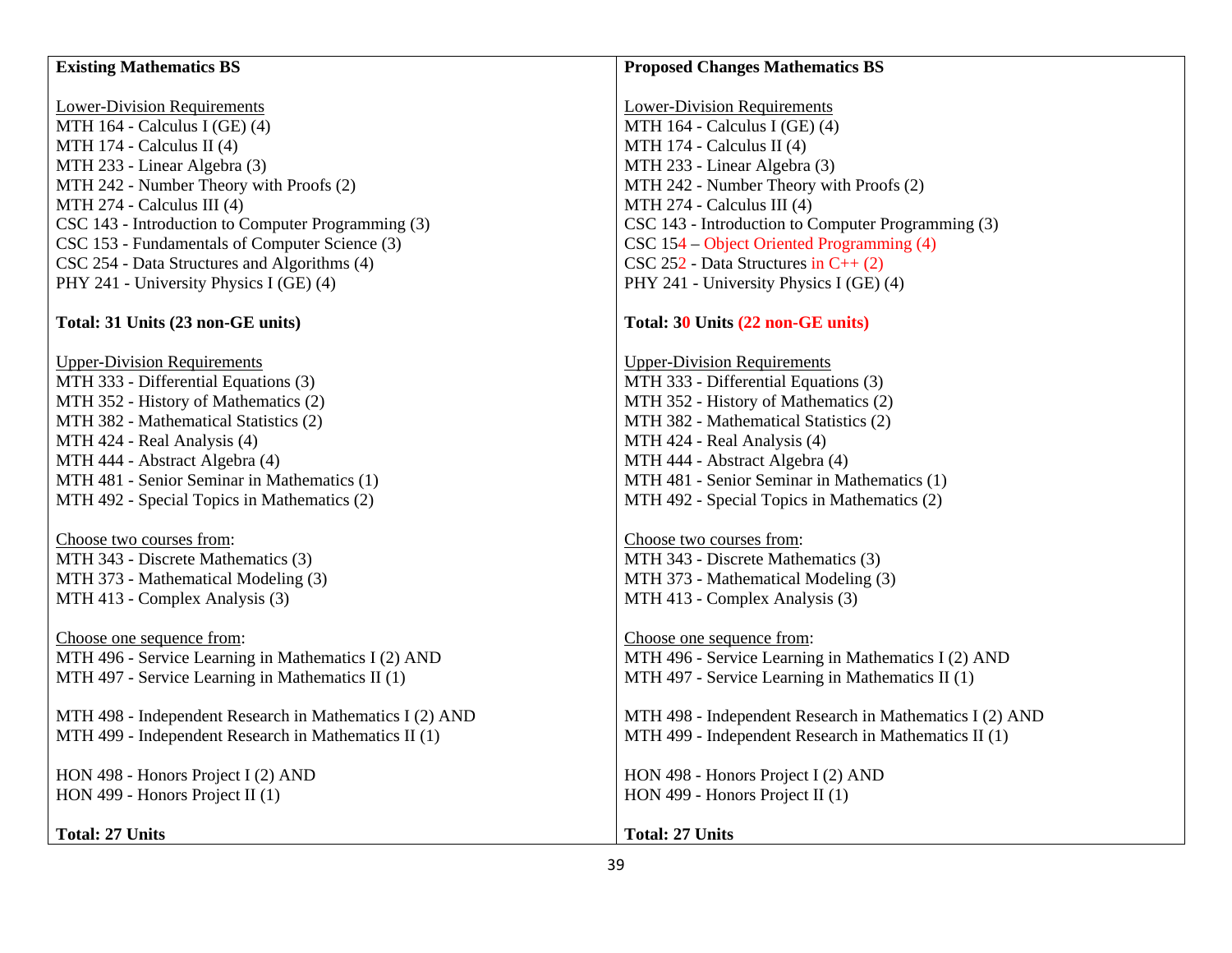| Five additional elective units from:                                                                                                                       | Eight additional elective units from:                                                                                                                      |
|------------------------------------------------------------------------------------------------------------------------------------------------------------|------------------------------------------------------------------------------------------------------------------------------------------------------------|
|                                                                                                                                                            |                                                                                                                                                            |
| MTH 343 - Discrete Mathematics (3)<br>MTH 373 - Mathematical Modeling (3)                                                                                  | MTH 343 - Discrete Mathematics (3)<br>MTH 373 - Mathematical Modeling (3)                                                                                  |
|                                                                                                                                                            |                                                                                                                                                            |
| MTH 392 - Mathematical Probability (2)                                                                                                                     | MTH 392 - Mathematical Probability (2)                                                                                                                     |
| MTH 402 - Topics in Geometry (2)                                                                                                                           | MTH 402 - Topics in Geometry (2)                                                                                                                           |
| MTH 413 - Complex Analysis (3)                                                                                                                             | MTH 413 - Complex Analysis (3)                                                                                                                             |
| MTH 463 - Secondary School Mathematics (3)                                                                                                                 | MTH 463 - Secondary School Mathematics (3)                                                                                                                 |
| MTH 471 - History of Mathematics Study Tour (1)                                                                                                            | MTH 471 - History of Mathematics Study Tour (1)                                                                                                            |
| MTH 491 - Independent Study in Mathematics (1-4)                                                                                                           | MTH 491 - Independent Study in Mathematics (1-4)                                                                                                           |
| MTH 492 - Special Topics in Mathematics (2)                                                                                                                | MTH 492 - Special Topics in Mathematics (2)                                                                                                                |
| MTH 496 - Service Learning in Mathematics I (2)                                                                                                            | MTH 496 - Service Learning in Mathematics I (2)                                                                                                            |
| MTH 497 - Service Learning in Mathematics II (1)                                                                                                           | MTH 497 - Service Learning in Mathematics II (1)                                                                                                           |
| MTH 498 - Independent Research in Mathematics I (2)                                                                                                        | MTH 498 - Independent Research in Mathematics I (2)                                                                                                        |
| MTH 499 - Independent Research in Mathematics II (1)                                                                                                       | MTH 499 - Independent Research in Mathematics II (1)                                                                                                       |
| CSC 311 - R for Computational Science (1)                                                                                                                  | CSC 311 - R for Computational Science (1)                                                                                                                  |
| HON 498 - Honors Project I (2)                                                                                                                             | HON 498 - Honors Project I $(2)$                                                                                                                           |
| HON 499 - Honors Project II (1)                                                                                                                            | HON 499 - Honors Project II (1)                                                                                                                            |
|                                                                                                                                                            |                                                                                                                                                            |
| <b>Total Elective Units: 5</b>                                                                                                                             | <b>Total Elective Units: 8</b>                                                                                                                             |
| Total non-GE units: 55 (note that this total should have been 57 but an<br>error introduced somewhere in the list of electives dropped it to 55)           | <b>Total non-GE units: 57</b>                                                                                                                              |
| <b>Recommended Electives for Mathematics Tracks:</b>                                                                                                       | <b>Recommended Electives for Mathematics Tracks:</b>                                                                                                       |
| Graduate School: One semester of independent study continuing Abstract<br>Algebra or Real Analysis, Complex Analysis, Honors Project or Independent        | Graduate School: One semester of independent study continuing Abstract<br>Algebra or Real Analysis, Complex Analysis, Honors Project or Independent        |
| Research in Mathematics.                                                                                                                                   | Research in Mathematics.                                                                                                                                   |
| Teaching: The university's agreement with the State of California requires<br>students seeking a Single Subject Teaching Credential in Mathematics to take | Teaching: The university's agreement with the State of California requires<br>students seeking a Single Subject Teaching Credential in Mathematics to take |
| Topics in Geometry, Mathematical Probability, Discrete Mathematics, Complex                                                                                | To prepare for the State of California exams necessary for obtaining a single                                                                              |
| Analysis and Secondary School Mathematics. In addition, students must take                                                                                 |                                                                                                                                                            |
|                                                                                                                                                            |                                                                                                                                                            |
|                                                                                                                                                            | subject credential in mathematics: Topics in Geometry, Mathematical                                                                                        |
| EDU 302 - Foundations of Education and Learning Theory. EDU 404 -                                                                                          | Probability, Discrete Mathematics, Complex Analysis and Secondary School                                                                                   |
| Foundations of Special Education is also recommended.                                                                                                      | Mathematics and EDU 433 (3) Methods for Teaching Secondary Mathematics.                                                                                    |
|                                                                                                                                                            | In addition, students must take EDU 302 - Foundations of Education and                                                                                     |
|                                                                                                                                                            | Learning Theory and EDU 404 - Foundations of Special Education can be taken                                                                                |
|                                                                                                                                                            | as an undergraduate in preparation for taking graduate classes for a teaching<br>credential.is also recommended.                                           |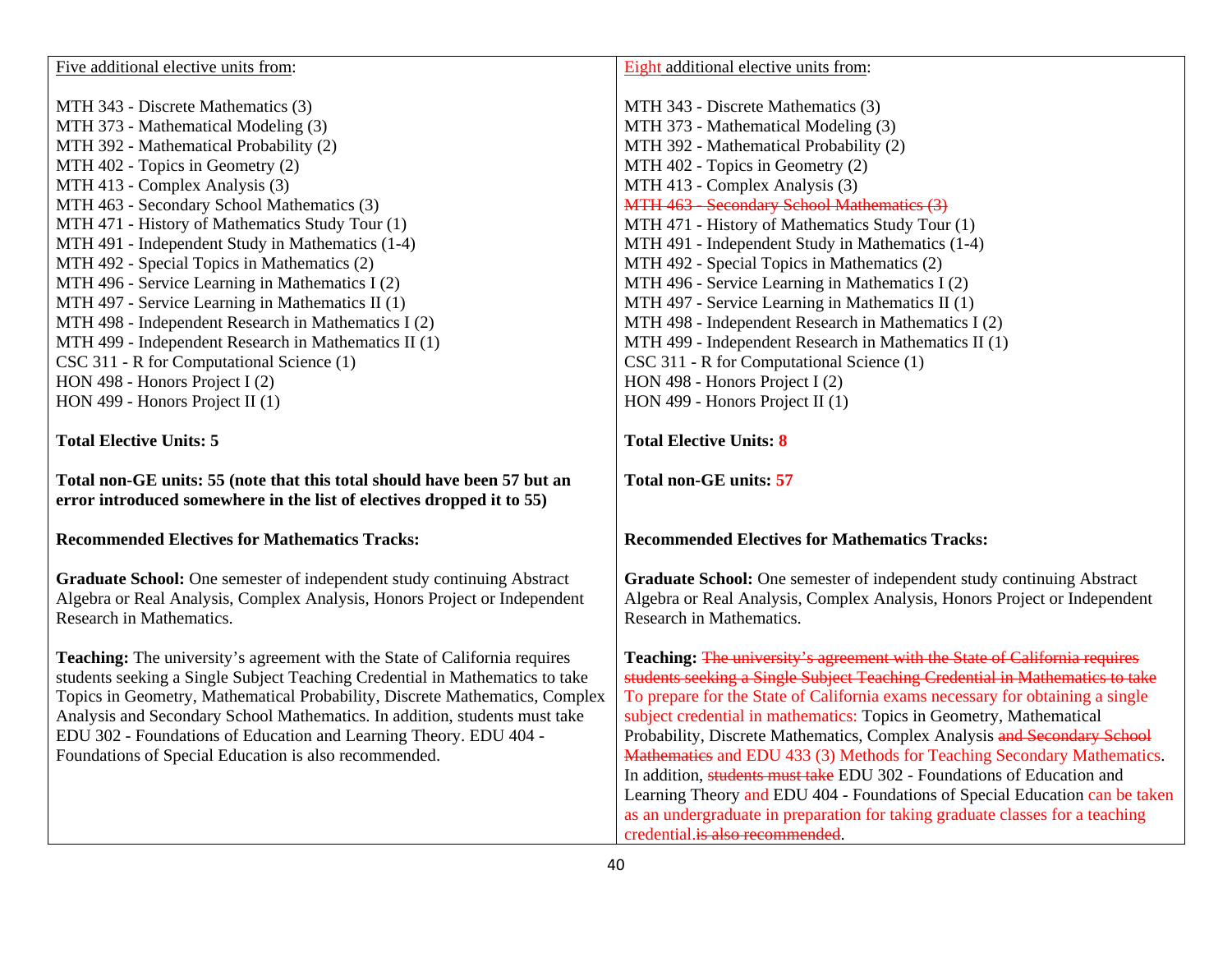| <b>Industry:</b> Complex Analysis, Mathematical Probability, and Mathematical  | <b>Industry:</b> Complex Analysis, Mathematical Probability, and Mathematical    |
|--------------------------------------------------------------------------------|----------------------------------------------------------------------------------|
| Modeling. Additional knowledge of computer programming and software tools      | Modeling. Additional knowledge of computer programming and software tools        |
| such as Matlab and R can be helpful in this field.                             | such as Matlab and R can be helpful in this field.                               |
|                                                                                |                                                                                  |
| Actuary: MTH 392 Mathematical Probability, MTH 343 Discrete Mathematics,       | Actuary: MTH 392 Mathematical Probability, MTH 343 Discrete Mathematics,         |
| MTH 373 Mathematical Modeling, ECO 101 Macroeconomics, ECO 102                 | MTH 373 Mathematical Modeling will help you prepare for actuarial exams.         |
| Microeconomics, ACC 201 Principles of Financial Accounting I, FIN 335          | We recommend that you take the first exam as soon as you finish MTH382 and       |
| Business Finance and FIN 385 Intermediate Finance will be helpful in preparing | MTH392. The Society of Actuaries has approved: ECO 101 Macroeconomics,           |
| for actuarial exams.                                                           | ECO 102 Microeconomics to meet their economics requirement (you must get         |
|                                                                                | at least a B in each). The Society of Actuaries has also approved the sequence:  |
|                                                                                | ACC200 (ACC 201 Principles of Financial Accounting I can be substituted),        |
|                                                                                | FIN 335 Business Finance and FIN 385 Intermediate Finance to meet their          |
|                                                                                | Finance requirement. So with some work, you can meet 3 of the 10 items           |
|                                                                                | required for becoming a Fellow of the Society of Actuaries before you graduate   |
|                                                                                | from college. It is also worth noting that by adding a few classes to this list, |
|                                                                                | you can earn a minor in Finance. in preparing for actuarial exams.               |
|                                                                                |                                                                                  |
|                                                                                |                                                                                  |
|                                                                                |                                                                                  |
|                                                                                |                                                                                  |
|                                                                                |                                                                                  |
|                                                                                |                                                                                  |
|                                                                                |                                                                                  |
|                                                                                |                                                                                  |
|                                                                                |                                                                                  |
|                                                                                |                                                                                  |
|                                                                                |                                                                                  |
|                                                                                |                                                                                  |
|                                                                                |                                                                                  |
|                                                                                |                                                                                  |
|                                                                                |                                                                                  |
|                                                                                |                                                                                  |
|                                                                                |                                                                                  |
|                                                                                |                                                                                  |
|                                                                                |                                                                                  |
|                                                                                |                                                                                  |
|                                                                                |                                                                                  |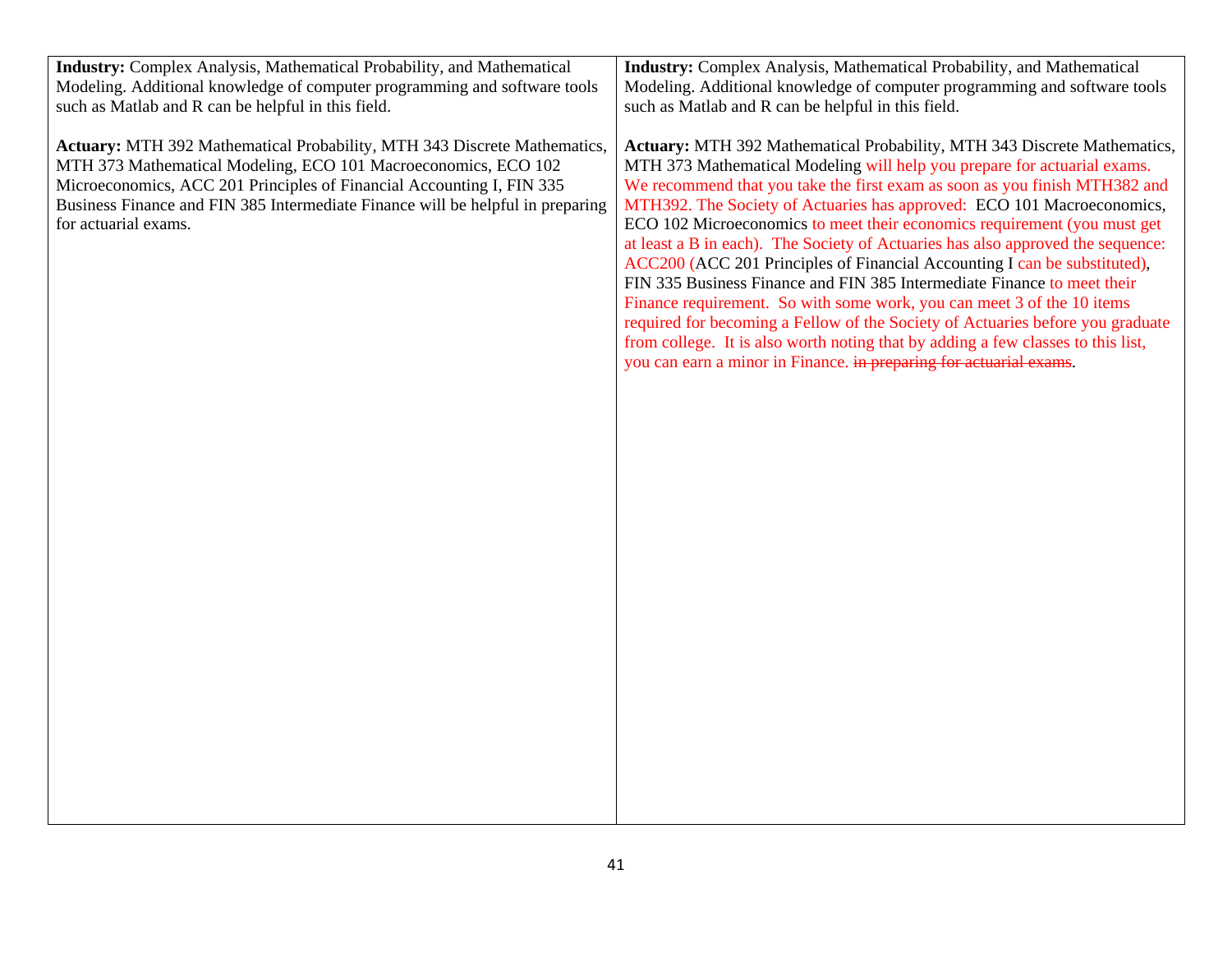## **Existing Mathematics BA**

Lower-Division Requirements MTH 164 - Calculus I (GE) (4) MTH 174 - Calculus II (4) MTH 233 - Linear Algebra (3) MTH 242 - Number Theory with Proofs (2) MTH 274 - Calculus III (4) CSC 143 - Introduction to Computer Programming (3) CSC 153 - Fundamentals of Computer Science (3)

## **Total Lower Division Units: 23 (19 non-GE units)**

Upper-Division Requirements MTH 352 - History of Mathematics (2) MTH 382 - Mathematical Statistics (2) MTH 481 - Senior Seminar in Mathematics (1)

Choose one course from: MTH 424 - Real Analysis (4) MTH 444 - Abstract Algebra (4)

Choose one course from: MTH 333 - Differential Equations (3) MTH 343 - Discrete Mathematics (3) MTH 373 - Mathematical Modeling (3) MTH 413 - Complex Analysis (3)

Choose one sequence from: MTH 496 - Service Learning in Mathematics I (2) AND MTH 497 - Service Learning in Mathematics II (1)

MTH 498 - Independent Research in Mathematics I (2) AND MTH 499 - Independent Research in Mathematics II (1)

HON 498 - Honors Project I (2) AND HON 499 - Honors Project II (1)

**Total Upper Division: 15** 

## **Proposed Mathematics BA**

Lower-Division Requirements MTH 164 - Calculus I (GE) (4) MTH 174 - Calculus II (4) MTH 233 - Linear Algebra (3) MTH 242 - Number Theory with Proofs (2) MTH 274 - Calculus III (4) CSC 143 - Introduction to Computer Programming (3) CSC 154 – Object Oriented Programming (4)

#### **Total Lower Division Units: 24 (20 non-GE units)**

Upper-Division Requirements MTH 352 - History of Mathematics (2) MTH 382 - Mathematical Statistics (2) MTH 481 - Senior Seminar in Mathematics (1)

Choose one course from: MTH 424 - Real Analysis (4) MTH 444 - Abstract Algebra (4)

Choose one course from: MTH 333 - Differential Equations (3) MTH 343 - Discrete Mathematics (3) MTH 373 - Mathematical Modeling (3) MTH 413 - Complex Analysis (3)

Choose one sequence from: MTH 496 - Service Learning in Mathematics I (2) AND MTH 497 - Service Learning in Mathematics II (1)

MTH 498 - Independent Research in Mathematics I (2) AND MTH 499 - Independent Research in Mathematics II (1)

HON 498 - Honors Project I (2) AND HON 499 - Honors Project II (1)

#### **Total Upper Division: 15**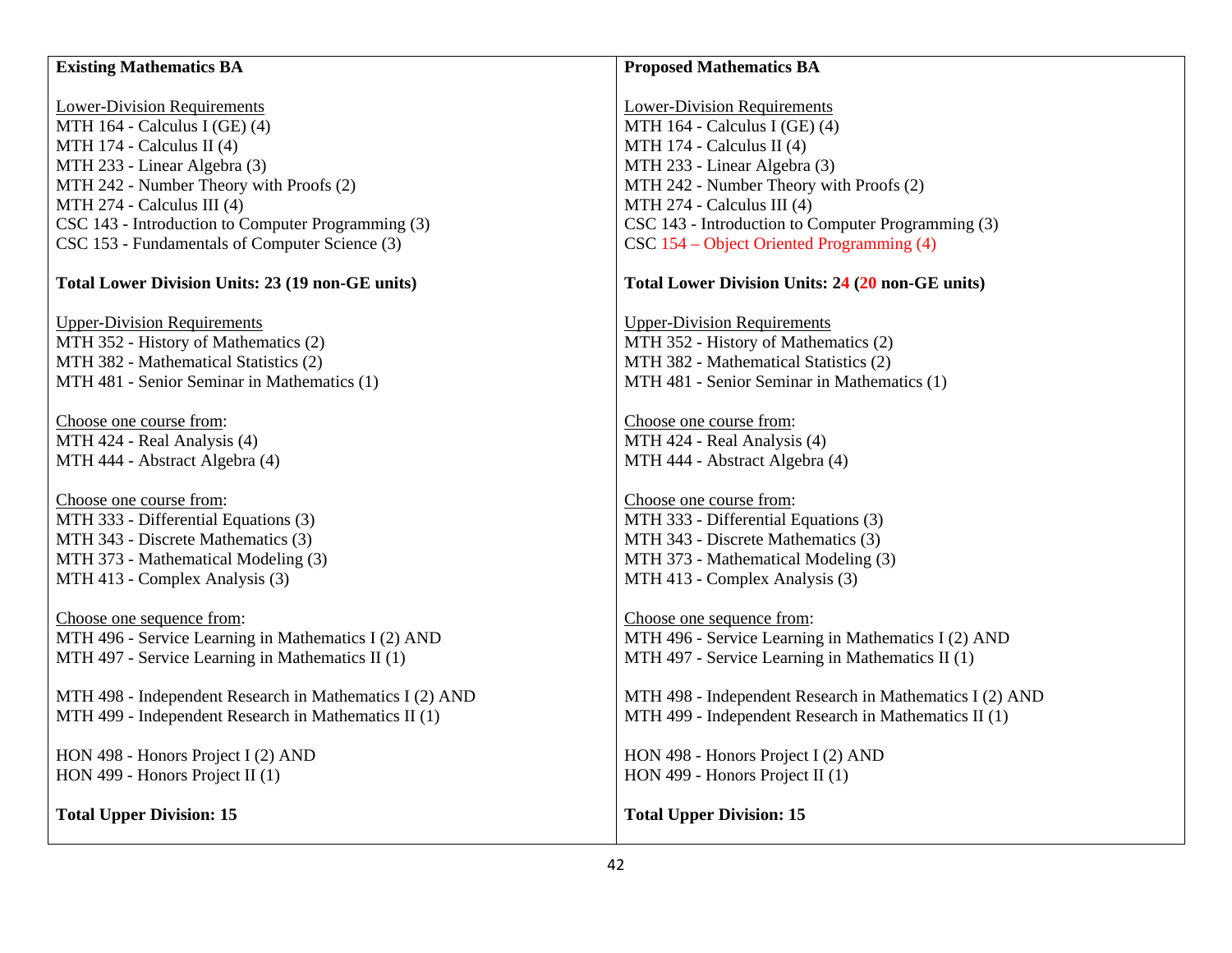| Eight additional elective units from:                | Eight additional elective units from:                |
|------------------------------------------------------|------------------------------------------------------|
| MTH 333 - Differential Equations (3)                 | MTH 333 - Differential Equations (3)                 |
| MTH 343 - Discrete Mathematics (3)                   | MTH 343 - Discrete Mathematics (3)                   |
| MTH 373 - Mathematical Modeling (3)                  | MTH 373 - Mathematical Modeling (3)                  |
| MTH 392 - Mathematical Probability (2)               | MTH 392 - Mathematical Probability (2)               |
| MTH 402 - Topics in Geometry (2)                     | MTH 402 - Topics in Geometry (2)                     |
| MTH 413 - Complex Analysis (3)                       | MTH 413 - Complex Analysis (3)                       |
| MTH 424 - Real Analysis (4)                          | MTH 424 - Real Analysis (4)                          |
| MTH 444 - Abstract Algebra (4)                       | MTH 444 - Abstract Algebra (4)                       |
| MTH 463 - Secondary School Mathematics (3)           | MTH 463 - Secondary School Mathematics (3)           |
| MTH 471 - History of Mathematics Study Tour (1)      | MTH 471 - History of Mathematics Study Tour (1)      |
| MTH 491 - Independent Study in Mathematics (1-4)     | MTH 491 - Independent Study in Mathematics (1-4)     |
| MTH 492 - Special Topics in Mathematics (2)          | MTH 492 - Special Topics in Mathematics (2)          |
| MTH 496 - Service Learning in Mathematics I (2)      | MTH 496 - Service Learning in Mathematics I (2)      |
| MTH 497 - Service Learning in Mathematics II (1)     | MTH 497 - Service Learning in Mathematics II (1)     |
| MTH 498 - Independent Research in Mathematics I (2)  | MTH 498 - Independent Research in Mathematics I (2)  |
| MTH 499 - Independent Research in Mathematics II (1) | MTH 499 - Independent Research in Mathematics II (1) |
| CSC 311 - R for Computational Science (1)            | CSC 311 - R for Computational Science (1)            |
| HON 498 - Honors Project I $(2)$                     | HON 498 - Honors Project I $(2)$                     |
| HON 499 - Honors Project II $(1)$                    | HON 499 - Honors Project II (1)                      |
|                                                      |                                                      |
| <b>Total Elective Units: 8</b>                       | <b>Total Elective Units: 8</b>                       |
|                                                      |                                                      |
| <b>Total non-GE Units: 42</b>                        | <b>Total non-GE Units: 43</b>                        |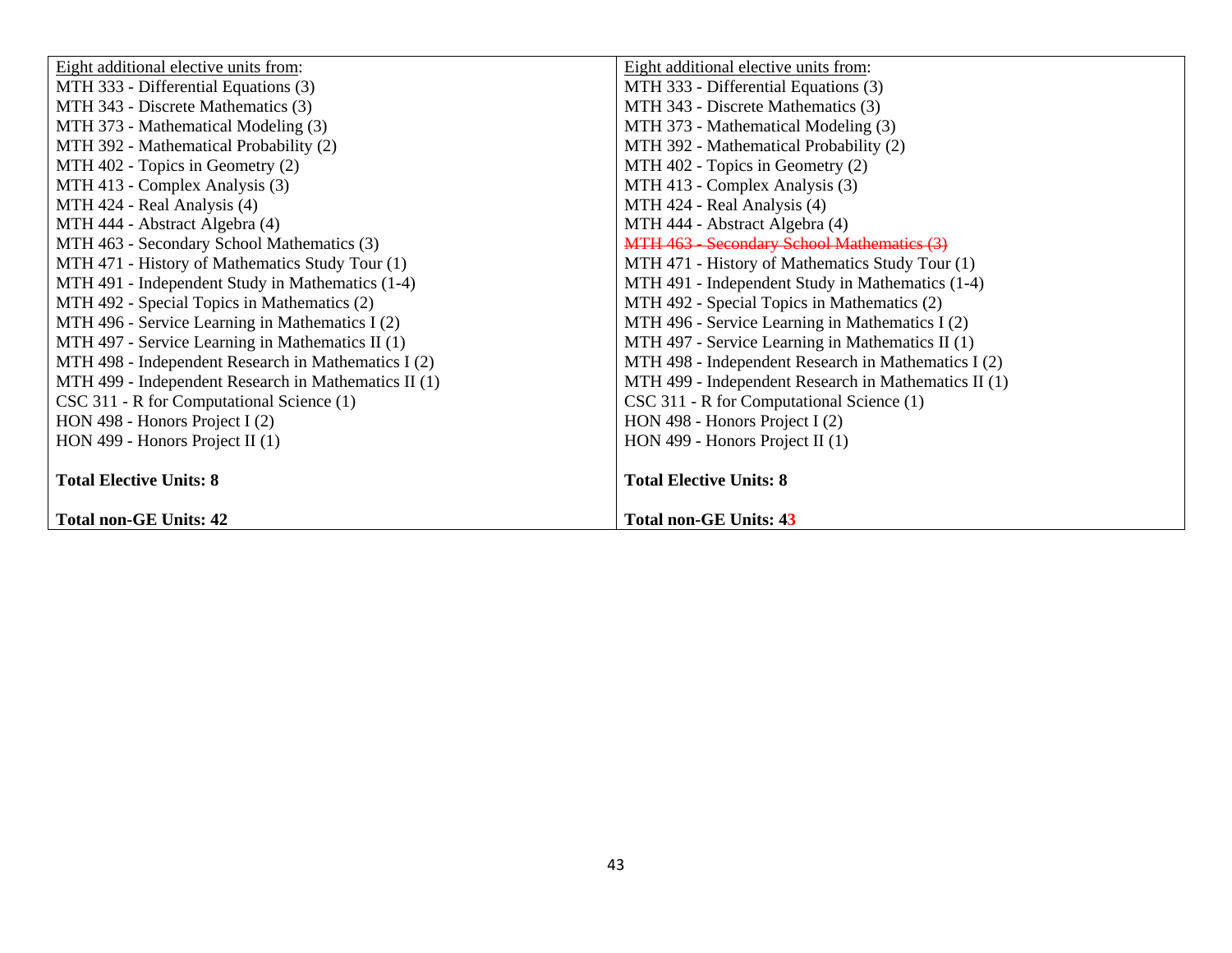# **Proposal XIII: Make minor modifications to the computational science minors to reflect the changes in computer science classes.**

See the next page for the side by side comparison. These adjustments incorporate the computer science and information systems course changes while preserving the rules for minors:

- 9 units distinct from the major
- 12 upper division units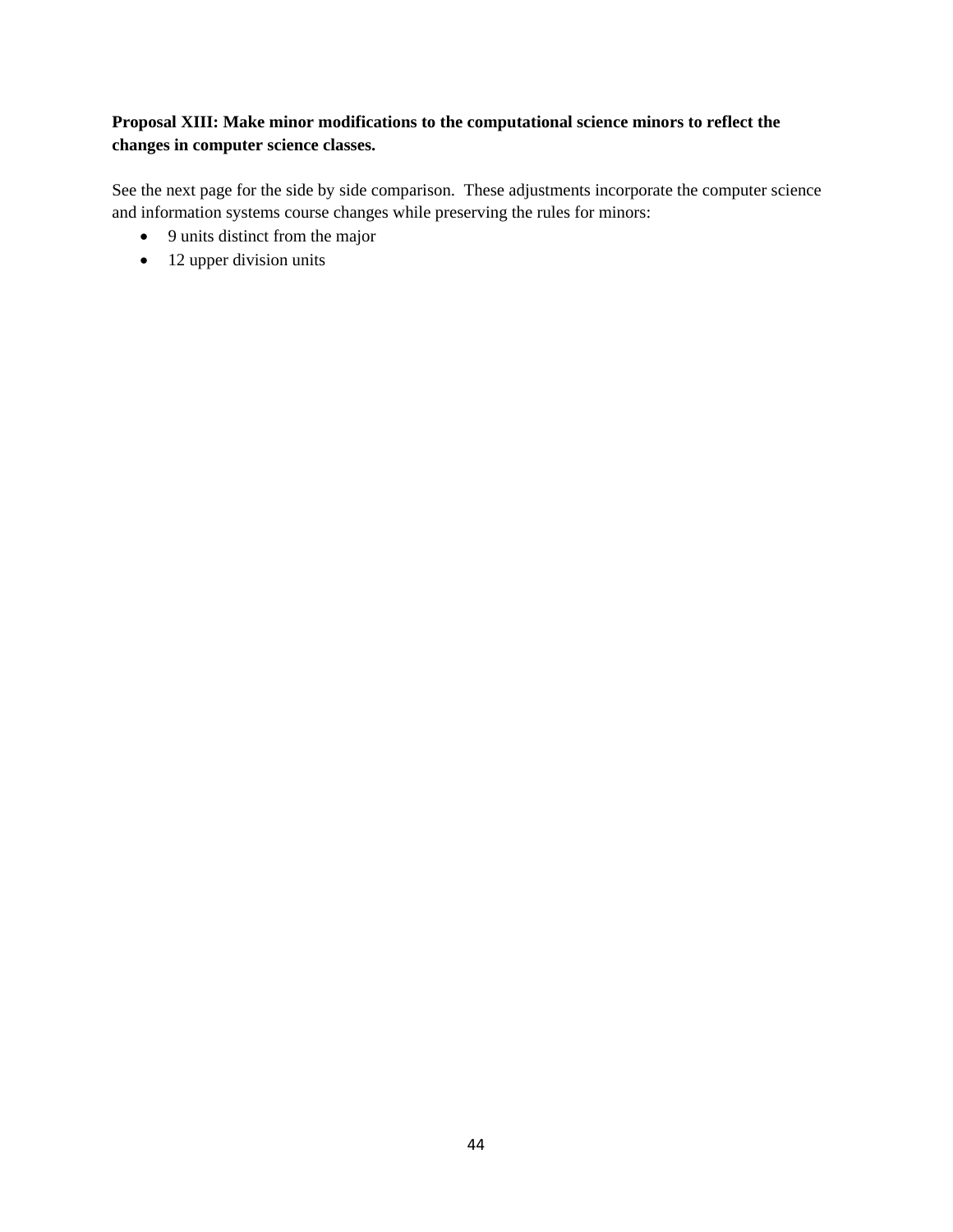| <b>Computational Science Minor - Biology/Environmental Science</b>                                                                                                                                                                                                                                                                                                                                                                                                               | <b>Updated Computational Science Minor - Biology/Environmental Science</b>                                                                                                                                                                                                                                                                                                                                                                                                       |
|----------------------------------------------------------------------------------------------------------------------------------------------------------------------------------------------------------------------------------------------------------------------------------------------------------------------------------------------------------------------------------------------------------------------------------------------------------------------------------|----------------------------------------------------------------------------------------------------------------------------------------------------------------------------------------------------------------------------------------------------------------------------------------------------------------------------------------------------------------------------------------------------------------------------------------------------------------------------------|
| A minor in Computational Science is offered to those who wish to combine<br>their knowledge of Biology, Chemistry or Physics with Mathematics and<br>Computer Science. This minor allows students to have the skills to work in<br>cross disciplinary teams to solve challenging scientific problems. This minor is<br>intended for students majoring in Biology, Chemistry, Computer Science,<br>Mathematics or Physics.                                                        | A minor in Computational Science is offered to those who wish to combine<br>their knowledge of Biology, Chemistry or Physics with Mathematics and<br>Computer Science. This minor allows students to have the skills to work in<br>cross disciplinary teams to solve challenging scientific problems. This minor is<br>intended for students majoring in Biology, Chemistry, Computer Science,<br>Mathematics or Physics.                                                        |
| <b>Computational Science Core</b><br>CSC 143 - Introduction to Computer Programming (3)<br>CSC 302 - Unix and Python Scripting for Computational Science (2)                                                                                                                                                                                                                                                                                                                     | <b>Computational Science Core</b><br>CSC 143 - Introduction to Computer Programming (3)<br>CSC 302 - Unix and Python Scripting for Computational Science (2)                                                                                                                                                                                                                                                                                                                     |
| <b>Courses for Environmental Science Emphasis</b>                                                                                                                                                                                                                                                                                                                                                                                                                                | <b>Courses for Environmental Science Emphasis</b>                                                                                                                                                                                                                                                                                                                                                                                                                                |
| <b>Lower-Division Requirements</b>                                                                                                                                                                                                                                                                                                                                                                                                                                               | <b>Lower-Division Requirements</b>                                                                                                                                                                                                                                                                                                                                                                                                                                               |
| BIO 211 - Ecological and Evolutionary Systems (GE) (4)                                                                                                                                                                                                                                                                                                                                                                                                                           | BIO 211 - Ecological and Evolutionary Systems (GE) (4)                                                                                                                                                                                                                                                                                                                                                                                                                           |
| <b>Upper-Division Requirements</b><br>BIO 363 - Conservation Ecology (3)<br>CSC 311 - R for Computational Science (1)<br><b>PROJECT:</b> (Choose One Set)<br>HON 498 - Honors Project I (2)<br>HON 499 - Honors Project II (1)<br><b>OR</b><br>MTH 496 - Service Learning in Mathematics I (2)<br>MTH 497 - Service Learning in Mathematics II (1)<br><b>OR</b><br>CSC 496 - Service Learning in Computer Science I (2)<br>CSC 497 - Service Learning in Computer Science II (1) | <b>Upper-Division Requirements</b><br>BIO 363 - Conservation Ecology (3)<br>CSC 311 - R for Computational Science (1)<br><b>PROJECT:</b> (Choose One Set)<br>HON 498 - Honors Project I (2)<br>HON 499 - Honors Project II (1)<br><b>OR</b><br>MTH 496 - Service Learning in Mathematics I (2)<br>MTH 497 - Service Learning in Mathematics II (1)<br><b>OR</b><br>CSC 496 - Service Learning in Computer Science I (2)<br>CSC 497 - Service Learning in Computer Science II (1) |
| <b>Biology Major - Required Courses</b><br>MTH 144 - Calculus With Applications (GE) (4)<br>CSC 322 - Data Management for Computational Science (2)<br>MTH 362 - Calculus Based Statistics (2)<br><b>Minor Total for Biology Majors: 24</b>                                                                                                                                                                                                                                      | <b>Biology Major - Required Courses</b><br>MTH 144 - Calculus With Applications (GE) (4)<br>CSC 322 - Data Management for Computational Science (2)<br>MTH 362 - Calculus Based Statistics (2)<br><b>Minor Total for Biology Majors: 24</b>                                                                                                                                                                                                                                      |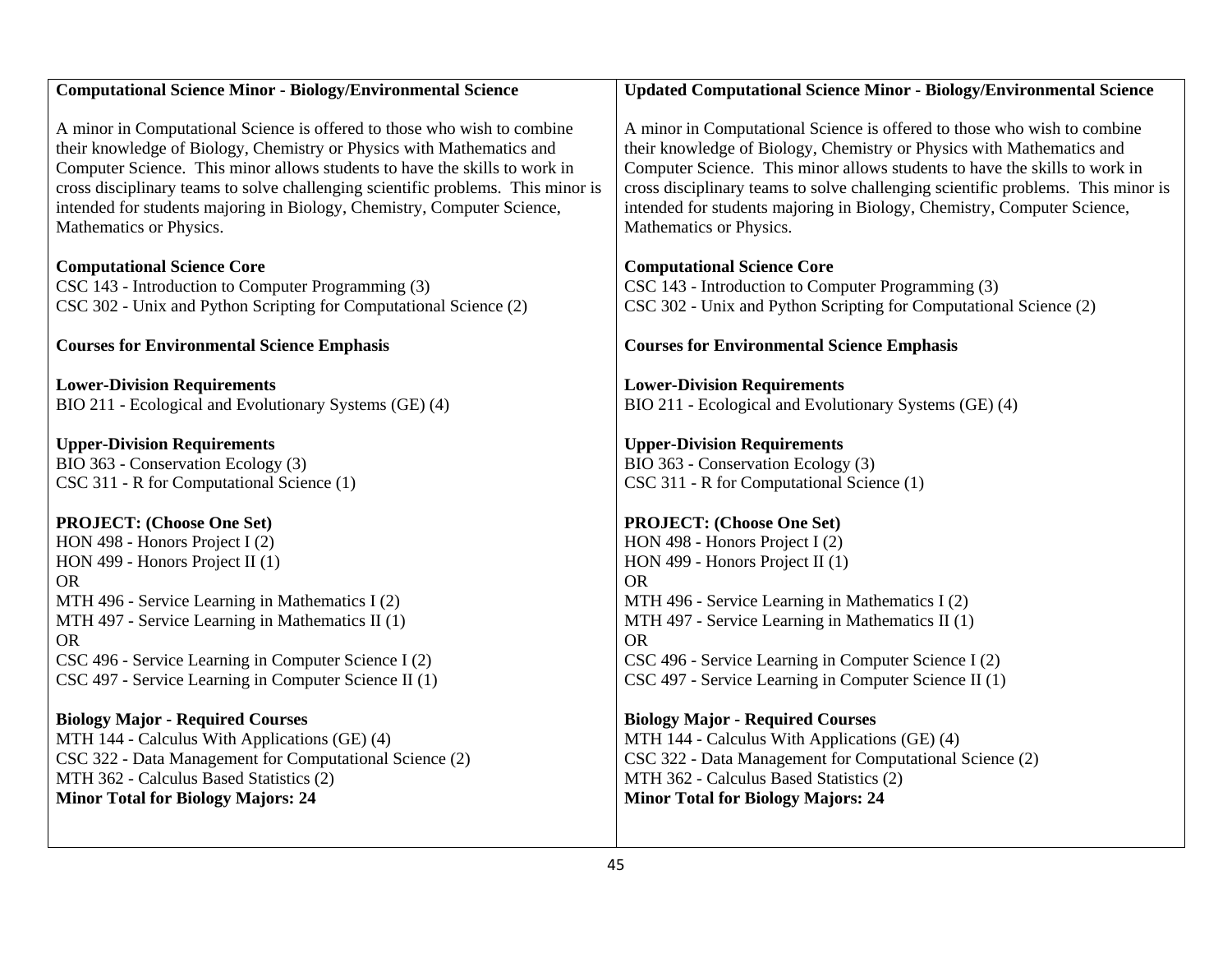| <b>Computer Science or Computer Information Systems Majors - Required</b> | <b>Computer Science or Computer Information Systems Majors - Required</b> |
|---------------------------------------------------------------------------|---------------------------------------------------------------------------|
| <b>Courses</b>                                                            | <b>Courses</b>                                                            |
| MTH $164$ - Calculus I (GE) (4)                                           | MTH $164$ - Calculus I (GE) (4)                                           |
| ISS 414 - Data Base Management Systems (4)                                | ISS 414 - Data Base Systems and Web Integration (4)                       |
| MTH 382 - Mathematical Statistics (2)                                     | MTH382 Mathematical Statistics (3)                                        |
|                                                                           |                                                                           |
| Minor Total for Comp Sci/CIS Majors: 26                                   | Minor Total for Comp Sci/CIS Majors: 26                                   |
|                                                                           |                                                                           |
| <b>Mathematics Majors - Required Courses</b>                              | <b>Mathematics Majors - Required Courses</b>                              |
| MTH $164$ - Calculus I (GE) (4)                                           | MTH $164$ - Calculus I (GE) (4)                                           |
| CSC 322 - Data Management for Computational Science (2)                   | CSC 322 - Data Management for Computational Science (2)                   |
| MTH 382 - Mathematical Statistics (2)                                     | MTH 382 - Mathematical Statistics (2)                                     |
| <b>Minor Total for Mathematics Majors: 24</b>                             | <b>Minor Total for Mathematics Majors: 24</b>                             |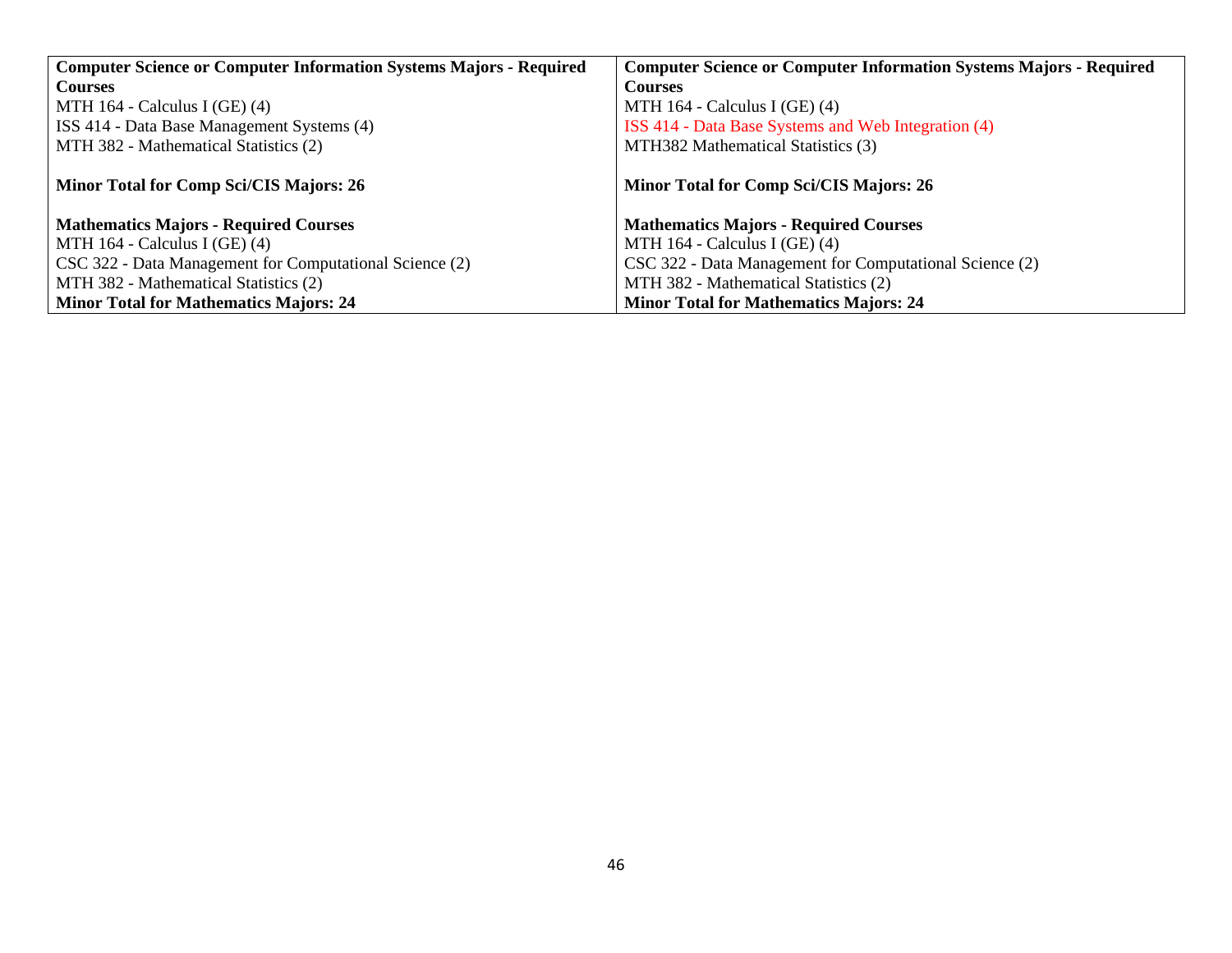| <b>Computational Science Minor - Biology/Genetics</b>                                    | <b>Updated Computational Science Minor - Biology/Genetics</b>                            |
|------------------------------------------------------------------------------------------|------------------------------------------------------------------------------------------|
|                                                                                          |                                                                                          |
| <b>Core Courses for Genetics Emphasis</b>                                                | <b>Core Courses for Genetics Emphasis</b>                                                |
| <b>Lower-Division Requirements</b>                                                       | <b>Lower-Division Requirements</b>                                                       |
| BIO 210 - Cell Biology and Biochemistry (GE) (4)                                         | BIO 210 - Cell Biology and Biochemistry (GE) (4)                                         |
| CSC 143 - Introduction to Computer Programming (3)                                       | CSC 143 - Introduction to Computer Programming (3)                                       |
|                                                                                          |                                                                                          |
| <b>Upper-Division Requirements</b>                                                       | <b>Upper-Division Requirements</b>                                                       |
| BIO 345 - Genetics (4)                                                                   | BIO 345 - Genetics (4)                                                                   |
| CSC 302 - Unix and Python Scripting for Computational Science (2)                        | CSC 302 - Unix and Python Scripting for Computational Science (2)                        |
| CSC 311 - R for Computational Science (1)                                                | CSC 311 - R for Computational Science (1)                                                |
|                                                                                          |                                                                                          |
| PROJECT: (Choose One Set) required for CSC & MTH Majors                                  | PROJECT: (Choose One Set) required for CSC & MTH Majors                                  |
| HON 498 - Honors Project I (2)                                                           | HON 498 - Honors Project I $(2)$                                                         |
| HON 499 - Honors Project II (1)                                                          | HON 499 - Honors Project II (1)                                                          |
| <b>OR</b>                                                                                | <b>OR</b>                                                                                |
| MTH 496 - Service Learning in Mathematics I (2)                                          | MTH 496 - Service Learning in Mathematics I (2)                                          |
| MTH 497 - Service Learning in Mathematics II (1)                                         | MTH 497 - Service Learning in Mathematics II (1)                                         |
| <b>OR</b>                                                                                | <b>OR</b>                                                                                |
| CSC 496 - Service Learning in Computer Science I (2)                                     | CSC 496 - Service Learning in Computer Science I (2)                                     |
| CSC 497 - Service Learning in Computer Science II (1)                                    | CSC 497 - Service Learning in Computer Science II (1)                                    |
|                                                                                          |                                                                                          |
| <b>Biology Major - Required Courses</b><br>MTH 144 - Calculus With Applications (GE) (4) | <b>Biology Major - Required Courses</b><br>MTH 144 - Calculus With Applications (GE) (4) |
| CSC 322 - Data Management for Computational Science (2)                                  | CSC 322 - Data Management for Computational Science (2)                                  |
| MTH 362 - Calculus Based Statistics (2)                                                  | MTH 362 - Calculus Based Statistics (2)                                                  |
| <b>Minor Total for Biology Majors: 25</b>                                                | <b>Minor Total for Biology Majors: 25</b>                                                |
|                                                                                          |                                                                                          |
| <b>Computer Science or Computer Information Systems Majors - Required</b>                | <b>Computer Science or Computer Information Systems Majors - Required</b>                |
| <b>Courses</b>                                                                           | <b>Courses</b>                                                                           |
| MTH 164 - Calculus I (GE) (4)                                                            | MTH 164 - Calculus I (GE) (4)                                                            |
| ISS 414 - Data Base Management Systems (4)                                               | ISS 414 - Data Base Systems and Web Integration (4)                                      |
| MTH 382 - Mathematical Statistics (2)                                                    | MTH382 Mathematical Statistics (3)                                                       |
| Minor Total for Comp Sci/CIS Majors: 27                                                  | Minor Total for Comp Sci/CIS Majors: 27                                                  |
|                                                                                          |                                                                                          |
| <b>Mathematics Majors - Required Courses</b>                                             | <b>Mathematics Majors - Required Courses</b>                                             |
| MTH 164 - Calculus I (GE) (4)                                                            | MTH 164 - Calculus I (GE) (4)                                                            |
| CSC 322 - Data Management for Computational Science (2)                                  | CSC 322 - Data Management for Computational Science (2)                                  |
| MTH 382 - Mathematical Statistics (2)                                                    | MTH 382 - Mathematical Statistics (2)                                                    |
| <b>Minor Total for Mathematics Majors: 25</b>                                            | <b>Minor Total for Mathematics Majors: 25</b>                                            |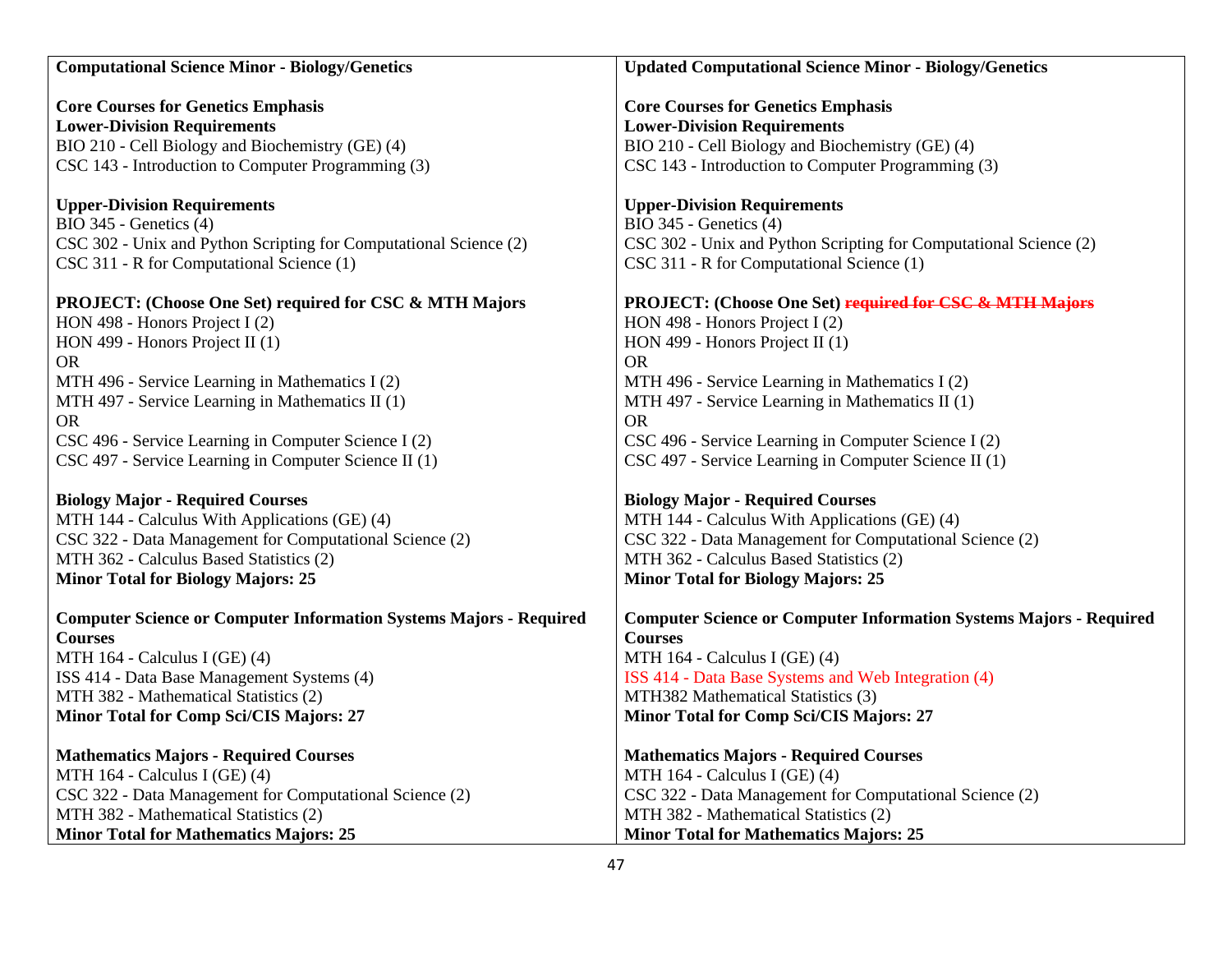| <b>Computational Science Minor - Chemistry</b>                               | <b>Updated Computational Science Minor - Chemistry</b>            |
|------------------------------------------------------------------------------|-------------------------------------------------------------------|
| <b>Core Courses for Chemistry Emphasis</b>                                   | <b>Core Courses for Chemistry Emphasis</b>                        |
| <b>Lower-Division Requirements</b>                                           | <b>Lower-Division Requirements</b>                                |
| CHE 152 - General Chemistry I (GE) (4)                                       | CHE 152 - General Chemistry I (GE) (4)                            |
| CHE 153 - General Chemistry II (4)                                           | CHE 153 - General Chemistry II (4)                                |
| CSC 143 - Introduction to Computer Programming (3)                           | CSC 143 - Introduction to Computer Programming (3)                |
| MTH 164 - Calculus I (GE) (4)                                                | MTH 164 - Calculus I (GE) (4)                                     |
| <b>Upper-Division Requirements</b>                                           | <b>Upper-Division Requirements</b>                                |
| CSC 302 - Unix and Python Scripting for Computational Science (2)            | CSC 302 - Unix and Python Scripting for Computational Science (2) |
| CSC 311 - R for Computational Science (1)                                    | CSC 311 - R for Computational Science (1)                         |
| <b>PROJECT: (Choose One Set) Required for Comp Sci/CIS &amp; Mathematics</b> | PROJECT: (Choose One Set) Required for Comp Sei/CIS & Mathematics |
| <b>Majors</b>                                                                | <b>Majors</b>                                                     |
| HON 498 - Honors Project I (2)                                               | HON 498 - Honors Project I (2)                                    |
| HON 499 - Honors Project II $(1)$                                            | HON 499 - Honors Project II (1)                                   |
| <b>OR</b>                                                                    | <b>OR</b>                                                         |
| MTH 496 - Service Learning in Mathematics I (2)                              | MTH 496 - Service Learning in Mathematics I (2)                   |
| MTH 497 - Service Learning in Mathematics II (1)                             | MTH 497 - Service Learning in Mathematics II (1)                  |
| <b>OR</b>                                                                    | <b>OR</b>                                                         |
| CSC 496 - Service Learning in Computer Science I (2)                         | CSC 496 - Service Learning in Computer Science I (2)              |
| CSC 497 - Service Learning in Computer Science II (1)                        | CSC 497 - Service Learning in Computer Science II (1)             |
| <b>Chemistry Major - Required Courses</b>                                    | <b>Chemistry Major - Required Courses</b>                         |
| CHE 213 - Analytical Chemistry (3)                                           | CHE 213 - Analytical Chemistry (3)                                |
| CHE 325 - Physical Chemistry I (5)                                           | CHE 325 - Physical Chemistry I (5)                                |
| CSC 322 - Data Management for Computational Science (2)                      | CSC 322 - Data Management for Computational Science (2)           |
| MTH 362 - Calculus Based Statistics (2)                                      | MTH 362 - Calculus Based Statistics (2)                           |
| <b>OR</b>                                                                    | <b>OR</b>                                                         |
| MTH 382 - Mathematical Statistics (2)                                        | MTH 382 - Mathematical Statistics (2)                             |
| <b>Minor Total for Chemistry Majors: 33</b>                                  | <b>Minor Total for Chemistry Majors: 33</b>                       |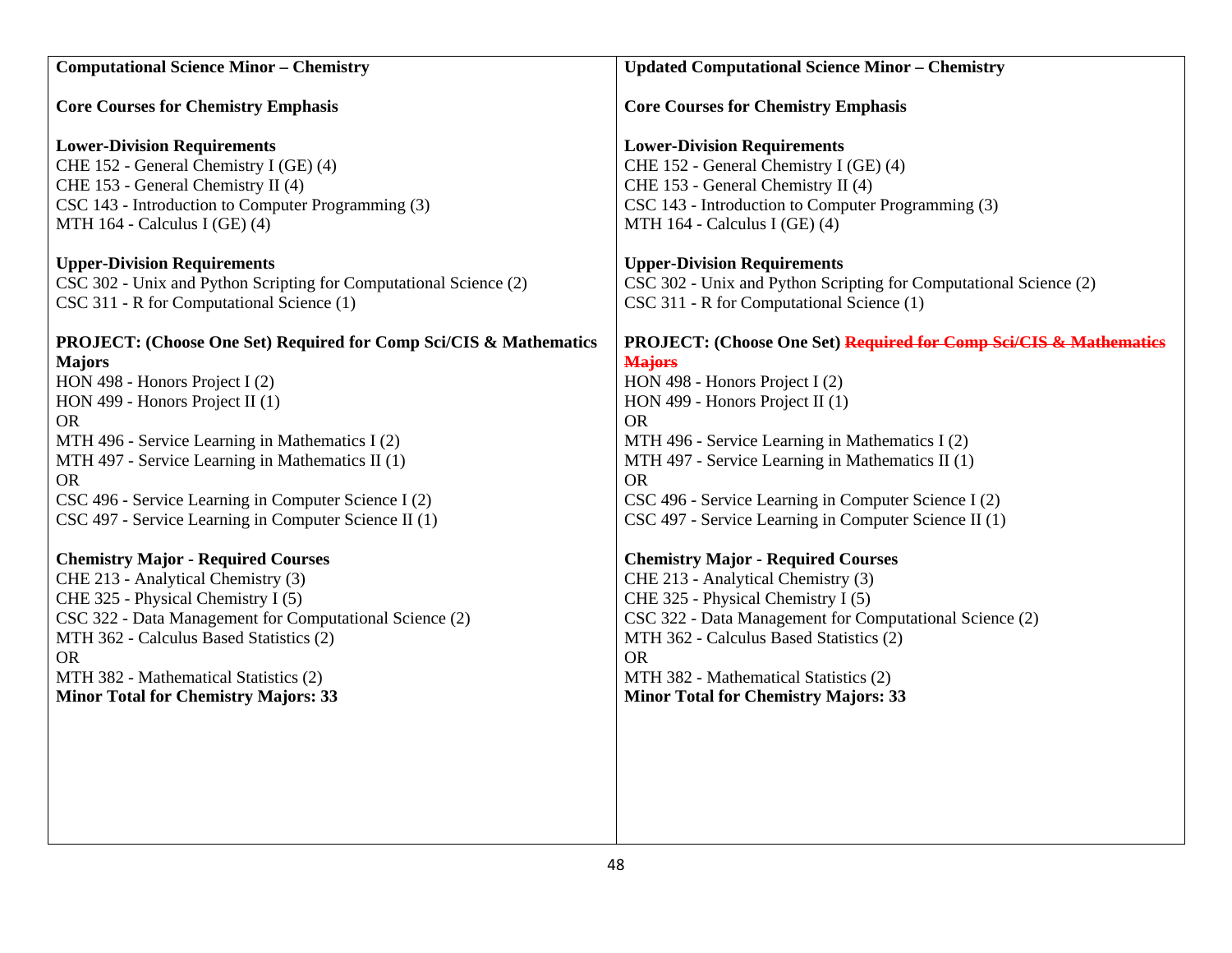| <b>Computer Science or Computer Information Systems Majors - Required</b> | <b>Computer Science or Computer Information Systems Majors - Required</b> |  |  |  |  |  |  |  |  |
|---------------------------------------------------------------------------|---------------------------------------------------------------------------|--|--|--|--|--|--|--|--|
| <b>Courses</b>                                                            | <b>Courses</b>                                                            |  |  |  |  |  |  |  |  |
| ISS 414 - Data Base Management Systems (4)                                | ISS 414 - Data Base Systems and Web Integration (4)                       |  |  |  |  |  |  |  |  |
| MTH 382 - Mathematical Statistics (2)                                     | MTH382 Mathematical Statistics (3)                                        |  |  |  |  |  |  |  |  |
| <b>Minor Total for Comp Sci/CIS Majors: 27</b>                            | <b>Minor Total for Comp Sci/CIS Majors: 27</b>                            |  |  |  |  |  |  |  |  |
|                                                                           |                                                                           |  |  |  |  |  |  |  |  |
| <b>Mathematics Majors - Required Courses</b>                              | <b>Mathematics Majors - Required Courses</b>                              |  |  |  |  |  |  |  |  |
| CHE 213 - Analytical Chemistry (3)                                        | CHE 213 - Analytical Chemistry (3)                                        |  |  |  |  |  |  |  |  |
| CHE 325 - Physical Chemistry I (5)                                        | CHE 325 - Physical Chemistry I (5)                                        |  |  |  |  |  |  |  |  |
| CSC 322 - Data Management for Computational Science (2)                   | CSC 322 - Data Management for Computational Science (2)                   |  |  |  |  |  |  |  |  |
| MTH 382 - Mathematical Statistics (2)                                     | MTH 382 - Mathematical Statistics (2)                                     |  |  |  |  |  |  |  |  |
| <b>Minor Total for Mathematics Majors: 33</b>                             | <b>Minor Total for Mathematics Majors: 33</b>                             |  |  |  |  |  |  |  |  |
|                                                                           |                                                                           |  |  |  |  |  |  |  |  |
|                                                                           |                                                                           |  |  |  |  |  |  |  |  |
|                                                                           |                                                                           |  |  |  |  |  |  |  |  |
|                                                                           |                                                                           |  |  |  |  |  |  |  |  |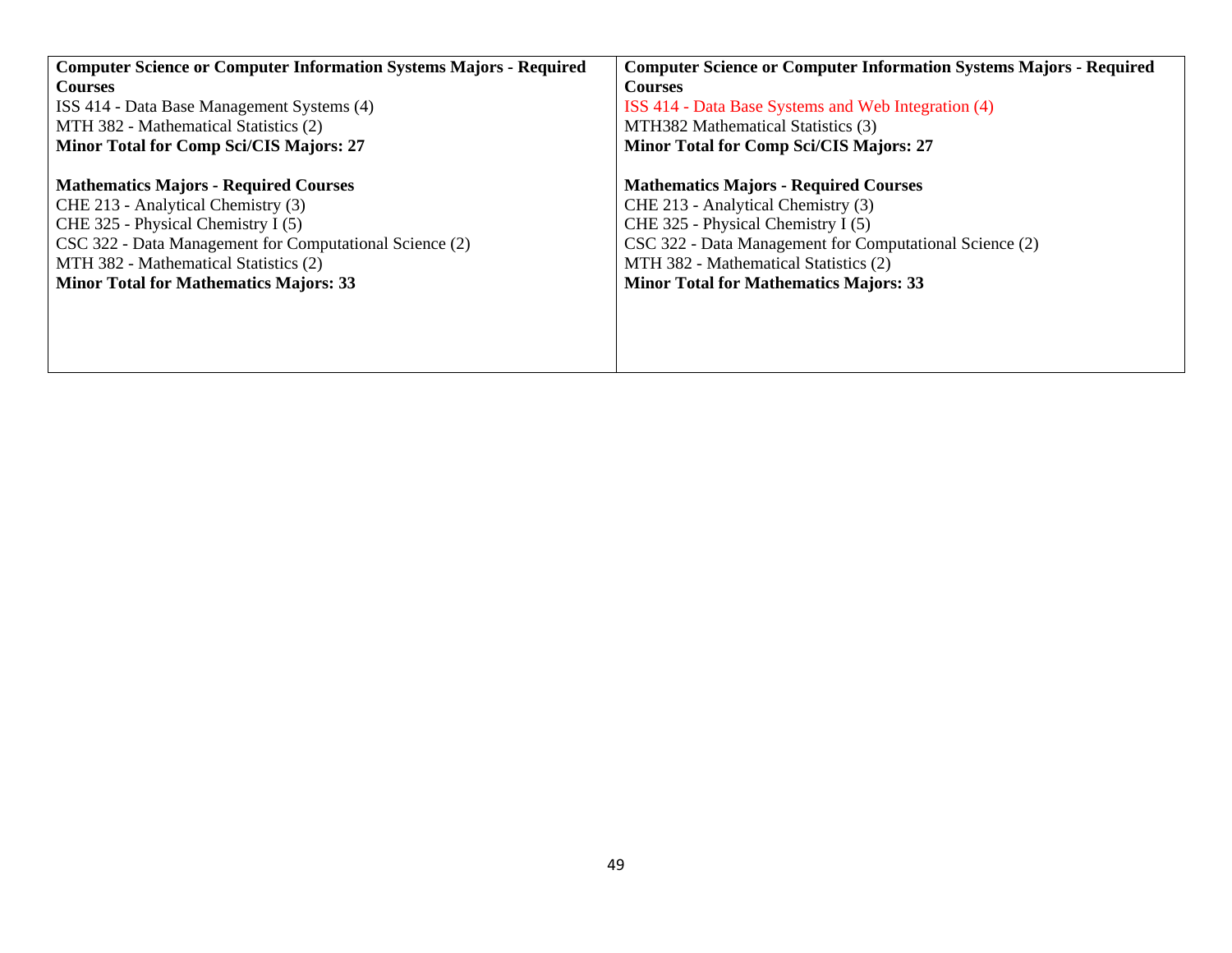| <b>Computational Science Minor - Physics</b>                              | <b>Updated Computational Science Minor - Physics</b>                      |  |  |  |  |  |  |  |
|---------------------------------------------------------------------------|---------------------------------------------------------------------------|--|--|--|--|--|--|--|
| <b>Core Courses for Physics Emphasis</b>                                  | <b>Core Courses for Physics Emphasis</b>                                  |  |  |  |  |  |  |  |
| <b>Lower-Division Requirements</b>                                        | <b>Lower-Division Requirements</b>                                        |  |  |  |  |  |  |  |
| CSC 143 - Introduction to Computer Programming (3)                        | CSC 143 - Introduction to Computer Programming (3)                        |  |  |  |  |  |  |  |
| MTH 164 - Calculus I (GE) (4)                                             | MTH 164 - Calculus I (GE) (4)                                             |  |  |  |  |  |  |  |
| PHY 241 - University Physics I (GE) (4)                                   | PHY 241 - University Physics I (GE) (4)                                   |  |  |  |  |  |  |  |
| PHY 242 - University Physics II (4)                                       | PHY 242 - University Physics II (4)                                       |  |  |  |  |  |  |  |
| <b>Upper-Division Requirements</b>                                        | <b>Upper-Division Requirements</b>                                        |  |  |  |  |  |  |  |
| CSC 302 - Unix and Python Scripting for Computational Science (2)         | CSC 302 - Unix and Python Scripting for Computational Science (2)         |  |  |  |  |  |  |  |
| MTH 382 - Mathematical Statistics (2)                                     | MTH 382 - Mathematical Statistics (2)                                     |  |  |  |  |  |  |  |
| <b>Physics or Engineering-Physics Major - Required Courses</b>            | <b>Physics or Engineering-Physics Major - Required Courses</b>            |  |  |  |  |  |  |  |
| EGR 120 - Computational Methods for Engineers & Scientists II (1)         | EGR 120 - Computational Methods for Engineers & Scientists II $(1)$       |  |  |  |  |  |  |  |
| CSC 322 - Data Management for Computational Science (2)                   | CSC 322 - Data Management for Computational Science (2)                   |  |  |  |  |  |  |  |
| PHY 304 - Modern Physics (4)                                              | PHY 304 - Modern Physics (4)                                              |  |  |  |  |  |  |  |
| PHY 475 - Senior Laboratory and Student Project (2)                       | PHY 475 - Senior Laboratory and Student Project (2)                       |  |  |  |  |  |  |  |
| Minor Total for PHY & PHY/EGR Majors: 28                                  | Minor Total for PHY & PHY/EGR Majors: 28                                  |  |  |  |  |  |  |  |
| <b>Computer Science or Computer Information Systems Majors - Required</b> | <b>Computer Science or Computer Information Systems Majors - Required</b> |  |  |  |  |  |  |  |
| <b>Courses</b>                                                            | <b>Courses</b>                                                            |  |  |  |  |  |  |  |
| CSC 311 - R for Computational Science (1)                                 | CSC 311 - R for Computational Science (1)                                 |  |  |  |  |  |  |  |
| ISS 414 - Data Base Management Systems (4)                                | ISS 414 - Data Base Systems and Web Integration (4)                       |  |  |  |  |  |  |  |
| PROJECT: (Choose One Set)                                                 | PROJECT: (Choose One Set)                                                 |  |  |  |  |  |  |  |
| HON 498 - Honors Project I (2)                                            | HON 498 - Honors Project I (2)                                            |  |  |  |  |  |  |  |
| HON 499 - Honors Project II (1)                                           | HON 499 - Honors Project II (1)                                           |  |  |  |  |  |  |  |
| <b>OR</b>                                                                 | <b>OR</b>                                                                 |  |  |  |  |  |  |  |
| MTH 496 - Service Learning in Mathematics I (2)                           | MTH 496 - Service Learning in Mathematics I (2)                           |  |  |  |  |  |  |  |
| MTH 497 - Service Learning in Mathematics II (1)                          | MTH 497 - Service Learning in Mathematics II (1)                          |  |  |  |  |  |  |  |
| <b>OR</b>                                                                 | <b>OR</b>                                                                 |  |  |  |  |  |  |  |
| CSC 496 - Service Learning in Computer Science I (2)                      | CSC 496 - Service Learning in Computer Science I (2)                      |  |  |  |  |  |  |  |
| CSC 497 - Service Learning in Computer Science II (1)                     | CSC 497 - Service Learning in Computer Science II (1)                     |  |  |  |  |  |  |  |
| Minor Total for Comp Sci/CIS Majors: 27                                   | Minor Total for Comp Sci/CIS Majors: 27                                   |  |  |  |  |  |  |  |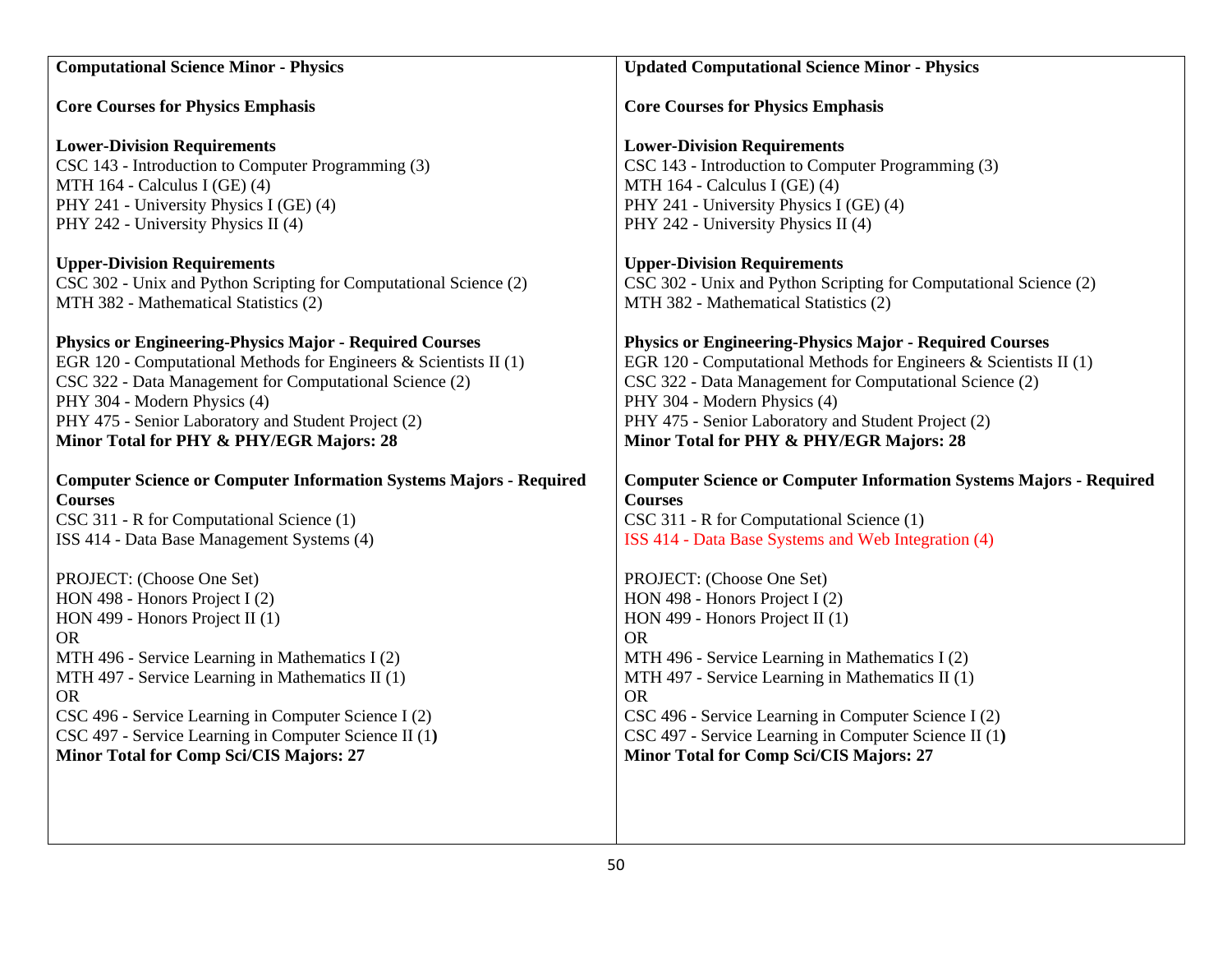| <b>Mathematics Majors - Required Courses</b>            | <b>Mathematics Majors - Required Courses</b>            |
|---------------------------------------------------------|---------------------------------------------------------|
| CSC 311 - R for Computational Science (1)               | CSC 311 - R for Computational Science (1)               |
| CSC 322 - Data Management for Computational Science (2) | CSC 322 - Data Management for Computational Science (2) |
| PHY 304 - Modern Physics (4)                            | PHY 304 - Modern Physics (4)                            |
|                                                         |                                                         |
| PROJECT: (Choose One Set)                               | PROJECT: (Choose One Set)                               |
| HON 498 - Honors Project I $(2)$                        | HON 498 - Honors Project I (2)                          |
| HON 499 - Honors Project II $(1)$                       | HON 499 - Honors Project II (1)                         |
| OR.                                                     | OR.                                                     |
| MTH 496 - Service Learning in Mathematics I (2)         | MTH 496 - Service Learning in Mathematics I (2)         |
| MTH 497 - Service Learning in Mathematics II (1)        | MTH 497 - Service Learning in Mathematics II (1)        |
| OR.                                                     | OR.                                                     |
| CSC 496 - Service Learning in Computer Science I (2)    | CSC 496 - Service Learning in Computer Science I (2)    |
| CSC 497 - Service Learning in Computer Science II (1)   | CSC 497 - Service Learning in Computer Science II (1)   |
| <b>Minor Total for Mathematics Majors: 31</b>           | <b>Minor Total for Mathematics Majors: 31</b>           |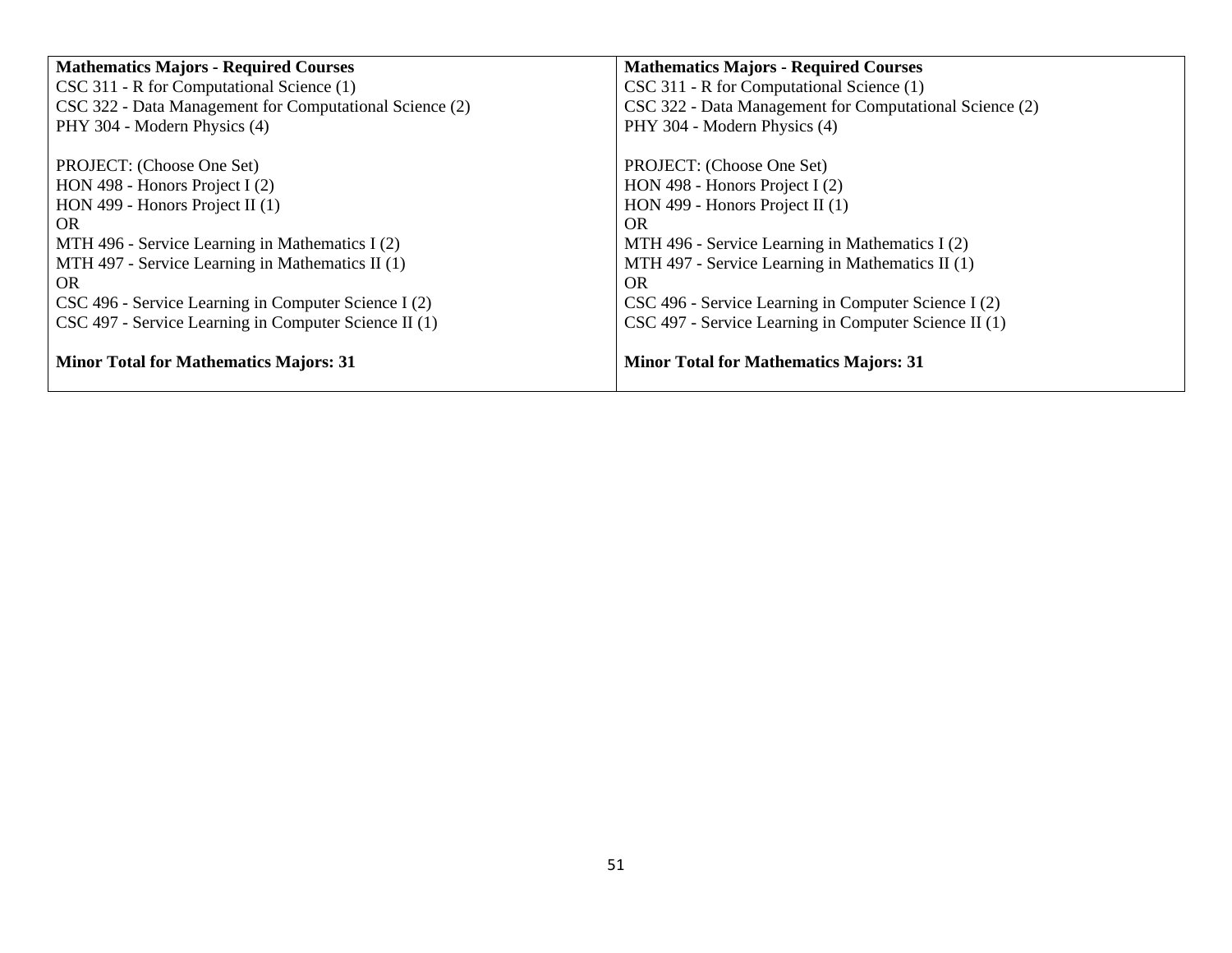#### **V. Recorded Department/School Vote:**

Please state the number and percentage of department school faculty who voted for the proposal. If other departments are affected, please inform the committee how those departments voted.

MICS: Approved

FSB: MTH153 and MTH173 creation: Approved Information Systems joint major creation: Approved

### **VI. Library Impact:**

What new library acquisitions, if any, will be needed to support the proposed changes? (If none, please state that.) Please consult the check off list at the end of the template.

None.

## **VII. Technological Impact:**

What additional or new software, hardware, lab space or tech supported space will be needed to support the proposed changes? (If none, please state that.) For hybrid, online or video conferencing proposals, please answer questions at the end of the template.

None

## **VIII. Records and Graduation Requirements Impact:**

1. Have course number changes been discussed with Records? Email listing course numbers sent to records 11/7/14.

2. Have you verified meeting minimum number of units for majors or minors with proposed changes?  $N/A$ 

3. If changing a course from upper to lower division (or vice versa), have you verified that changes meet minimum standards for majors, minors and or graduation? N/A

4. For proposed elimination or changes of courses, can you confirm that they are not used by other departments, or that those departments will not be affected?

Yes. MTH123 is used by Business and occasionally by the sciences. Business' needs will be met with the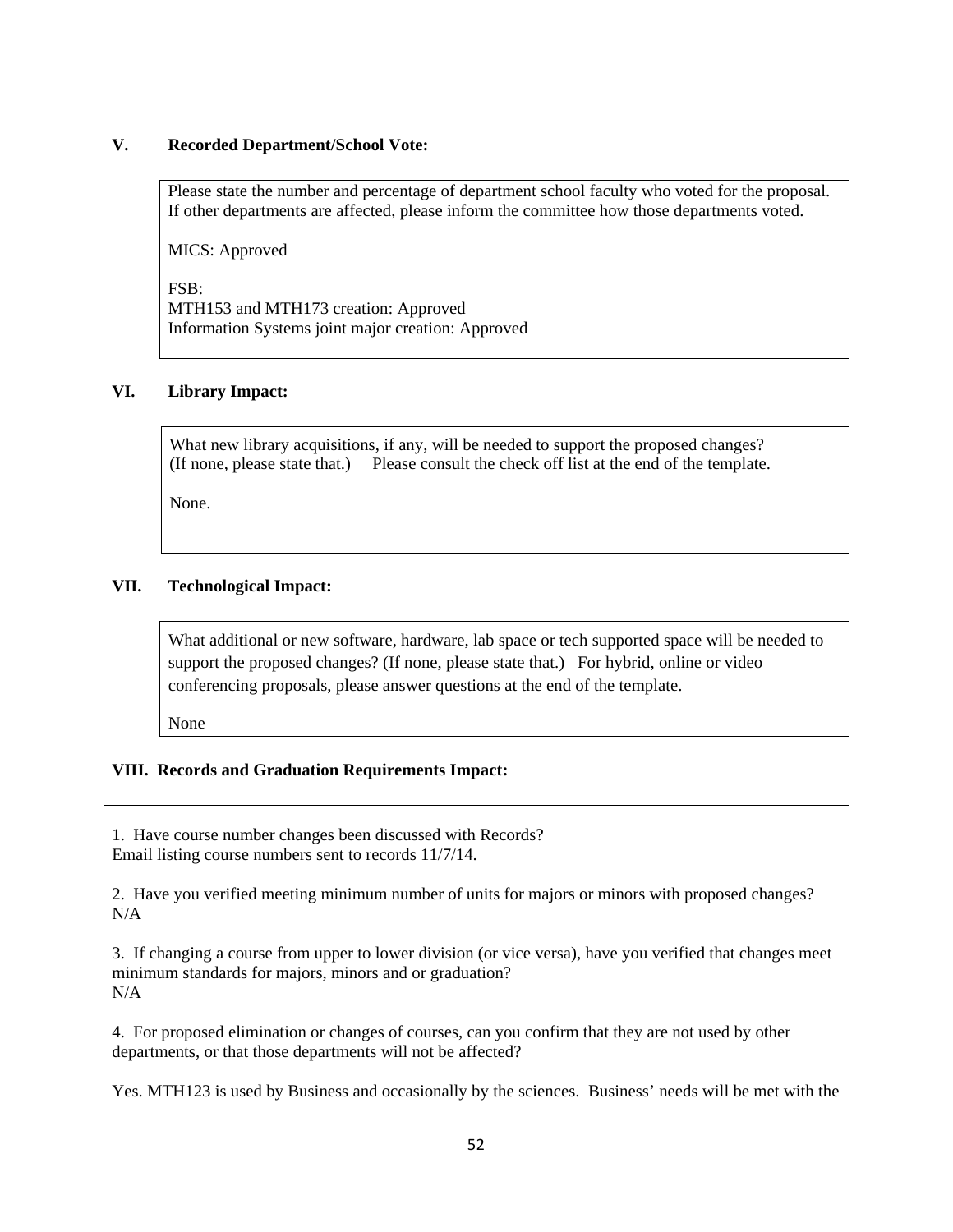new courses designed specifically for them MTH153 and MTH173 (see Proposal V). The students in the sciences only take MTH123 when they cannot take MTH133. We will now be offering MTH133 each semester to meet the needs of science students.

**IX. WASC Credit Hour Standards:** All new course proposals must meet the standards as set by the United States Department of Education with regard to the credit hour definition. One semester unit represents an hour (minimum fifty minutes) of class time per week for at least 15 weeks (Carnegie definition). Two hours of preparation are normal for each hour of class. Please state how this new course(s) will meet those minimum requirements. See section on distance learning to answer questions on hybrid, online, and video conferencing courses.

## **Direct instructional hours are equivalent to the following:**

1 credit hour =750 minutes instructional time 2 credit hours=1,500 minutes 3 credit hours=2,250 minutes 4 credit hours=3000 minutes 5 credit hours=3750 minutes

All courses and programs will meet the requirements using seat time. All classes are face to face.

## **X. Final Summary: Review course and staffing impact with your College Dean or appropriate administrator.**

**I have entered the information in summary form. To see the information in detail see the spreadsheet below.** 

**Total course additions: 6** 

**Total course deletions: 8** 

**Total unit additions: 17.5** 

**Total unit deletions: 21.5** 

**Rotation of courses or deletion of sections to accommodate additions: Increase 3 sections (9 units) and decrease 3 sections (9 unit) for no change** 

**Staffing impact/increase or decrease: None the small difference in units is taken up the need for an additional section of MTH362 to support Biology.**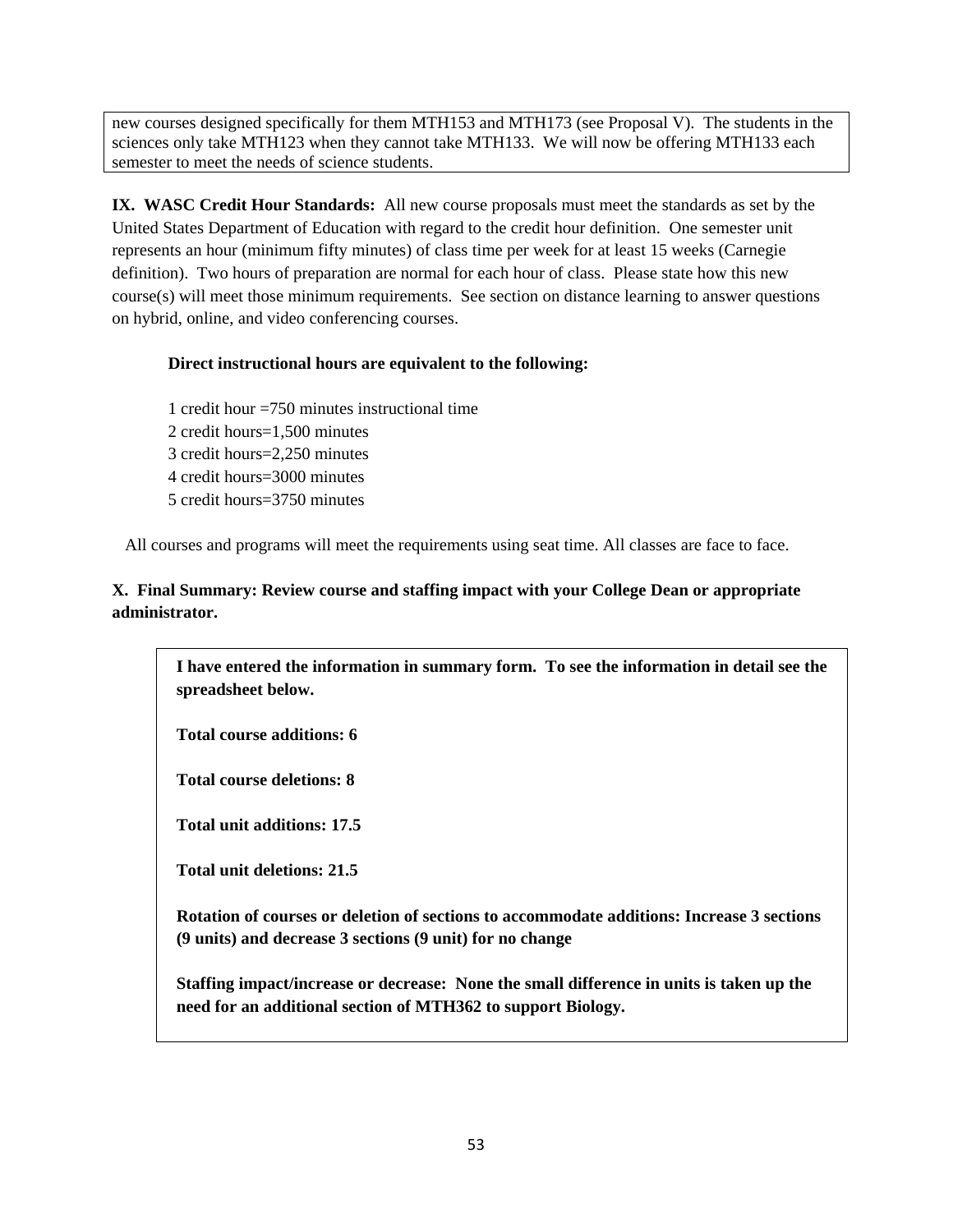| Units<br>Units<br>Sections<br>Impact<br><b>Course Additions</b><br><b>CSC252</b><br>2<br>$\mathbf{1}$<br>$\mathbf 0$<br><b>ISS123</b><br>3<br>$\mathbf{1}$<br>3<br><b>ISS342</b><br>$\overline{2}$<br>$\mathbf{1}$<br>$\mathbf{1}$<br>3<br>$\mathbf{1}$<br>1.5<br><b>ISS493</b><br>MTH153<br>3<br>$\overline{2}$<br>6<br>$\overline{2}$<br>3<br>6<br>17.5<br><b>Course Deletions</b><br>Eliminated from Schedule 2014-15<br><b>CSC181</b><br>$\overline{2}$<br>$-1$<br>$-2$<br>MTH463<br>$\mathbf{1}$<br>Eliminated from Schedule 2014-15<br>$-1.5$<br>$-3$<br>3<br>MTH123<br>-9<br>$-3$<br>$\mathbf{1}$<br>$-3$<br><b>CSC133</b><br>$-3$<br>$-2$<br>$\mathbf{1}$<br><b>CSC354</b><br>$-4$<br><b>CSC422</b><br>$\mathbf{1}$<br>$-1$<br>$-2$<br><b>ISS242</b><br>$\mathbf{1}$<br>$-2$<br>$-1$<br><b>ISS424</b><br>$-2$<br>$\mathbf{1}$<br>$-4$<br>$-21.5$<br><b>Changes in Courses</b><br>CSC153 becomes CSC154<br>3 unit class becomes 4 unit class<br>$\mathbf{1}$<br>$\mathbf{1}$<br>1<br>CSC254 (no unit change)<br>$\mathbf 0$<br>CSC314 (no unit change)<br>$\Omega$<br>CSC342 becomes CSC323<br>$-0.5$<br>$-1$<br>$\mathbf{1}$<br>CSC374 becomes ISS373<br>$\mathbf{1}$<br>$-0.5$<br>$-1$<br>$\boldsymbol{0}$<br>$\mathbf 0$<br><b>Existing Course Increase Sections</b><br><b>MTH133</b><br>3<br>$\mathbf{1}$<br>3<br>One additional section per year<br>3<br>3<br>MTH113<br>$\mathbf{1}$<br>One additional section per year<br>One additional section per year to meet<br>needs of FSB - discussed in proposal<br><b>MTH203</b><br>3<br>3<br>1<br>9<br><b>Existing Course Decrease Sections</b><br>Note that we have been teaching 10-11<br><b>MTH303</b><br>sections per year and this drops us to 7-8.<br>-3<br>$\mathbf{3}$<br>-9<br>-9<br>-4 3.5 of these eliminated in 2014-15<br><b>Total in Proposal</b><br>Not in class changes but necessary in load considerations<br>BIO300 and MTH362 are a paired set of<br>classes. Biology is increasing the number<br>of BIO300 classes each year by 1 section.<br>2<br>$\mathbf{1}$<br>2<br>$\overline{2}$<br><b>Grand Total</b><br>$-2$<br>54 |                         |  | Annual Alt Year | Annual<br># |  |                                               |
|---------------------------------------------------------------------------------------------------------------------------------------------------------------------------------------------------------------------------------------------------------------------------------------------------------------------------------------------------------------------------------------------------------------------------------------------------------------------------------------------------------------------------------------------------------------------------------------------------------------------------------------------------------------------------------------------------------------------------------------------------------------------------------------------------------------------------------------------------------------------------------------------------------------------------------------------------------------------------------------------------------------------------------------------------------------------------------------------------------------------------------------------------------------------------------------------------------------------------------------------------------------------------------------------------------------------------------------------------------------------------------------------------------------------------------------------------------------------------------------------------------------------------------------------------------------------------------------------------------------------------------------------------------------------------------------------------------------------------------------------------------------------------------------------------------------------------------------------------------------------------------------------------------------------------------------------------------------------------------------------------------------------------------------------------------------------------------------------------------|-------------------------|--|-----------------|-------------|--|-----------------------------------------------|
|                                                                                                                                                                                                                                                                                                                                                                                                                                                                                                                                                                                                                                                                                                                                                                                                                                                                                                                                                                                                                                                                                                                                                                                                                                                                                                                                                                                                                                                                                                                                                                                                                                                                                                                                                                                                                                                                                                                                                                                                                                                                                                         |                         |  |                 |             |  |                                               |
|                                                                                                                                                                                                                                                                                                                                                                                                                                                                                                                                                                                                                                                                                                                                                                                                                                                                                                                                                                                                                                                                                                                                                                                                                                                                                                                                                                                                                                                                                                                                                                                                                                                                                                                                                                                                                                                                                                                                                                                                                                                                                                         |                         |  |                 |             |  |                                               |
|                                                                                                                                                                                                                                                                                                                                                                                                                                                                                                                                                                                                                                                                                                                                                                                                                                                                                                                                                                                                                                                                                                                                                                                                                                                                                                                                                                                                                                                                                                                                                                                                                                                                                                                                                                                                                                                                                                                                                                                                                                                                                                         |                         |  |                 |             |  | This is the first quad of CSC254 so no impact |
|                                                                                                                                                                                                                                                                                                                                                                                                                                                                                                                                                                                                                                                                                                                                                                                                                                                                                                                                                                                                                                                                                                                                                                                                                                                                                                                                                                                                                                                                                                                                                                                                                                                                                                                                                                                                                                                                                                                                                                                                                                                                                                         |                         |  |                 |             |  |                                               |
|                                                                                                                                                                                                                                                                                                                                                                                                                                                                                                                                                                                                                                                                                                                                                                                                                                                                                                                                                                                                                                                                                                                                                                                                                                                                                                                                                                                                                                                                                                                                                                                                                                                                                                                                                                                                                                                                                                                                                                                                                                                                                                         |                         |  |                 |             |  |                                               |
|                                                                                                                                                                                                                                                                                                                                                                                                                                                                                                                                                                                                                                                                                                                                                                                                                                                                                                                                                                                                                                                                                                                                                                                                                                                                                                                                                                                                                                                                                                                                                                                                                                                                                                                                                                                                                                                                                                                                                                                                                                                                                                         |                         |  |                 |             |  |                                               |
|                                                                                                                                                                                                                                                                                                                                                                                                                                                                                                                                                                                                                                                                                                                                                                                                                                                                                                                                                                                                                                                                                                                                                                                                                                                                                                                                                                                                                                                                                                                                                                                                                                                                                                                                                                                                                                                                                                                                                                                                                                                                                                         |                         |  |                 |             |  |                                               |
|                                                                                                                                                                                                                                                                                                                                                                                                                                                                                                                                                                                                                                                                                                                                                                                                                                                                                                                                                                                                                                                                                                                                                                                                                                                                                                                                                                                                                                                                                                                                                                                                                                                                                                                                                                                                                                                                                                                                                                                                                                                                                                         | <b>MTH173</b>           |  |                 |             |  |                                               |
|                                                                                                                                                                                                                                                                                                                                                                                                                                                                                                                                                                                                                                                                                                                                                                                                                                                                                                                                                                                                                                                                                                                                                                                                                                                                                                                                                                                                                                                                                                                                                                                                                                                                                                                                                                                                                                                                                                                                                                                                                                                                                                         |                         |  |                 |             |  |                                               |
|                                                                                                                                                                                                                                                                                                                                                                                                                                                                                                                                                                                                                                                                                                                                                                                                                                                                                                                                                                                                                                                                                                                                                                                                                                                                                                                                                                                                                                                                                                                                                                                                                                                                                                                                                                                                                                                                                                                                                                                                                                                                                                         |                         |  |                 |             |  |                                               |
|                                                                                                                                                                                                                                                                                                                                                                                                                                                                                                                                                                                                                                                                                                                                                                                                                                                                                                                                                                                                                                                                                                                                                                                                                                                                                                                                                                                                                                                                                                                                                                                                                                                                                                                                                                                                                                                                                                                                                                                                                                                                                                         |                         |  |                 |             |  |                                               |
|                                                                                                                                                                                                                                                                                                                                                                                                                                                                                                                                                                                                                                                                                                                                                                                                                                                                                                                                                                                                                                                                                                                                                                                                                                                                                                                                                                                                                                                                                                                                                                                                                                                                                                                                                                                                                                                                                                                                                                                                                                                                                                         |                         |  |                 |             |  |                                               |
|                                                                                                                                                                                                                                                                                                                                                                                                                                                                                                                                                                                                                                                                                                                                                                                                                                                                                                                                                                                                                                                                                                                                                                                                                                                                                                                                                                                                                                                                                                                                                                                                                                                                                                                                                                                                                                                                                                                                                                                                                                                                                                         |                         |  |                 |             |  |                                               |
|                                                                                                                                                                                                                                                                                                                                                                                                                                                                                                                                                                                                                                                                                                                                                                                                                                                                                                                                                                                                                                                                                                                                                                                                                                                                                                                                                                                                                                                                                                                                                                                                                                                                                                                                                                                                                                                                                                                                                                                                                                                                                                         |                         |  |                 |             |  |                                               |
|                                                                                                                                                                                                                                                                                                                                                                                                                                                                                                                                                                                                                                                                                                                                                                                                                                                                                                                                                                                                                                                                                                                                                                                                                                                                                                                                                                                                                                                                                                                                                                                                                                                                                                                                                                                                                                                                                                                                                                                                                                                                                                         |                         |  |                 |             |  |                                               |
|                                                                                                                                                                                                                                                                                                                                                                                                                                                                                                                                                                                                                                                                                                                                                                                                                                                                                                                                                                                                                                                                                                                                                                                                                                                                                                                                                                                                                                                                                                                                                                                                                                                                                                                                                                                                                                                                                                                                                                                                                                                                                                         |                         |  |                 |             |  |                                               |
|                                                                                                                                                                                                                                                                                                                                                                                                                                                                                                                                                                                                                                                                                                                                                                                                                                                                                                                                                                                                                                                                                                                                                                                                                                                                                                                                                                                                                                                                                                                                                                                                                                                                                                                                                                                                                                                                                                                                                                                                                                                                                                         |                         |  |                 |             |  |                                               |
|                                                                                                                                                                                                                                                                                                                                                                                                                                                                                                                                                                                                                                                                                                                                                                                                                                                                                                                                                                                                                                                                                                                                                                                                                                                                                                                                                                                                                                                                                                                                                                                                                                                                                                                                                                                                                                                                                                                                                                                                                                                                                                         |                         |  |                 |             |  |                                               |
|                                                                                                                                                                                                                                                                                                                                                                                                                                                                                                                                                                                                                                                                                                                                                                                                                                                                                                                                                                                                                                                                                                                                                                                                                                                                                                                                                                                                                                                                                                                                                                                                                                                                                                                                                                                                                                                                                                                                                                                                                                                                                                         |                         |  |                 |             |  |                                               |
|                                                                                                                                                                                                                                                                                                                                                                                                                                                                                                                                                                                                                                                                                                                                                                                                                                                                                                                                                                                                                                                                                                                                                                                                                                                                                                                                                                                                                                                                                                                                                                                                                                                                                                                                                                                                                                                                                                                                                                                                                                                                                                         |                         |  |                 |             |  |                                               |
|                                                                                                                                                                                                                                                                                                                                                                                                                                                                                                                                                                                                                                                                                                                                                                                                                                                                                                                                                                                                                                                                                                                                                                                                                                                                                                                                                                                                                                                                                                                                                                                                                                                                                                                                                                                                                                                                                                                                                                                                                                                                                                         |                         |  |                 |             |  |                                               |
|                                                                                                                                                                                                                                                                                                                                                                                                                                                                                                                                                                                                                                                                                                                                                                                                                                                                                                                                                                                                                                                                                                                                                                                                                                                                                                                                                                                                                                                                                                                                                                                                                                                                                                                                                                                                                                                                                                                                                                                                                                                                                                         |                         |  |                 |             |  |                                               |
|                                                                                                                                                                                                                                                                                                                                                                                                                                                                                                                                                                                                                                                                                                                                                                                                                                                                                                                                                                                                                                                                                                                                                                                                                                                                                                                                                                                                                                                                                                                                                                                                                                                                                                                                                                                                                                                                                                                                                                                                                                                                                                         |                         |  |                 |             |  |                                               |
|                                                                                                                                                                                                                                                                                                                                                                                                                                                                                                                                                                                                                                                                                                                                                                                                                                                                                                                                                                                                                                                                                                                                                                                                                                                                                                                                                                                                                                                                                                                                                                                                                                                                                                                                                                                                                                                                                                                                                                                                                                                                                                         |                         |  |                 |             |  |                                               |
|                                                                                                                                                                                                                                                                                                                                                                                                                                                                                                                                                                                                                                                                                                                                                                                                                                                                                                                                                                                                                                                                                                                                                                                                                                                                                                                                                                                                                                                                                                                                                                                                                                                                                                                                                                                                                                                                                                                                                                                                                                                                                                         |                         |  |                 |             |  |                                               |
|                                                                                                                                                                                                                                                                                                                                                                                                                                                                                                                                                                                                                                                                                                                                                                                                                                                                                                                                                                                                                                                                                                                                                                                                                                                                                                                                                                                                                                                                                                                                                                                                                                                                                                                                                                                                                                                                                                                                                                                                                                                                                                         |                         |  |                 |             |  |                                               |
|                                                                                                                                                                                                                                                                                                                                                                                                                                                                                                                                                                                                                                                                                                                                                                                                                                                                                                                                                                                                                                                                                                                                                                                                                                                                                                                                                                                                                                                                                                                                                                                                                                                                                                                                                                                                                                                                                                                                                                                                                                                                                                         | ISS414 (no unit change) |  |                 |             |  |                                               |
|                                                                                                                                                                                                                                                                                                                                                                                                                                                                                                                                                                                                                                                                                                                                                                                                                                                                                                                                                                                                                                                                                                                                                                                                                                                                                                                                                                                                                                                                                                                                                                                                                                                                                                                                                                                                                                                                                                                                                                                                                                                                                                         |                         |  |                 |             |  |                                               |
|                                                                                                                                                                                                                                                                                                                                                                                                                                                                                                                                                                                                                                                                                                                                                                                                                                                                                                                                                                                                                                                                                                                                                                                                                                                                                                                                                                                                                                                                                                                                                                                                                                                                                                                                                                                                                                                                                                                                                                                                                                                                                                         |                         |  |                 |             |  |                                               |
|                                                                                                                                                                                                                                                                                                                                                                                                                                                                                                                                                                                                                                                                                                                                                                                                                                                                                                                                                                                                                                                                                                                                                                                                                                                                                                                                                                                                                                                                                                                                                                                                                                                                                                                                                                                                                                                                                                                                                                                                                                                                                                         |                         |  |                 |             |  |                                               |
|                                                                                                                                                                                                                                                                                                                                                                                                                                                                                                                                                                                                                                                                                                                                                                                                                                                                                                                                                                                                                                                                                                                                                                                                                                                                                                                                                                                                                                                                                                                                                                                                                                                                                                                                                                                                                                                                                                                                                                                                                                                                                                         |                         |  |                 |             |  |                                               |
|                                                                                                                                                                                                                                                                                                                                                                                                                                                                                                                                                                                                                                                                                                                                                                                                                                                                                                                                                                                                                                                                                                                                                                                                                                                                                                                                                                                                                                                                                                                                                                                                                                                                                                                                                                                                                                                                                                                                                                                                                                                                                                         |                         |  |                 |             |  |                                               |
|                                                                                                                                                                                                                                                                                                                                                                                                                                                                                                                                                                                                                                                                                                                                                                                                                                                                                                                                                                                                                                                                                                                                                                                                                                                                                                                                                                                                                                                                                                                                                                                                                                                                                                                                                                                                                                                                                                                                                                                                                                                                                                         |                         |  |                 |             |  |                                               |
|                                                                                                                                                                                                                                                                                                                                                                                                                                                                                                                                                                                                                                                                                                                                                                                                                                                                                                                                                                                                                                                                                                                                                                                                                                                                                                                                                                                                                                                                                                                                                                                                                                                                                                                                                                                                                                                                                                                                                                                                                                                                                                         |                         |  |                 |             |  |                                               |
|                                                                                                                                                                                                                                                                                                                                                                                                                                                                                                                                                                                                                                                                                                                                                                                                                                                                                                                                                                                                                                                                                                                                                                                                                                                                                                                                                                                                                                                                                                                                                                                                                                                                                                                                                                                                                                                                                                                                                                                                                                                                                                         |                         |  |                 |             |  |                                               |
|                                                                                                                                                                                                                                                                                                                                                                                                                                                                                                                                                                                                                                                                                                                                                                                                                                                                                                                                                                                                                                                                                                                                                                                                                                                                                                                                                                                                                                                                                                                                                                                                                                                                                                                                                                                                                                                                                                                                                                                                                                                                                                         |                         |  |                 |             |  |                                               |
|                                                                                                                                                                                                                                                                                                                                                                                                                                                                                                                                                                                                                                                                                                                                                                                                                                                                                                                                                                                                                                                                                                                                                                                                                                                                                                                                                                                                                                                                                                                                                                                                                                                                                                                                                                                                                                                                                                                                                                                                                                                                                                         |                         |  |                 |             |  |                                               |
|                                                                                                                                                                                                                                                                                                                                                                                                                                                                                                                                                                                                                                                                                                                                                                                                                                                                                                                                                                                                                                                                                                                                                                                                                                                                                                                                                                                                                                                                                                                                                                                                                                                                                                                                                                                                                                                                                                                                                                                                                                                                                                         |                         |  |                 |             |  |                                               |
|                                                                                                                                                                                                                                                                                                                                                                                                                                                                                                                                                                                                                                                                                                                                                                                                                                                                                                                                                                                                                                                                                                                                                                                                                                                                                                                                                                                                                                                                                                                                                                                                                                                                                                                                                                                                                                                                                                                                                                                                                                                                                                         |                         |  |                 |             |  |                                               |
|                                                                                                                                                                                                                                                                                                                                                                                                                                                                                                                                                                                                                                                                                                                                                                                                                                                                                                                                                                                                                                                                                                                                                                                                                                                                                                                                                                                                                                                                                                                                                                                                                                                                                                                                                                                                                                                                                                                                                                                                                                                                                                         |                         |  |                 |             |  |                                               |
|                                                                                                                                                                                                                                                                                                                                                                                                                                                                                                                                                                                                                                                                                                                                                                                                                                                                                                                                                                                                                                                                                                                                                                                                                                                                                                                                                                                                                                                                                                                                                                                                                                                                                                                                                                                                                                                                                                                                                                                                                                                                                                         |                         |  |                 |             |  |                                               |
|                                                                                                                                                                                                                                                                                                                                                                                                                                                                                                                                                                                                                                                                                                                                                                                                                                                                                                                                                                                                                                                                                                                                                                                                                                                                                                                                                                                                                                                                                                                                                                                                                                                                                                                                                                                                                                                                                                                                                                                                                                                                                                         |                         |  |                 |             |  |                                               |
|                                                                                                                                                                                                                                                                                                                                                                                                                                                                                                                                                                                                                                                                                                                                                                                                                                                                                                                                                                                                                                                                                                                                                                                                                                                                                                                                                                                                                                                                                                                                                                                                                                                                                                                                                                                                                                                                                                                                                                                                                                                                                                         |                         |  |                 |             |  |                                               |
|                                                                                                                                                                                                                                                                                                                                                                                                                                                                                                                                                                                                                                                                                                                                                                                                                                                                                                                                                                                                                                                                                                                                                                                                                                                                                                                                                                                                                                                                                                                                                                                                                                                                                                                                                                                                                                                                                                                                                                                                                                                                                                         |                         |  |                 |             |  |                                               |
|                                                                                                                                                                                                                                                                                                                                                                                                                                                                                                                                                                                                                                                                                                                                                                                                                                                                                                                                                                                                                                                                                                                                                                                                                                                                                                                                                                                                                                                                                                                                                                                                                                                                                                                                                                                                                                                                                                                                                                                                                                                                                                         |                         |  |                 |             |  |                                               |
|                                                                                                                                                                                                                                                                                                                                                                                                                                                                                                                                                                                                                                                                                                                                                                                                                                                                                                                                                                                                                                                                                                                                                                                                                                                                                                                                                                                                                                                                                                                                                                                                                                                                                                                                                                                                                                                                                                                                                                                                                                                                                                         |                         |  |                 |             |  |                                               |
|                                                                                                                                                                                                                                                                                                                                                                                                                                                                                                                                                                                                                                                                                                                                                                                                                                                                                                                                                                                                                                                                                                                                                                                                                                                                                                                                                                                                                                                                                                                                                                                                                                                                                                                                                                                                                                                                                                                                                                                                                                                                                                         | <b>MTH362</b>           |  |                 |             |  |                                               |
|                                                                                                                                                                                                                                                                                                                                                                                                                                                                                                                                                                                                                                                                                                                                                                                                                                                                                                                                                                                                                                                                                                                                                                                                                                                                                                                                                                                                                                                                                                                                                                                                                                                                                                                                                                                                                                                                                                                                                                                                                                                                                                         |                         |  |                 |             |  |                                               |
|                                                                                                                                                                                                                                                                                                                                                                                                                                                                                                                                                                                                                                                                                                                                                                                                                                                                                                                                                                                                                                                                                                                                                                                                                                                                                                                                                                                                                                                                                                                                                                                                                                                                                                                                                                                                                                                                                                                                                                                                                                                                                                         |                         |  |                 |             |  |                                               |
|                                                                                                                                                                                                                                                                                                                                                                                                                                                                                                                                                                                                                                                                                                                                                                                                                                                                                                                                                                                                                                                                                                                                                                                                                                                                                                                                                                                                                                                                                                                                                                                                                                                                                                                                                                                                                                                                                                                                                                                                                                                                                                         |                         |  |                 |             |  |                                               |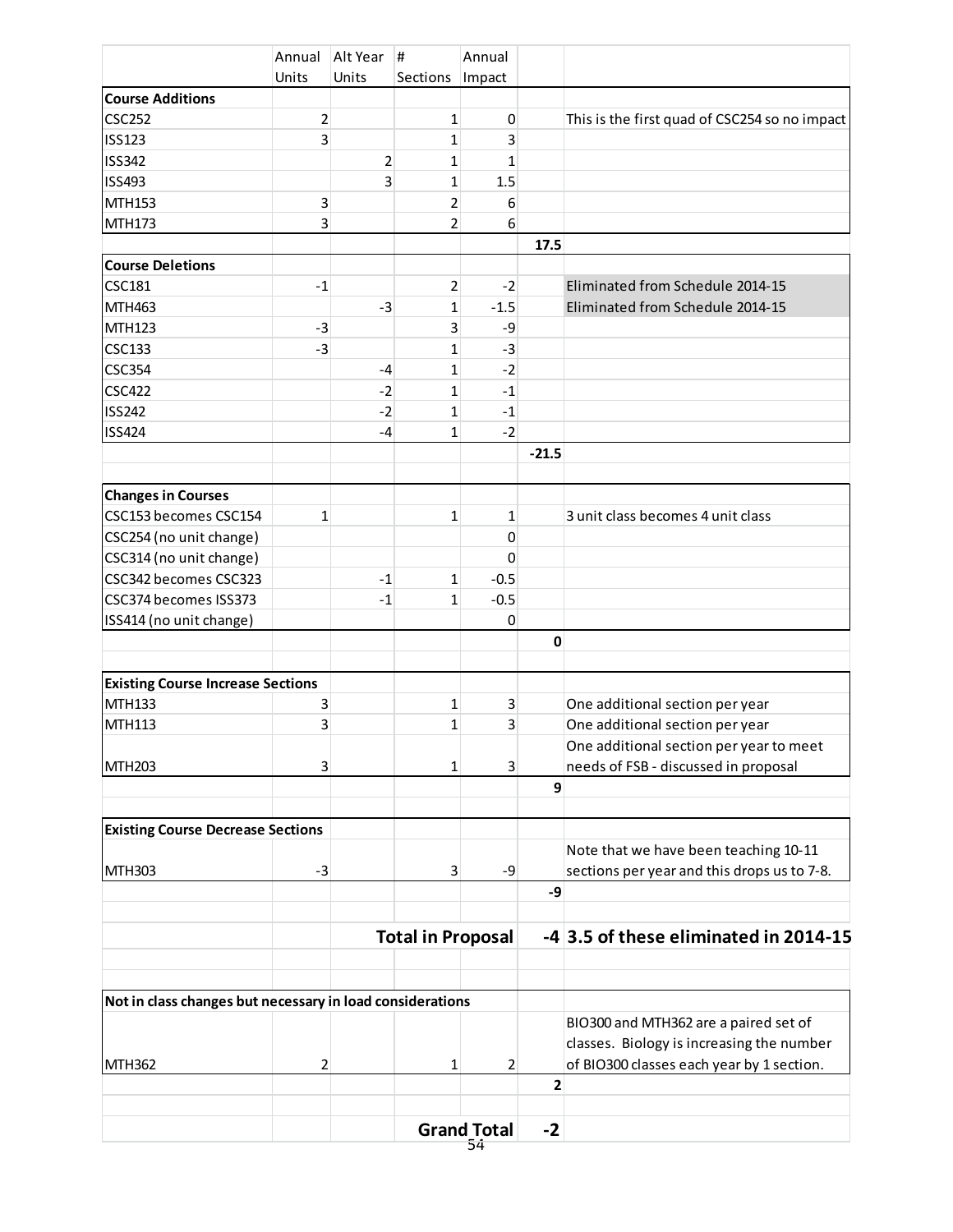## **Comparison of Proposed Information Systems Major to Other ACBSP Accredited Majors at PLNU**

|                                    |                |                                                                                                            |                         |                              | <b>BS in Business Administration</b> |                         |                                 |                            |                              |                           |                                |                             |                                              |                         |                          |                         |
|------------------------------------|----------------|------------------------------------------------------------------------------------------------------------|-------------------------|------------------------------|--------------------------------------|-------------------------|---------------------------------|----------------------------|------------------------------|---------------------------|--------------------------------|-----------------------------|----------------------------------------------|-------------------------|--------------------------|-------------------------|
| <b>Business Common Core*</b>       |                | <b>Information Systems (BS)</b><br><b>Major in Accounting</b><br><b>Major in Economics</b><br><b>Notes</b> |                         | <b>Major in Finance</b>      | <b>Major in Intl Develop</b>         |                         |                                 | <b>Maior in Management</b> |                              | <b>Maior in Marketina</b> |                                |                             |                                              |                         |                          |                         |
| <b>First Year</b>                  | units          |                                                                                                            | Units                   |                              |                                      | units                   |                                 | units                      |                              | units                     |                                | units                       |                                              | units                   |                          | units                   |
|                                    |                | ISS133 Intro to Information                                                                                |                         |                              |                                      |                         |                                 |                            |                              |                           |                                |                             |                                              |                         |                          |                         |
| BUS 100, Intro Bus                 | 3              | Systems                                                                                                    | 3                       | Swap Intro classes           | <b>Common Core</b>                   | 43                      | <b>Common Core</b>              | 43                         | <b>Common Core</b>           | 43                        | <b>Common Core</b>             |                             | 43 Common Core                               | 43                      | <b>Common Core</b>       | 43                      |
| ECO 101, Prin Macro (GE)           | 3              | ECO100 (GE)                                                                                                | $\overline{\mathbf{3}}$ | Swap econs                   | ACC 370, Interm Acc I                | $\overline{\mathbf{3}}$ | ECO 305, Math Econ              | $\overline{3}$             | FIN 385, Interm Fin          | $\overline{3}$            | BUS 475, Sustainability        | 3                           | MGT 374, HR Mgmt                             | -3                      | MKT 333, Cons Behavior   | $\overline{\mathbf{3}}$ |
| ECO 102, Prin Micro (GE)           | $\overline{3}$ |                                                                                                            |                         |                              | ACC 371, Interm Acc II               | $\overline{\mathbf{3}}$ | ECO 310, Interm Micro           | $\overline{\mathbf{3}}$    | FIN 415, Investments         | 3                         | ECO 315, Econ Develop          | 3                           | MGT 320, Org Behavior                        | 3                       | MKT 336, Integ Mkt Com 3 |                         |
| MTH 123/133, Pre-calculus          | $\mathbf{R}$   | MTH173 Business Calculus (GE)                                                                              | 3                       | Calculus replaces MTH123/133 | ACC 375, Interm Mgrl                 | 3                       | ECO 330, Interm Macro 3         |                            | FIN 425, Fin Analysis        | 3                         | ECO 450, His Econ Thot         | 3                           | Select one:                                  |                         | 3 MKT 334, Sales & SMgt  | $\overline{\mathbf{3}}$ |
| <b>Second Year</b>                 |                |                                                                                                            |                         |                              | ACC 410, Tax I                       | $\overline{\mathbf{3}}$ | ECO 460, Econometrics           | $\overline{\mathbf{3}}$    | FIN 435, Internatl Fin       | $\overline{\mathbf{3}}$   | MGT 412, Leadership            | $\overline{\mathbf{3}}$     | MGT 412, Leadership                          |                         | MKT 340, Internatl Mkt   | $\overline{\mathbf{3}}$ |
| ACC 201, Prin Financial Acc        | $\overline{4}$ | ACC 201, Prin Financial Acc                                                                                | $\overline{a}$          |                              | ACC 411, Tax II                      | $\overline{\mathbf{3}}$ |                                 |                            |                              |                           | MGT 470, NP Mgmt               | $\overline{\mathbf{3}}$     | MGT 484, Ops Mgmt                            |                         | MKT 432, Mkt Research    | $\overline{\mathbf{3}}$ |
| ACC 202, Prin Mgrial Acc           | 3              | ACC 202, Prin Mgrial Acc                                                                                   | 3                       |                              | ACC 421, Adv Acc                     | 3                       | Two courses from:               | 6                          | Elective 1 (UD Econ):        | $\overline{3}$            |                                |                             |                                              |                         | MKT 460, Mkt Strategy    | $\overline{\mathbf{3}}$ |
| MTH 203, Intro Statistics          | 3              | MTH 203, Intro Statistics                                                                                  | $\overline{3}$          |                              | ACC 425, Fin Analysis                | $\overline{3}$          | ECO 315, Econ Dev               |                            | ECO 310, Interm Micro        |                           | One course from:               |                             | 3-4 Plus one concentration:                  |                         |                          |                         |
| BUS 201, Legal Environment         | 3              | BUS 201, Legal Environment                                                                                 | $\overline{3}$          |                              | ACC 460, Auditing                    | $\overline{\mathbf{3}}$ | ECO 320, Urban Econ             |                            | ECO 380, Mon & Bankng        |                           | ECO 410, Internatl Econ        |                             | I: Global Business                           |                         |                          |                         |
| MGT 212, Prin Management           | $\overline{3}$ | MGT 212, Prin Management                                                                                   | $\overline{3}$          |                              |                                      |                         | ECO 380, Mon & Bankng           |                            | BUS 340, Real Estate         |                           | ECO 460, Econometrics          |                             | MKT 340, Internatl Mkt                       | $\overline{3}$          |                          |                         |
| <b>Third Year</b>                  |                |                                                                                                            |                         |                              |                                      |                         | ECO 410, Internatl Econ         |                            |                              |                           | ECO 470, Cont Dev Plan         |                             | FIN 435, Internatl Fin                       | $\overline{3}$          |                          |                         |
| BUS 313, Admin Com                 | 3              | BUS 313, Admin Com                                                                                         | $\overline{3}$          |                              |                                      |                         | ECO 440, Race/Gender            |                            | Elective 2 (Accounting):     | $\overline{\mathbf{3}}$   | ECO 320, Urban Econ            |                             | ECO 410, Internatl Econ                      | $\overline{\mathbf{3}}$ |                          |                         |
| MKT 332, Prin Marketing            | 3              | MKT 332, Prin Marketing                                                                                    | $\overline{3}$          |                              |                                      |                         | ECO 450, His Econ Thot          |                            | ACC 370, Interm Acct I       |                           | ECO 440, Race/Gender           |                             | Required: study abroad                       |                         |                          |                         |
| FIN 335, Business Finance          | $\overline{3}$ | FIN 335, Business Finance                                                                                  | $\overline{3}$          |                              |                                      |                         |                                 |                            | ACC 375, Interm Mgrl Acc     |                           | ECO 490, Special Topics        |                             |                                              |                         |                          |                         |
| <b>Fourth Year</b>                 |                |                                                                                                            |                         |                              |                                      |                         |                                 |                            | ACC 410, Tax I               |                           | MGT 382, Entreprenrshp         |                             | 2: Entrepreneurship                          |                         |                          |                         |
| BUS 480, International Bus         | 3              | BUS 480, International Bus                                                                                 | $\overline{3}$          |                              |                                      |                         |                                 |                            |                              |                           | POL 420, US Foreign Policy     |                             | MGT 382, Entreprenrshp                       | $\overline{\mathbf{3}}$ |                          |                         |
| MGT 488, Strategic Mgmt            | 3              | MGT 488, Strategic Mgmt                                                                                    | $\overline{3}$          |                              |                                      |                         |                                 |                            |                              |                           | POL 435, Global Govern         |                             | FIN 415, Investments                         | $\overline{\mathbf{3}}$ |                          |                         |
|                                    |                |                                                                                                            |                         | Swap interhsip to save units |                                      |                         |                                 |                            |                              |                           |                                |                             |                                              |                         |                          |                         |
| BUS 489, Bus Internship            | 3              | ISS472 Internship                                                                                          | $\overline{2}$          | ssue                         |                                      |                         |                                 |                            |                              |                           | POL 370, Comp Politics         |                             | One course from:                             | $\overline{\mathbf{3}}$ |                          |                         |
| <b>Common Core</b>                 | 43             | CSC143 Intro to Computer Progr                                                                             | $\overline{3}$          |                              |                                      |                         |                                 |                            |                              |                           | POL 301, Trans to Democ        |                             | BUS 475, Sustainability                      |                         |                          |                         |
|                                    |                | CSC154 Object Oriented Programm                                                                            | $\overline{4}$          |                              |                                      |                         |                                 |                            |                              |                           |                                | SOC 444, Globaliz & Culture |                                              |                         |                          |                         |
|                                    |                | CSC252 Data Structures in C++                                                                              | $\overline{2}$          | first half of CSC254         |                                      |                         |                                 |                            |                              |                           | FCS 315, PFC Health            |                             | FIN 385, Interm Fin<br>MKT 334, Sales & SMgt |                         |                          |                         |
|                                    |                | <b>ISS314 Operating Systems</b>                                                                            | 4                       |                              |                                      |                         |                                 |                            |                              |                           |                                |                             | BUS 340, Real Estate                         |                         |                          |                         |
|                                    |                |                                                                                                            |                         |                              |                                      |                         |                                 |                            |                              |                           | Required: approved study       |                             | MKT 336, Integ Mkt Com                       |                         |                          |                         |
|                                    |                | <b>ISS373 Networking and Security</b>                                                                      | 3                       |                              |                                      |                         |                                 |                            |                              |                           | abroad in a developing country |                             | BUS 490, Special Topics                      |                         |                          |                         |
|                                    |                | <b>ISS493 Information Systems</b>                                                                          |                         | Project focused on design,   |                                      |                         |                                 |                            |                              |                           |                                |                             |                                              |                         |                          |                         |
|                                    |                | Proiect                                                                                                    | 3                       | budgeting and purchasing     |                                      |                         |                                 |                            |                              |                           |                                |                             |                                              |                         |                          |                         |
| <b>BA, Business Administration</b> |                | ISS343 Project Mgt and QA                                                                                  | $\overline{2}$          |                              |                                      |                         |                                 |                            |                              |                           |                                |                             | 3: Non-profit                                |                         |                          |                         |
|                                    |                | ISS414 Data Base Systems and                                                                               |                         |                              |                                      |                         |                                 |                            |                              |                           |                                |                             |                                              |                         |                          |                         |
|                                    | units          | Web Integration                                                                                            | $\overline{4}$          |                              |                                      |                         |                                 |                            |                              |                           |                                |                             | MGT 470, NP Mgmt                             | $\overline{\mathbf{3}}$ |                          |                         |
| <b>Common Core</b>                 | 43             | SS481 Senior Seminar                                                                                       | $\mathbf{1}$            |                              |                                      |                         |                                 |                            |                              |                           |                                |                             | BUS 475, Sustainability                      | $\overline{3}$          |                          |                         |
| ECO 300-490, Econ Elective         | 3              |                                                                                                            |                         |                              | Recommended: calculus                |                         | Recommended: calculus           |                            | Recommended: calculus        |                           |                                |                             | MGT 382, Entreprenrshp                       | $\overline{\mathbf{3}}$ |                          |                         |
|                                    |                |                                                                                                            |                         |                              |                                      |                         |                                 |                            |                              |                           |                                |                             |                                              |                         |                          |                         |
| BUS/FIN/MKT/MGT 300-490            | $\overline{3}$ | Total                                                                                                      | 68                      |                              | Core plus 24 units                   |                         | Core plus 18 units              |                            | Core plus 18 units           |                           | Core plus 18-19 units          |                             | Core plus 18 units                           |                         | Core plus 18 units       |                         |
| <b>Total units beyond GE</b>       | 49             | Total beyond GE                                                                                            | 62                      |                              | Total units beyond GE 67             |                         | <b>Total units beyond GE</b> 61 |                            | <b>Total units beyond GE</b> | 61                        | <b>Total units beyond GE</b>   |                             | 61-62 Total units beyond GE                  |                         | 61 Total units beyond GE | 61                      |